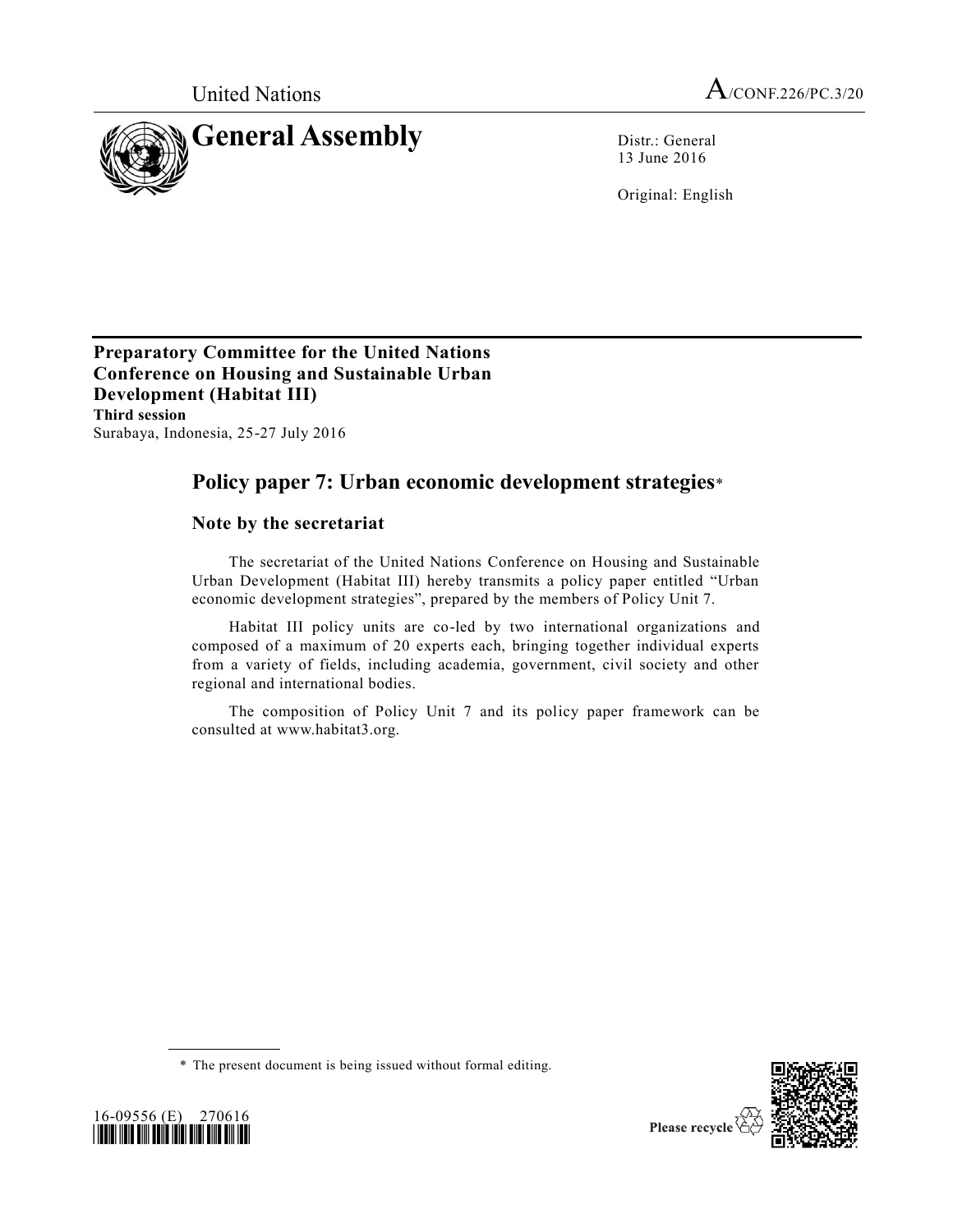# **Policy paper 7: Urban economic development strategies**

## **Executive summary**

### **Strengthening urban economies, creating jobs and enhancing livelihoods**

In 2016, over half of the global population is living in cities and the rate of urbanization is accelerating in the developing world. Unfortunately, the economy of most cities in the developing world is not keeping pace with population growth. As a result, workers in the informal economy comprise 50 per cent or more of the workforce, enduring poor working conditions and insecure livelihoods. Under these conditions, the slum is the emerging urban form. Almost 900 million people live and work in informal settlements, a figure growing 10 per cent annually. In the developed world, the challenges of structural adjustment and de-industrialization have put enormous pressure on many previously affluent cities. Others are flourishing, creating unprecedented concentrations of high-value employment in the creative economy. But land values and the cost of housing in these cities have increased dramatically, adversely affecting the working poor. In this context, it is imperative that urban governments and stakeholders become more effective at facilitating and accelerating inclusive economic development that harnesses the creative potential of the city to generate decent work opportunities for millions of new citizens.

Habitat III is challenging the global community to consider this question in the context of the Sustainable Development Goals and the need for action to mitigate climate change negotiated at COP21. The world will be an urban place, and it is therefore necessary for cities to be partners to the global response to sustainability and climate change challenges. Urban economies also have the potential to generate the ideas and wealth to solve some of the most pressing challenges. Their economic performance is therefore critical to achieving the Sustainable Development Goals.

This paper argues for a two-pronged approach. First, cities need to address the underlying conditions that support them: efficient and transparent regulatory frameworks; coherent land markets; effective infrastructure (power, transit, transport, water, sanitation); urban financial systems that provide sustainable funding to cities; and land use planning that delivers a compact urban form. The solutions to most of these challenges are addressed in more detail in other Habitat policy papers. Second, cities must proactively facilitate an economic development process with the stakeholders in the economy, and require the governance mandate and capacity for this role. In this process, through dialogue with key stakeholders, the priorities for local action that can strengthen the urban economy will emerge.

Cities and their economies are spectacularly diverse. As a result, there is no single prescriptive solution to the economic development challenges they face. The stakeholders of each urban economy must find their path forward. It is in the interests of national Governments and international organizations to support their effort. The role of local government, democratically accountable to citizens, is to facilitate the conversation among stakeholders, provide leadership in investment and action, and rally support by upper levels of government and the international community.

An urban economy consists of hundreds of thousands or millions of actors engaged in countless economic decisions and transactions daily. It has tremendous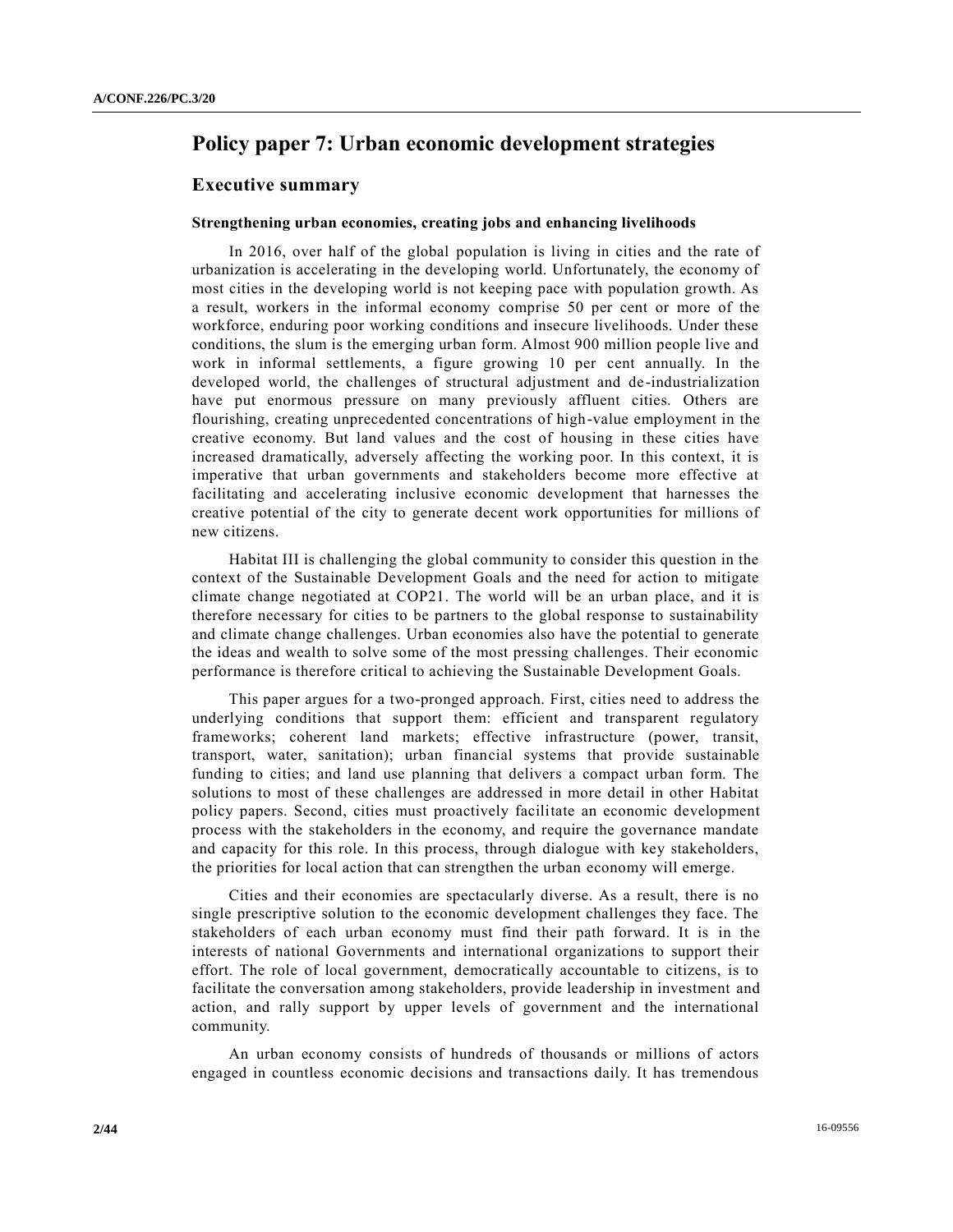momentum, and the ability of any one organization to alter its course is very limited. Local governments do not have the resources to reshape the economy without the support of their stakeholders. And even their concerted action takes time to achieve results. In this way a city is somewhat like a container ship, the trajectory of which is impossible to change instantly, but when changed only a few degrees will end up in a very different place over time.

Section I of this policy paper articulates a vision for the future urban economy in 2036 and a set of principles that should guide urban economic development and conditions that must underpin it.

Section II identifies the fact that cities around the world face a wide range of economic development challenges. Population growth exceeds employment growth in most cities of the developing world. The formal economy in these cities is dwarfed by the informal economy, leading to harsh and difficult conditions for most workers. Infrastructure is inadequate to accommodate population growth and urban economies are not generating sufficient wealth to support the level of investment required. A small number of global cities dominate the frontier of the innovation and creative economy. But even in the developed world, cities struggle with structural adjustment. These challenges are daunting, but, as cities around the world have demonstrated, not insurmountable.

Section III specifies a framework for prioritizing challenges and policies for urban economic development and the New Urban Agenda. Cities must create more robust and inclusive economies with increased levels of productive employment and decent work. To do this, urban governance must be strengthened and focused. A business environment that is supportive of private investment in all sectors, formal and informal, needs to be established. Gaps in strategic infrastructure must be addressed. A compact urban form supported by high-order transit is required for cities to achieve sustainable economic development. Urban strategy must increase the capacity for innovation and investment that leads to the transformation of the economy. That strategy must be able to increase and harness the capacity of both the formal and informal economy.

Section IV outlines the actors involved, ranging from international bodies, nation States, municipal governments, educational institutions, the private sector, civil society and informal community leaders. It is a complex constellation of actors often working in isolation of each other. Power is inequitably distributed among the players. Politics, competing interests and the cultural milieu often work against collaboration and confound effective decision-making. All the while, the urban economy continues to evolve and the city continues to grow, often in dense, unserviced slums.

Section V addresses policy design, implementation and monitoring issues to enhance the probability of successful urban economic development. The public policy objective is clear. But success is only possible if all of the stakeholders local government, the corporate private sector, the informal economy, civil society, including educational institutions and trade unions — are involved in addressing the challenges and identifying the opportunities of urban economic development.

The paper concludes with key recommendations and steps for moving forward on this ambitious, but essential, agenda.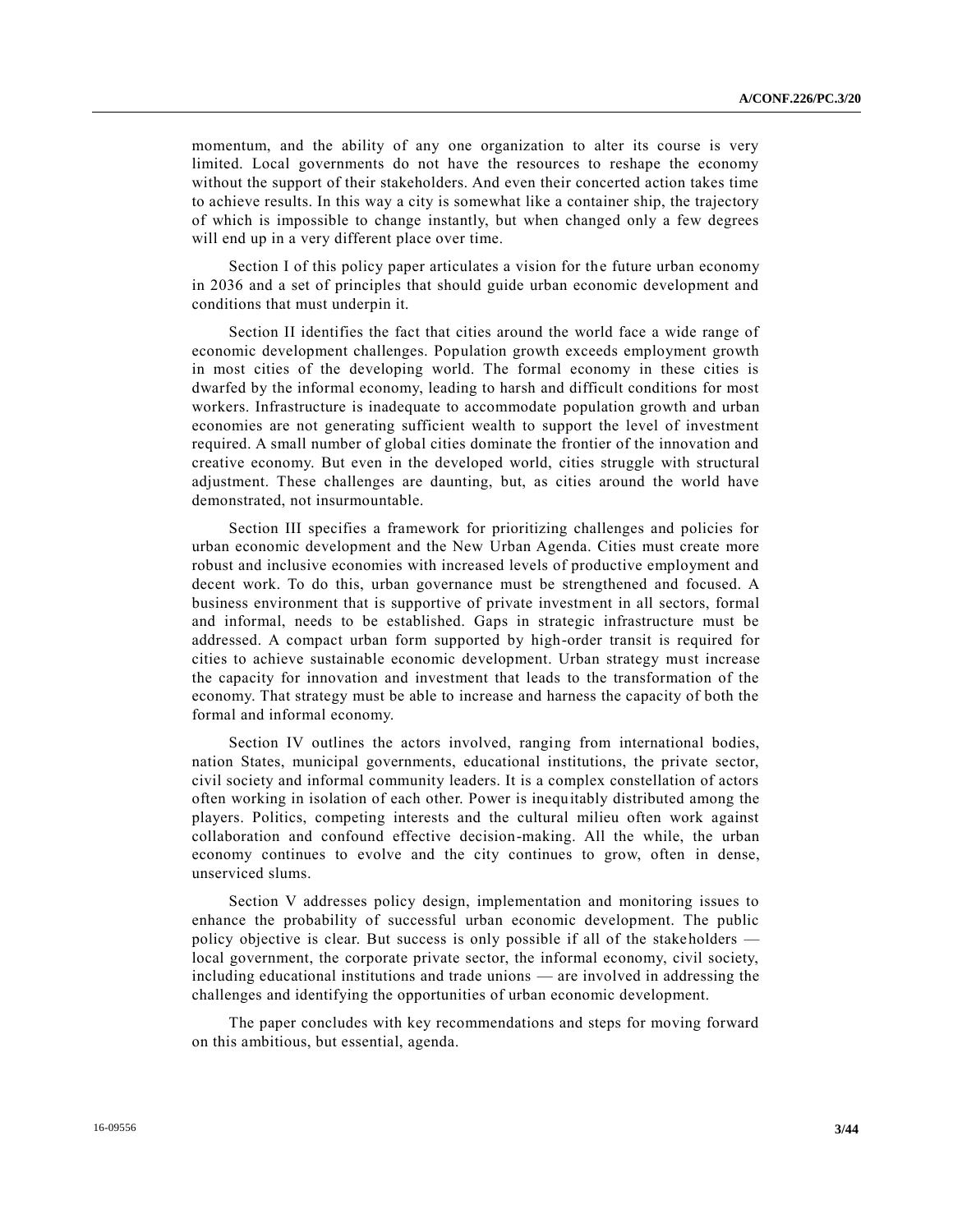# **I. Vision and framework of the policy paper's contribution to the New Urban Agenda**

1. Although cities are engines of growth, they are spaces of contradiction with extreme concentrations of both wealth and poverty.<sup>1</sup> While most cities face infrastructure, financial management and institutional challenges, it is in cities in the global South where these challenges are felt most acutely. In these countries, urbanization is outpacing economic growth and job creation; there is underinvestment in urban infrastructure and poor human development outcomes for the majority of urban dwellers. Employment-led economic development is therefore a primary concern for city governments and other stakeholders of the urban economy.

## **A. Our vision for 2036**

2. Our vision is that within two decades, by 2036, cities have responded successfully to the profound social, economic and physical challenges they faced in 2016. An improved business environment has created new opportunities for investment and growth in both formal and informal businesses. The creative energy of cities around the world has generated new opportunities in the formal economy and led to a gradual extension of worker benefits, legal and social protection plus public services to the informal workforce. <sup>2</sup> Urban governments have the capacity to facilitate strong partnerships around economic development strategy.<sup>3</sup> Over the next 20 years, cities will have seen increased improvements in the physical and organizational infrastructure required to support growing urban populations and their aspirations. Cities are more compact, liveable and sustainable and are supported by strategic investments in low-carbon transit infrastructure. Increased local revenues have led to better and more reliable infrastructure services and improved living standards for all urban citizens, particularly the poor.

## **B. Guiding principles**

**\_\_\_\_\_\_\_\_\_\_\_\_\_\_\_\_\_\_**

3. To achieve our vision, we outline four key principles and five enabling conditions that are critical to strengthening urban economies, creating jobs and enhancing urban livelihoods within an inclusive economic development framework:

Principle 1: urban economic growth and development must be inclusive. Urban governments have a responsibility to facilitate inclusive urban economic growth, which aims at expanding urban economies in ways that all, not just a few, urban dwellers benefit;

<sup>1</sup> United Nations (2010), *State of the World's Cities 2010/2011. Bridging the Urban Divide*, Nairobi, United Nations Human Settlements Programme.

<sup>2</sup> Glaeser, E. (2012), *Triumph of the City*, London, Penguin Books.

 $3$  Otgaar, A., L. van den Berg, J. van der Meer and C. Speller (2012), "Urban Competitiveness and Sustainable Territorial Development: the Nedd for New Perspectives on Metropolitan

Governance", in J. Sobrino (ed.), *Urban Competitiveness. A Global and for Mexico Perspective*, Mexico City, El Colegio de México, pp. 257-286.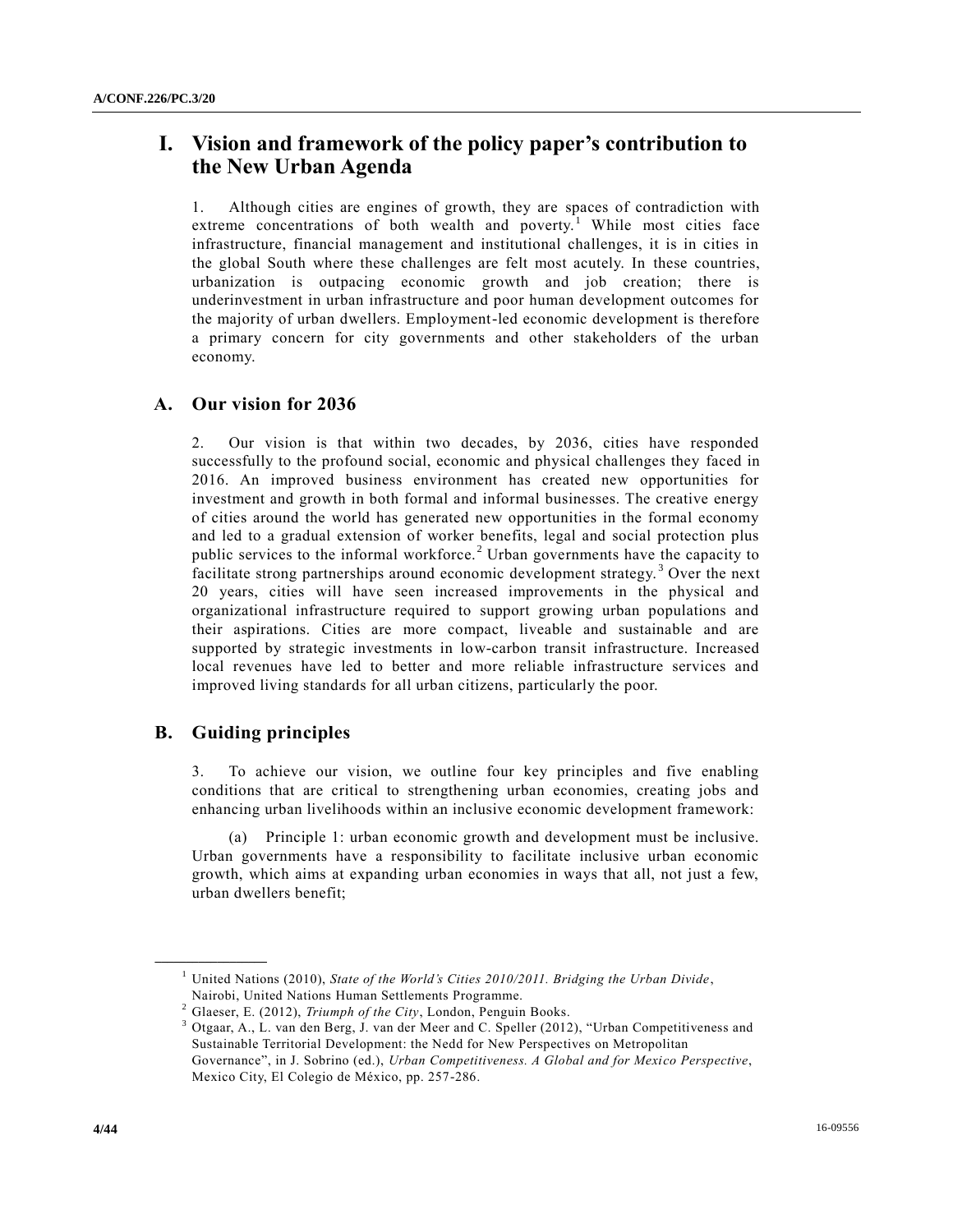(b) Principle 2: urban economic growth and development must occur within a strong rights framework. Economic growth in cities must be founded on strong human rights principles. Specifically:

(i) The right of all to the city, including the right of marginalized groups to equitable access to public resources and services, including public land;

(ii) The right of all to decent work and productive economic opportunities;

(iii) The right of all to adequate shelter, infrastructure and urban services;

(c) Principle 3: urban economic growth and development must contribute to local and national sustainable development. An inclusive and successful urban economy also recognizes the importance of balancing economic growth with environmental sustainability, by supporting innovation in the green economy, and urban cohesion, by reducing social and territorial inequalities;

(d) Principle 4: urban economic growth and development must enable, not destroy, informal livelihoods. The economic development strategy should aim to provide multiple avenues through which informal workers and entrepreneurs can expand their businesses, increase their productivity, and climb up the economic ladder.

4. In order to achieve the principles above, cities need the following enabling and supporting conditions to be in place:

(a) Well-governed and accountable local, regional and national institutions;

(b) Business environments that are supportive of investment in formal and informal sector activities;

(c) Policy dialogues and partnerships between local government, private sector and civil society organizations, including organizations of informal workers, that promote investment, productive employment/decent work, wealth and security for all citizens;

(d) Physical and social infrastructure that strengthens productive factors and helps improve the quality of life of resident and workers;

(e) Support for innovation and entrepreneurship, two necessary ingredients of structural change in the urban economy that are contingent upon the educational, entrepreneurial and cultural milieu of the city.

## **C. Normative frameworks**

**\_\_\_\_\_\_\_\_\_\_\_\_\_\_\_\_\_\_**

5. The new urban economic agenda builds on and extends the work of existing global frameworks. Habitat II recognized the importance of cities as engines of growth and therefore the need to support and invest in infrastructure and human capital. Habitat II was explicit about supporting the informal economy to become more productive and integrated into the formal economy.<sup>4</sup> The agenda for Habitat III reiterates the Habitat II commitment to inclusive urban growth, and goes further to

<sup>&</sup>lt;sup>4</sup> Tosics, I. (1997), "Habitat II Conference on Human Settlements, Istanbul, June 1996", *International Journal of Urban and Regional Research*, vol. 21, No. 2, pp. 366-372.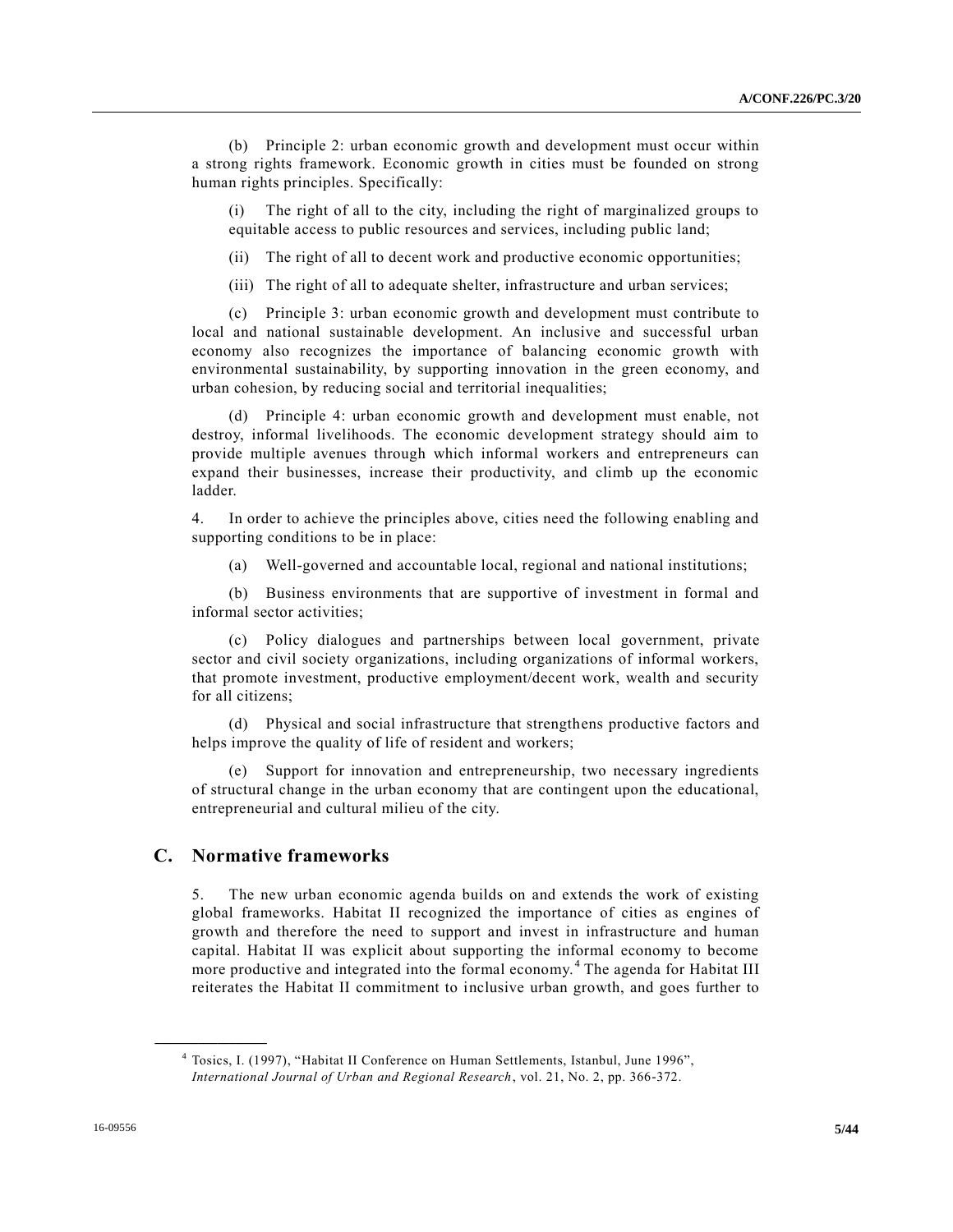include provisions for increased investment in the creation of decent work and the enhancement of informal livelihoods.

6. In 2015 the global community adopted the Sustainable Development Goals, which are of critical importance to the urban economic agenda. While all the Goals are intrinsically linked to urban economic development,<sup>5</sup> four  $-$  Goal 1 on ending poverty in all its forms everywhere; Goal 8 on sustained, inclusive and sustainable economic growth, full and productive employment and decent work for all; Goal 9 on resilient infrastructure, promoting inclusive and sustainable industrialization and fostering innovation; and Goal 11 on inclusive, safe, resilient and sustainable cities — are particularly pertinent to this paper's remit. These form the bedrock of the new urban economic agenda that we propose in this document. Also relevant is a global standard adopted by the International Labour Organization in 2015, Recommendation 204 on the gradual transition from the informal to the formal economy, which calls for the preservation of informal livelihoods during the transition and for regulated access of informal workers to public space and natural resources.

# **II. Policy challenges**

**\_\_\_\_\_\_\_\_\_\_\_\_\_\_\_\_\_\_**

7. The urban economic development challenges faced by cities are diverse, varying with income levels, national contexts, and city-specific idiosyncrasies.<sup>6</sup> High-income cities struggle with the consequences of structural change, some facing the challenge of rapidly growing sectors, others dealing with the long-term consequences of declining sectors, outdated skills and high levels of unemployment. Emerging and developing economies face the challenges of generating sufficient quantity and quality of jobs and of upgrading informal wage and self-employment. All cities face challenges of inequality and marginalized groups, of meeting infrastructure needs, and of operating within tightly constrained budgets.

8. Cities also vary in their stage of economic development. Some in the developing world, particularly least developed countries, have economies with high levels of self-employment in the informal economy. Some have developed economies supporting employment in mass production. Cities with innovation driven, high-wage economies are seeing an increase in start-up entrepreneurship (see annex II, box 1, on start-up cities).<sup>7</sup> It is also true that the ubiquitous distribution of mobile technology and improvements in educational infrastructure have created opportunities for cities in the developing world to advance innovationdriven economic development (e.g. the information technology industry in Bangalore, India, and the software start-up cluster in Nairobi).

 $5$  For example, investment in education (Goal 4), gender equality (Goal 5), and sustainable energy (Goal 7), can both strengthen urban economic development and be supported by its success. Urban economic development is aligned with Goal 13 as it is supported by a more compact urban form and energy-efficient transportation systems, as well as opportunities in the green economy. Finally, urban economic development is both strengthened by and promotes peaceful and inclusive societies and effective, accountable inclusive institutions (Goal 16).

<sup>6</sup> Kresl, P. and J. Sobrino (eds.), *Handbook of Research Methods and Applications in Urban Economies*, Cheltenham, Edward Elgar.

 $^7$  Zoltan J. Acs, Sameeksha Desai, Jolanda Hessels, Entrepreneurship, economic development and institutions, Small Bus Econ (2008) 31:219-234.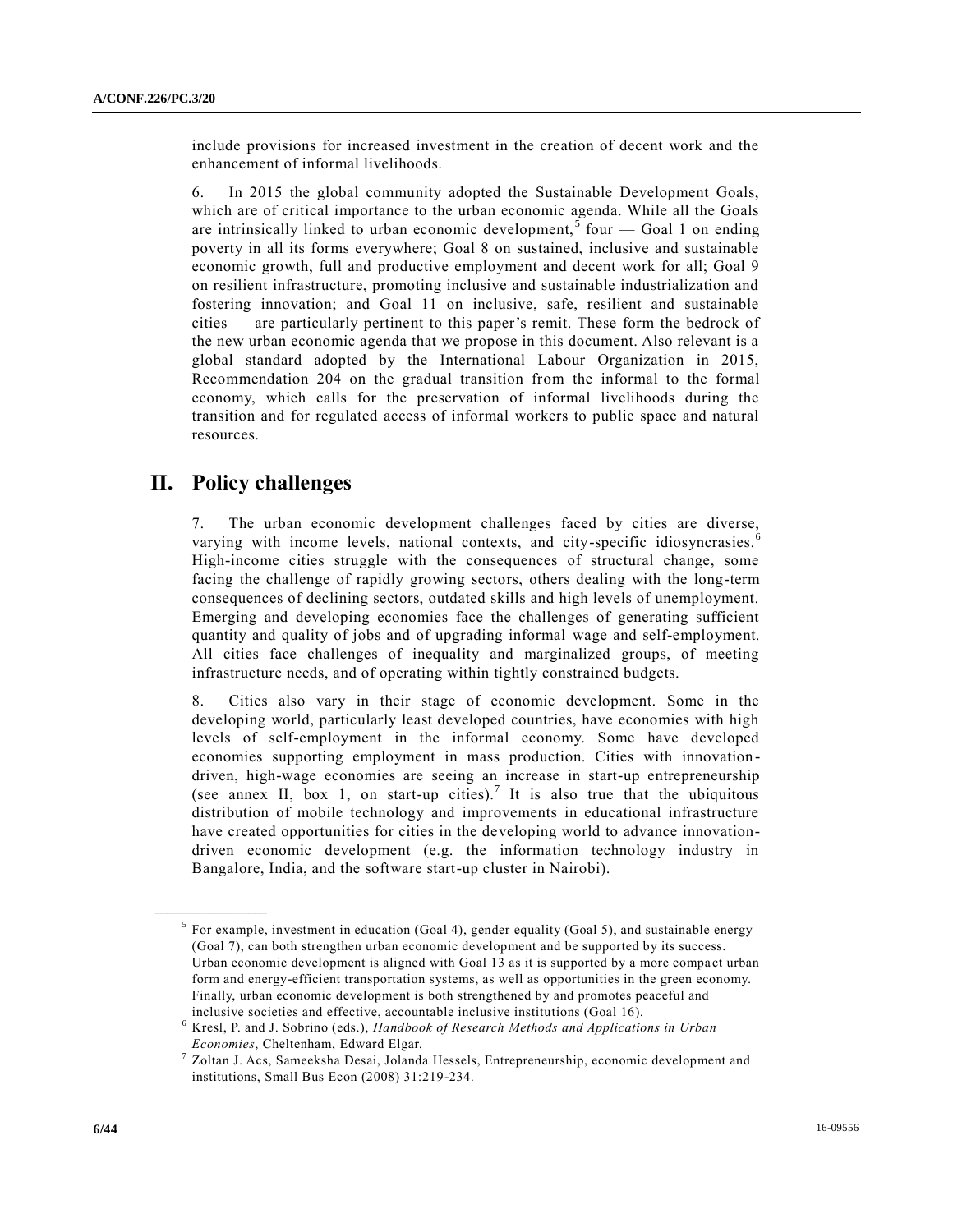9. The foci of the challenges and policies discussed in this report are productive employment and livelihoods, necessary for economic growth and for wider economic and social development. However, job creation and livelihood enhancement have to be viewed in the context of the opportunities offered by cities to undertake investment — in housing, businesses, infrastructure, and skills development — and of urban governance. The policy paper is correspondingly wide-ranging. We think that these issues are important in all cities, although our focus is primarily on cities in the developing world. We recognize the heterogeneity of cities, the importance of understanding local circumstances and needs, and the danger of one-size-fits-all recommendations.

## **A. Productive employment challenge**

10. In the past, it was widely assumed that people migrated to cities because of the job opportunities they offer.<sup>8</sup> But today, creating enough opportunities for decent and productive work for all is a major urban challenge. Over the past two decades, many cities around the world de-industrialized while a few others (notably China) industrialized very fast (see box 2 on macroeconomic reforms and economic development in urban China). And recent economic growth in many cities has been led by services, not manufacturing, including low-end personal services (which are labour-intensive) and high-end information technology services (which are not labour-intensive). The net result is that there are high rates of unemployment and, more so, informal employment in many cities around the world.

11. Unemployment, particularly youth unemployment, is a major challenge for cities. Recent ILO estimates suggest that the world unemployment rate was around 6 per cent in 2011 and was projected to grow at about 0.6 per cent each year, with the highest rate in the Middle East and North Africa (11-12 per cent) and the highest projected growth rate in developed economies (above 2 per cent per annum) (annex I, table 1). However, the numbers and percentage of unemployed pale in comparison to the numbers and percentage of working poor in the developing world: in 2011, there were an estimated 839 million working poor (earning less than \$2 per day), representing 28.7 per cent of the global labour force (annex I, table 2). This signifies that the lack of productive employment, more so than open unemployment, lies at the heart of the employment challenge, especially in developing countries.

12. In developing regions, while there is a major challenge of youth unemployment, unemployment rates are relatively low (4-7 per cent) and not growing significantly, except in the Middle East and North Africa. In all developing regions other than the Middle East and North Africa, informal employment comprises more than one half of non-agricultural employment: from just over half in Latin America to two thirds in Africa and South-East Asia to over 80 per cent in South Asia (annex I, table 3). This is because in these regions, historically, the majority of the workforce has always earned their livelihoods in the informal economy, and, over time, many new entrants into the labour force and those who lose formal wage jobs have sought work in the informal economy, as they could not afford to remain unemployed.

<sup>8</sup> Boyle, P., K. Halfacree and V. Robinson (1998), *Exploring Contemporary Migration*, Harlow, Pearson.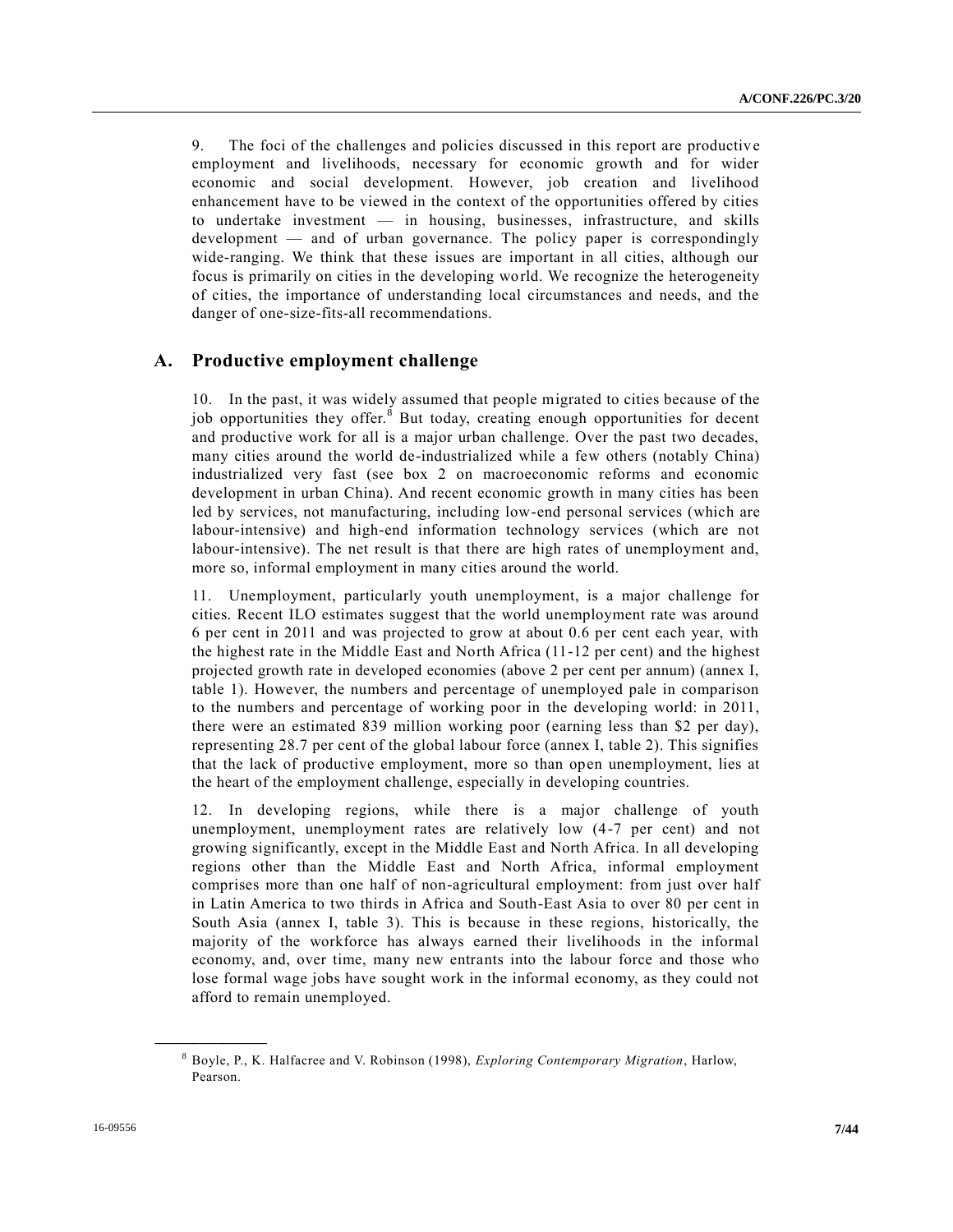13. Most of those who are engaged in the informal economy are poor. In most developing countries, the urban informal workforce is composed primarily of construction workers, domestic workers, home-based producers, street vendors, transport workers and waste pickers. Many are wage workers not just for informal firms but also for formal firms and households; the others are self-employed. Only one segment of informal workers — employers — enjoys average earnings above the national poverty line. But employers comprise only 2 per cent of informal employment in sub-Saharan Africa and South Asia and 9 per cent in East and South-East Asia (excluding China). $9$  The other segments within the informal workforce, defined by status in employment and ranked in descending order of average earnings, include employees, own-account workers, casual wage workers, industrial outworkers and unpaid contributing family workers. Within this hierarchy, women are underrepresented among employers and overrepresented in the segments with the lowest earnings, as industrial outworkers and unpaid contributing family workers.<sup>10</sup>

14. To sum up, the employment challenge for cities today, especially in developing countries, is to create more decent formal wage jobs, to create more opportunities for productive self-employment, and to enhance existing livelihoods in the informal economy.

## **B. Investment for employment**

15. Underlying the employment challenge is an investment challenge. Successful urban economic development requires that four main investment processes are functioning. One is housing investment, primarily in building residential capital stock, but also in building workspaces for small and informal enterprises. The second is infrastructure investment, in utilities (which may be either public or private), in other basic infrastructure services (water, sanitation) and in public transport and public services. The third is business investment, in both formal and informal firms and in both service and manufacturing sectors. The last is investment in human capital, building the skill levels of the urban population. These investment processes are central, both because of the jobs they directly create during the investment and construction process, and also because they create the assets that make cities liveable and productive.

## **Housing investment**

16. The failure of many cities to generate sufficient formal residential investment in affordable and accessible locations is apparent from the prevalence of slum housing in many developing country cities, and of substandard housing in many richer countries. In Africa, over 60 per cent of the urban population, $11$  some 200 million people in sub-Saharan Africa alone,<sup>12</sup> live in slums or squatter settlements, and the global population of slum dwellers is growing at an estimated 10 per cent annually. There are multiple causes for this, one being a fundamental problem of affordability. African

<sup>9</sup> Chen, Martha, Joann Vanek and James Heintz. (2006), *Informality, Gender and Poverty: A Global Picture.*

 $10$  Ibid.

 $^{11}\,$  [http://unhabitat.org/wp-content/uploads/2014/07/WHD-2014-Background-Paper.pdf.](http://unhabitat.org/wp-content/uploads/2014/07/WHD-2014-Background-Paper.pdf)

<sup>12</sup> [http://unhabitat.org/urban-themes/housing-slum-upgrading/.](http://unhabitat.org/urban-themes/housing-slum-upgrading/)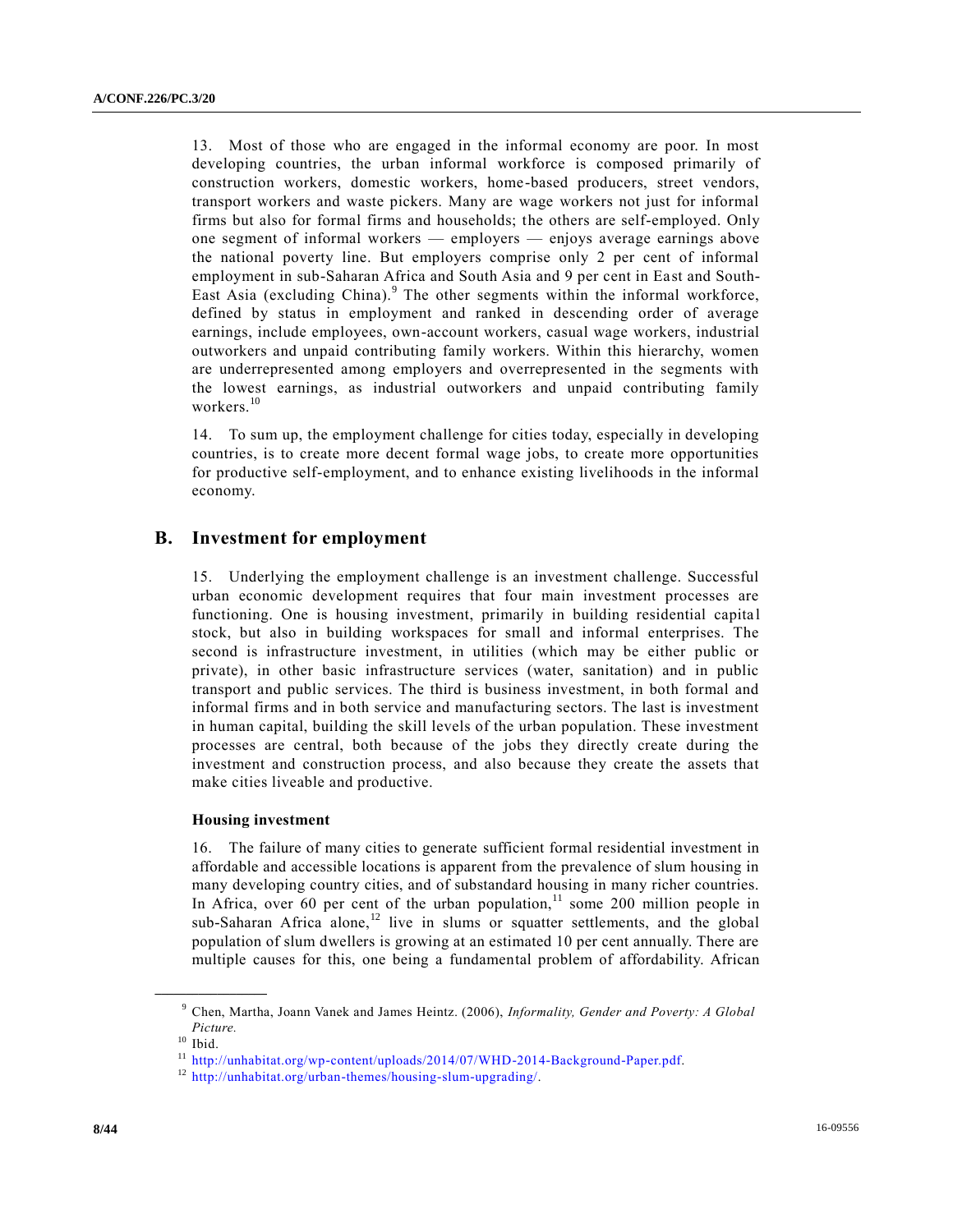urbanization is proceeding at lower levels of per capita income than has been the case in other regions, and there are technical challenges in producing a serviced housing unit that is affordable at such low income levels. A second problem arises because of lack of clarity in land rights. Investment in residential and workplace structures is impeded if these rights are unclear and subject to expensive and often inconclusive disputes (see annex II, box 3, on government legalization of informal settlements in Senegal). However, it is also both feasible and desirable to upgrade housing in slum and squatter settlements without de jure tenure.

17. A third factor is inappropriate regulation. Many economic actions and interactions need regulating, particularly in a confined and congested urban context. But often the regulations that are in place are inappropriate for the context. These have the effect of restricting economic activity and sometimes unduly favouring some groups at the expense of others. Regulations are often widely ignored by formal firms, informal firms and government itself. This has knock-on effects, which are often extremely costly. In the context of residential investment, building and other regulations are set at standards which are too high to be attainable or sustainable. In many cities a majority of buildings contravene these regulations. The failure of housing investment matters for several reasons. First, it simply lowers well-being of the current generation and the next, brought up in environments which may be overcrowded, unhealthy and risky, making both domestic chores and market-oriented work very difficult. Beyond this, it makes for a low-productivity city. Large unserviced slums with poor transport services reduce the productivity of informal workers by extending time required for domestic chores and the commute to places of employment and business. This matters also because the home is often the base for work, particularly for those in the informal economy, and informal settlements are often sites of small industrial clusters. If it is difficult to make the investments for such activity to prosper, then urban economic development is retarded.

### **Infrastructure investment**

18. The infrastructure deficit is widely documented. Estimates of infrastructure investment requirements to meet the Sustainable Development Goals suggest that \$1.6 trillion-\$2.5 trillion is needed each year between 2015 and 2030 in developing countries alone<sup>13</sup> (annex I, table 4). In Africa, infrastructure needs are estimated at \$90 billion per annum, amounting to 15 per cent of African GDP each year and more than 50 per cent greater than current spending rates. This massive deficit is due partly to the financial constraints on governments (central and especially local), with tax bases that are inadequate to raise the sums required or to offer adequate collateral for debt finance. It is also due, in many contexts, to the regulatory and political environment. While in many high-income countries it has proved possible to mobilize private finance for power, telecommunications and water investments, many developing economies have regulatory and business environments in which this has proved impossible. Consequences of these low levels of investment are evident. Lack of access to reliable and affordable sources of power is often cited as one of the major obstacles to doing business. <sup>14</sup> Lack of transport investment leads to congestion and further undermines connectivity in the city (particularly when

<sup>&</sup>lt;sup>13</sup> UNCTAD 2014, World Investment Report 2014: Investing in the Sustainable Development Goals: An Action Plan, p. 140.

<sup>&</sup>lt;sup>14</sup> Thomas B.A., C. J. Dalgaard "Power outages and economic growth in Africa", Energy Economics, vol. 38, July 2013, pp. 19-23.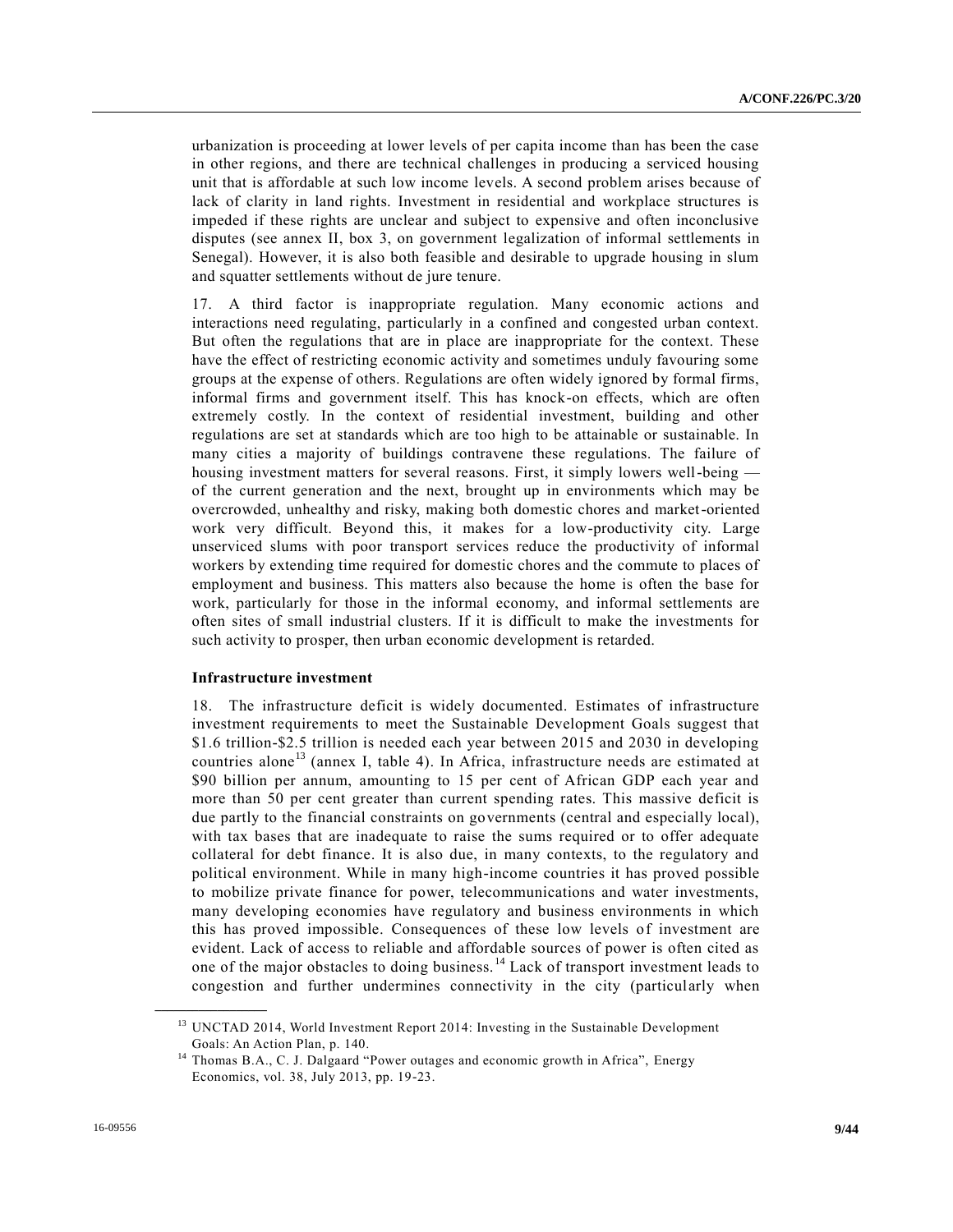combined with residential sprawl). Development of networks is transforming business activity in the developing world, empowering workers in the informal economy to achieve higher productivity rates.<sup>15</sup> However, this development cannot be taken for granted. Workers find it hard to access jobs, and business-to-business communication is impeded. Transport infrastructure shapes the city and plays a role in coordinating the location of private investment. However, the design of transport systems needs to take into account the location of informal activities and the markets they deal in. Not taking all economic agents and their activities into account can make the city less productive and can have a deleterious effect on the time and health of commuters. Inadequate access to basic infrastructure services leads to the poor spending more time and money to procure them, while increasing the risks of communicable diseases spreading.

### **Business investment**

19. Many developing cities have failed to create enough formal sector jobs. Attracting international investment — be it advanced technology in high-income countries or apparel and textiles in low-income countries — is important for job creation and for overall economic development. Such sectors produce internationally tradable goods, necessary to generate the foreign exchange all countries need. This is particularly critical in Africa, where such sectors are largely absent and there is instead dependence on revenues from exported commodities and minerals. However, it is also the case that outsourced jobs in labour-intensive industries, such as apparel and textiles, are not necessarily decent jobs, even for factory workers but particularly for industrial outworkers.

20. Lack of business investment is a deep-seated problem due to many factors in the economic and political environment. However, some of the problems lie at the urban level. In many cities it is difficult to assemble the parcels of land required for formal business investment. Meanwhile, the sites of informal businesses, whether in slum settlements or in public spaces, are overlooked and/or undermined in local economic development. Firm productivity is low, partly because of the infrastructure problems outlined above and the high cost of capital. Together, these make for an urban environment in which firms can operate to supply local markets, but are not likely to be competitive on global markets. The consequences are that a significant source of employment is missing from many cities.

### **Human capital and skills**

**\_\_\_\_\_\_\_\_\_\_\_\_\_\_\_\_\_\_**

21. The fourth investment challenge is that of building a healthy labour force with the knowledge and skills to contribute to an innovative and competitive urban economy. Cities with more knowledge-intensive labour are able to outperform peers in the global creative economy, adding value, increasing productivity and therefore attracting investment and employment. This is particularly true in the top echelon of cities where a virtuous circle of increased investment stimulates growth in employment and in-migration. A tolerant and diverse cosmopolitan environment can

<sup>&</sup>lt;sup>15</sup> Sife A.S., Kiondo E., Lyimo-Macha J. Contribution of Mobile Phones to Rural Livelihoods and Poverty Reduction Morogoro Region, Tanzania, Electronic Journal of Information Systems in Developing Countries, V 42, 2010, and Rashid A.T., Elder L., Mobile Phones and Development: An Analysis of IDRC-Supported Projects, Electronic Journal of Information Systems in Developing Countries, V. 36, 2009.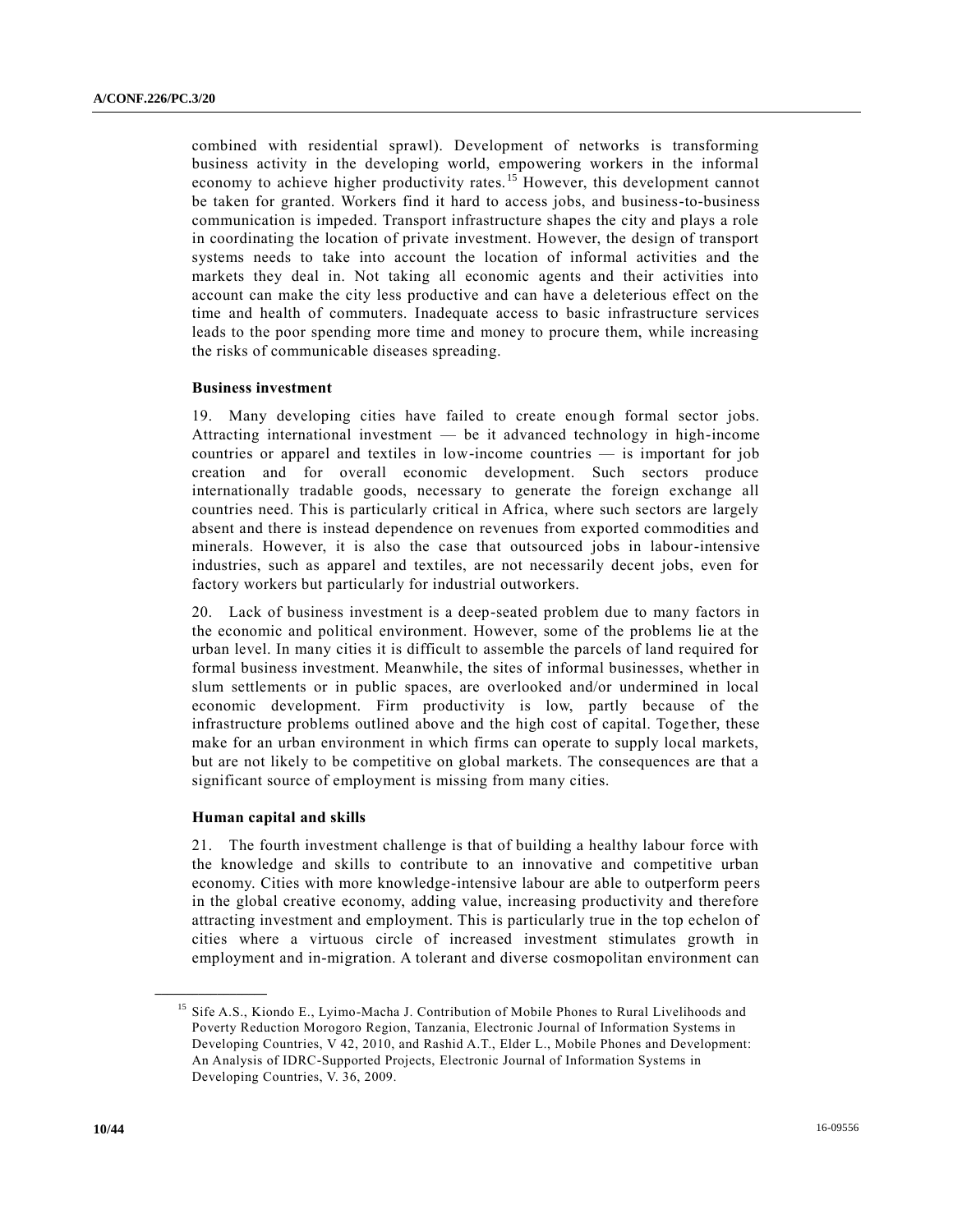strengthen a city's attractiveness to knowledge workers and entrepreneurs.<sup>16</sup> Highly successful urban economies have evolved synergistically with excellent universities, some of which have been the source of hundreds of technology start-ups that have transformed the urban and regional economy.<sup>17</sup> This is not entirely limited to the developed world, as a city like Bangalore, India, is currently one of the fastestgrowing technology hubs in the world.<sup>18</sup>

22. It is generally the case that skill levels in urban areas exceed those elsewhere in the country. Nevertheless, a high proportion of the labour force is lacking basic skills. Business skills are also weak, and have been identified as a challenge.<sup>19</sup> The lack of adequate business skills is due to the lack or poor quality of educational facilities and training schemes and to the lack of on-the-job learning opportunities. There are many intrinsic reasons to strengthen educational capacity globally. But certainly one of the most important is that the ability to compete in the urban and therefore the global economy is essentially a product of human ingenuity and capacity, and therefore dependent on the knowledge and skills of a city's workforce.

## **C. Governance challenge**

**\_\_\_\_\_\_\_\_\_\_\_\_\_\_\_\_\_\_**

23. Urban economic development requires a far-sighted and capable local authority. Cities function only if there is provision of public goods and services for all citizens, and if there is an institutional and regulatory framework which can harness market forces for economic opportunities and well-being for all. In many cities, local government has not been able to meet these goals. This is partly because of institutional structures and the political tensions that they create, pa rtly because of lack of resources, and partly because of failure to engage and collaborate with the full range of urban stakeholders.

24. The challenge of urban governance has been addressed in more detail by Policy Unit 4. In many cities, local government does not have the mandate or resources to address significant urban challenges. The process of devolution, agreed to at Habitat II, has stalled in many jurisdictions. Depending on the city, devolution has progressed or regressed over the course of the past 20 years. Local governments often have limited autonomy, and authority of local governments is evidenced by hiring and disciplining mechanisms for local government personnel.<sup>20</sup> Globally, local governments remain dependent on central government transfers to finance operating and capital costs. The result is that responsibility for facilitating a

<sup>&</sup>lt;sup>16</sup> [http://martinprosperity.org/insight-creative-and-diverse-ranking-global-cities/.](http://martinprosperity.org/insight-creative-and-diverse-ranking-global-cities/)<br><sup>17</sup> Eloride B. Gotes G. Knudsen B. Stelerick K. The University and the Creative

<sup>17</sup> Florida R., Gates G. Knudsen B., Stolarick K., The University and the Creative Economy, December 2006, http://creativeclass.typepad.com/thecreativityexchange/files/university\_and \_the\_creative\_economy.pdf; The Innovative and Entrepreneurial University: Higher Education, Innovation and Entrepreneurship in Focus, U.S. Department of Commerce, October 2013, https://www.eda.gov/pdf/The\_Innovative\_and\_Entrepreneurial\_University\_Report.pdf; Dasher R., "The Role of Universities in Startup Ecosystem Development: What are the Real Lessons from Stanford University in Silicon Valley?" Manila, 2015, http://asia.stanford.edu/usatmc/wordpress/wp-content/uploads/2014/06/150707-Dasher-SlshotMNL.pdf.

<sup>&</sup>lt;sup>18</sup> Compass, The Global Startup Ecosystem Ranking 2015.

<sup>&</sup>lt;sup>19</sup> http://siteresources.worldbank.org/SPLP/Resources/461653-1253133947335/6440424-1271427186123/6976445-1271432453795/Skills\_for\_the\_Informal\_Sector.pdf.

<sup>&</sup>lt;sup>20</sup> http://www.uclg.org/sites/default/files/\_28fr29\_uclgpolicypaperonlocalfinanceeng2.pdf; Tidemand P., J. Msami, *The Impact of Local Government Reforms in Tanzania 1996-2008*, Research on Poverty Alleviation.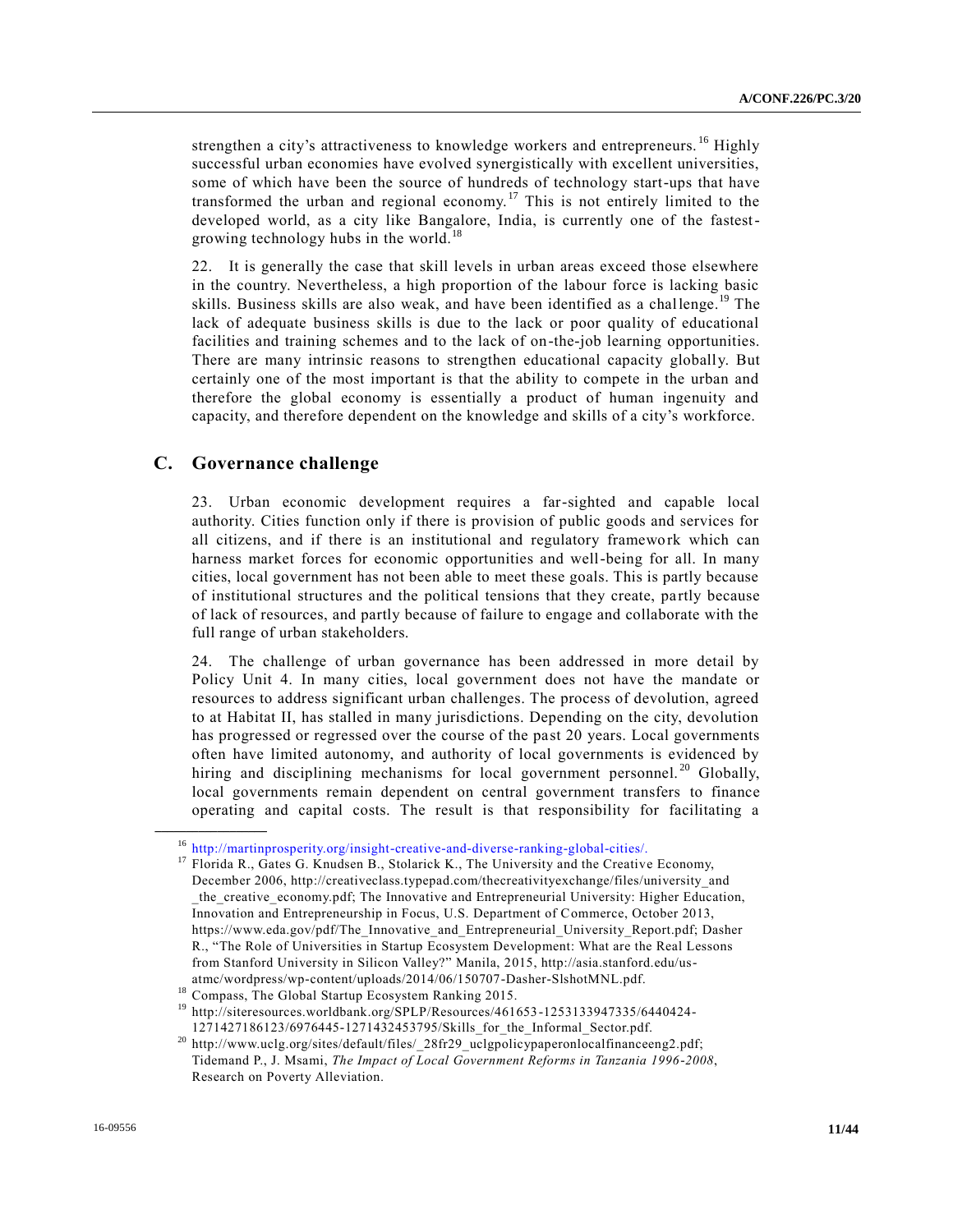developmental process and the resources to finance that process are not always available to local government. Further, skilled workers rarely regard local government as an attractive employer, with the result that it often lacks the staff to negotiate with the private sector on an equal basis.

### **Institutional structure and political economy**

25. In many cities institutional structures are confused and competing, meaning that the authorizing environment of any particular part of government is circumscribed and of limited effectiveness. Responsibilities are likely to be divided between different central government ministries (finance, business, housing, lands, transport) with varying degrees of autonomy given to urban government. In many jurisdictions, local governments do not have the mandate to support economic development. Within a metropolitan region it is frequently the case that boundaries are outdated so that cities spread across several jurisdictions. This division of authority is further complicated by politics as sectional interests play out in different ways at different levels of government.

26. It is also the case that local governments, like national Governments, often collude with the wealthy and powerful. This makes it particularly difficult to ensure that local institutions, policies and practices are fair and equitable.

27. These are difficult issues to address, but the first solution is to establish clear lines of authority and accountability, with wide-enough scope to enable leaders to see the city as a whole. The appropriate level at which to do this will vary with context and city size, and in many cases will be the city rather than the national Government. The second solution is to have the local government establish participatory policymaking and rule-setting processes at the city level (see annex II, box 4, for an example of participatory decision-making in a mid-size city in Turkey).

### **Finance and resources**

28. Cities have demanding financial needs, both for operating expenditures and, particularly if they are fast growing, for capital expenditure. Estimates of infrastructure spending needs alone run at 10-15 per cent of urban gross value added in many cities.<sup>21</sup>

29. Responsibilities for provision of different services (health, education, policing, sanitation, transport) vary widely between levels of government, but in all cases need to be adequately resourced. Where these responsibilities lie with city government they must have a commensurate flow of funds. Similarly, urban capital spending needs to be financed, either by lines of funding from central Government or by allowing municipal borrowing.

30. At present there is a large imbalance between the fiscal capacity of local governments and their spending responsibilities. For example, some urban authorities in Canada are largely autonomous, generating over 90 per cent of total revenues for operating and capital expenditures from local sources. <sup>22</sup> But the role

<sup>21</sup> Foster, V. and C. Briceno-Garmendia (2010) "*Africa's infrastructure; a time for transformation*", World Bank, Washington DC.

<sup>&</sup>lt;sup>22</sup> See, for example, http://www.kitchener.ca/en/insidecityhall/BudgetsAndFinanceReports.asp.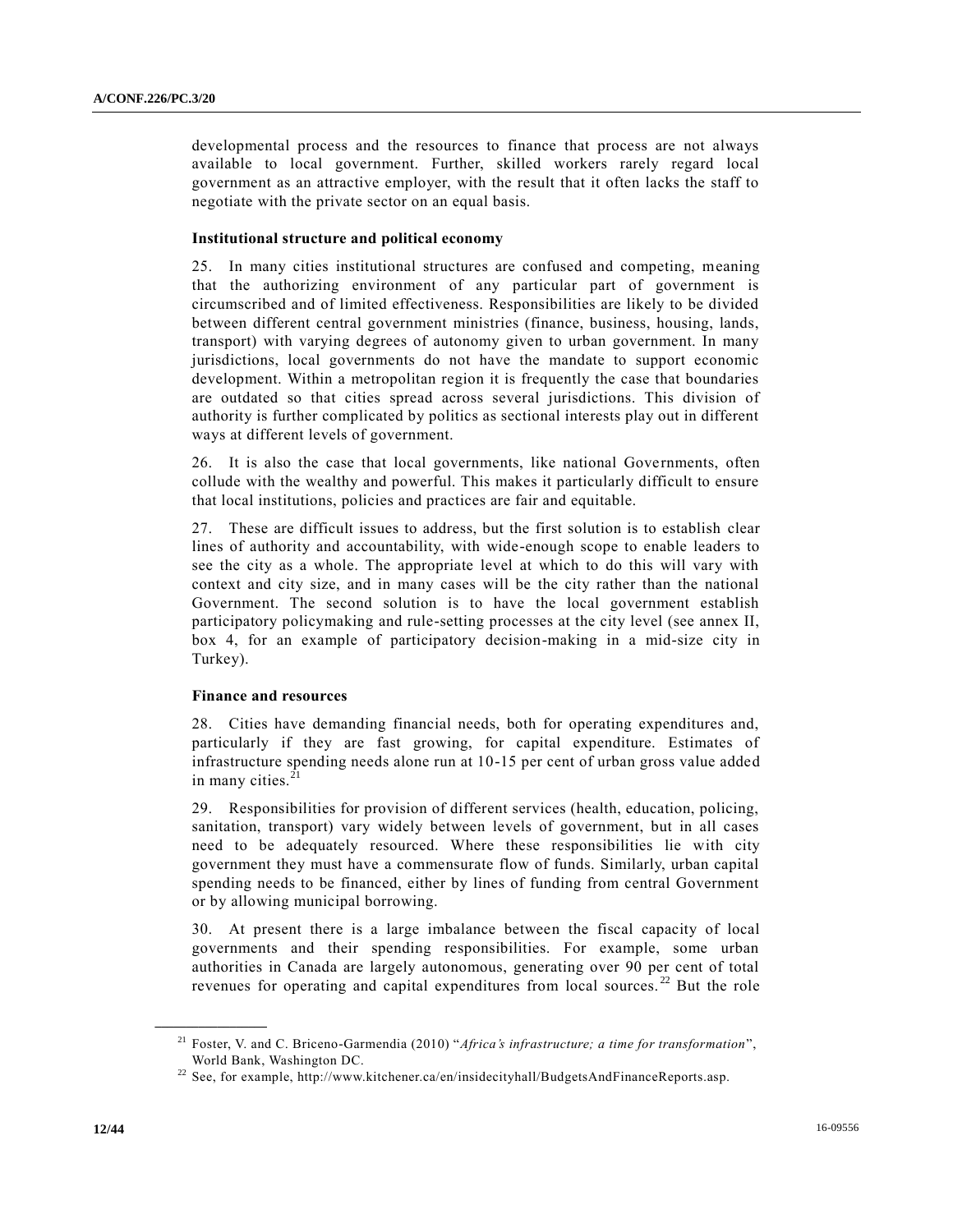and autonomy of local governments in fiscal affairs, especially in developing countries in South Asia and Africa, are very limited.<sup>23</sup>

31. The challenges are both to ensure that the total flow of funds to cities is adequate, and to rectify imbalances between responsibilities and fiscal capacity. If urban government is not able to raise local revenues to pay for local services for which it is responsible, or the competencies to manage those resources effectively, then the incentive to invest in or partner with that government is limited.

# **III. Prioritizing policy options: transformative actions for the New Urban Agenda**

32. The focus of this report is the challenge of assisting cities to generate more jobs and productive work opportunities; to enhance existing jobs and livelihoods; and to ensure that all citizens (including low-income, low-skill, informal workers and in-migrants) have access to income-earning opportunities. These are to be delivered through the strengthening of urban economies. Prioritization of policy options is based on the principles and conditions for economic development articulated in section I.

33. The first principle is that the potential of cities is released if people are enabled to invest — in developing skills, livelihoods, businesses and their homes (which often double as workplaces or storage spaces) — and to benefit from such investments. The advantage of urban areas is the potential for a high degree of connectivity and consequent intense economic and social interaction between a larger and diverse range of people, skills, and market opportunities, all of which can contribute to the positive externalities (including agglomeration economies) that many cities enjoy. Moreover, networks of cities enable them to exploit comparative advantage and specialization at regional and global scales, thus stimulating innovation, raising productivity, and driving economic growth and human development more broadly. The principal role of public policy is to support this potential.<sup>24</sup> This involves creating an institutional and regulatory environment that supports private enterprises, both formal and informal, while seeking to compensate for market failures and providing safeguards and social safety nets. It requires extensive investment in infrastructure and public goods and services, a fair allocation of these public goods, and an appropriate regulatory environment.

34. All cities are different, and policy formulation demands recognition of local circumstances and careful diagnosis of the obstacles to investment and job creation in individual cities. In making these diagnoses it is important to see the city as a whole. Different sectors, formal and informal, play a role. Job creation and productivity are hard to achieve if the residential and commercial capital stock is misplaced or of poor quality. Economic growth can be sustained only in a broader context of inclusive human development and the fair allocation of public goods and services.

35. Policymakers must show due concern for equity and social justice; sustainability, including environmental responsibility and resilience; social and

 $^{23}$  UCLG 2010, http://www.cities-localgovernments.org/gold/gold\_report.asp.

<sup>&</sup>lt;sup>24</sup> Zhang, L.-Y. (2015), Managing the City Economies: Challenges and Strategies in Developing Countries. London: Routledge.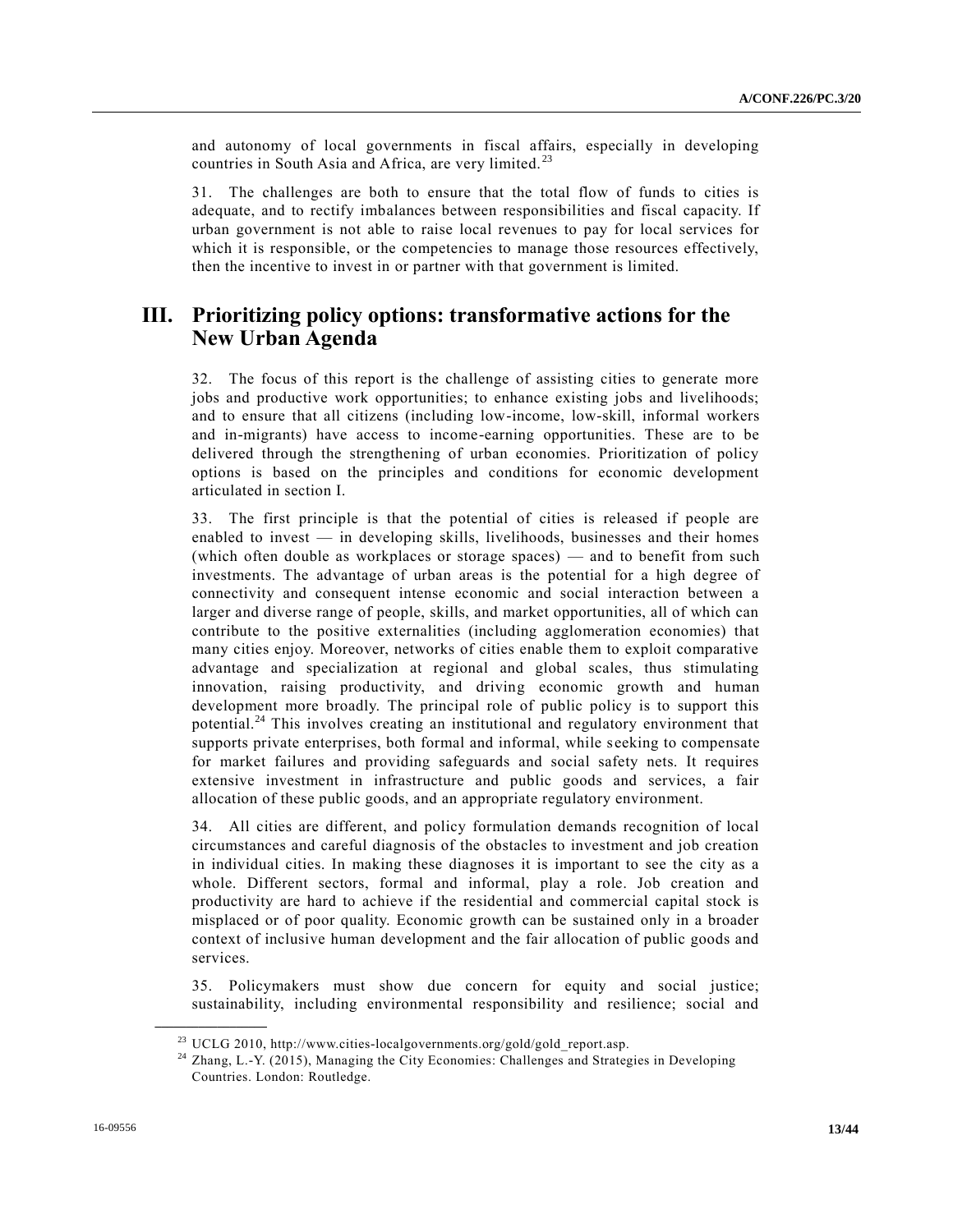economic inclusion, including empowerment of disadvantaged groups; and democratic accountability. All of these will, in turn, contribute to reaching the Sustainable Development Goals by 2030. Structures built today will be long -lasting, shaping the economic and social performance of cities, as well as their energy use and environmental sustainability, for many decades to come.

36. Guided by these criteria and the challenges outlined in the preceding section, policy priorities fall into six broad classes: land use; business support initiatives; infrastructure and service provision; the informal economy; urban finance; and urban governance and government capacity (in fiscal and human terms).

## **A. Land use: building a compact city**

37. The structure of the city and its built form can profoundly affect its ability to support economic development. A compact city that is predominantly a medium-tohigh-density built form with mixed land uses is able to support a high degree of connectivity — movement of workers, goods, services and ideas — in a manner that is cost-effective and sustainable (see annex II, box 5, on compact cities). This, in turn, contributes to a higher standard of living and the urban vitality necessary to support a dynamic economy. Four sorts of policy measures are required to achieve this.

38. The first is appropriate **land-use regulation**. Regulations are necessary to maintain building standards, guarantee minimum standards, and control congestion. However, these standards — on plot size, floor area ratios, and building standards, for example — must be appropriate for the urban context and the level of national development. In many cases they are not, with standards often set too high and consequently ignored. Subject to environmental and congestion concerns, regulation should accommodate high-density development and mixed land uses. Land-use regulation must be adjusted to accommodate the dramatic growth of informal settlements in most cities in the developing world.

39. The second element is to ensure **clarity of land tenure**, so that investment is not blocked by uncertainty surrounding ownership or other rights of land use. Reform is highly complex as there may be a combination of traditional and marketoriented systems already in place, as there are likely to be multiple claimants to a particular piece of land, and as powerful entrenched interests seek to capture land value appreciation. Efficient and equitable use of land also requires that complementary markets — such as mortgage finance and the construction sector are operating effectively.

40. Finally, the city authority needs a strategic view and a policy towards land -use planning. A vision for the long-term development of the city, set in the context of national economic development strategies, is necessary in order to guide private investment decisions as well as public actions. There is risk that "coordination failure" will deter investment unless investors have clear expectations about likely development of different areas of the city.

41. This vision should be articulated in: (a) medium- and long-term city development strategies designed to coordinate land use, in line with development of infrastructure and possible patterns of sectoral growth; (b) infrastructure investments that lead, rather than lag, private development; and (c) active review of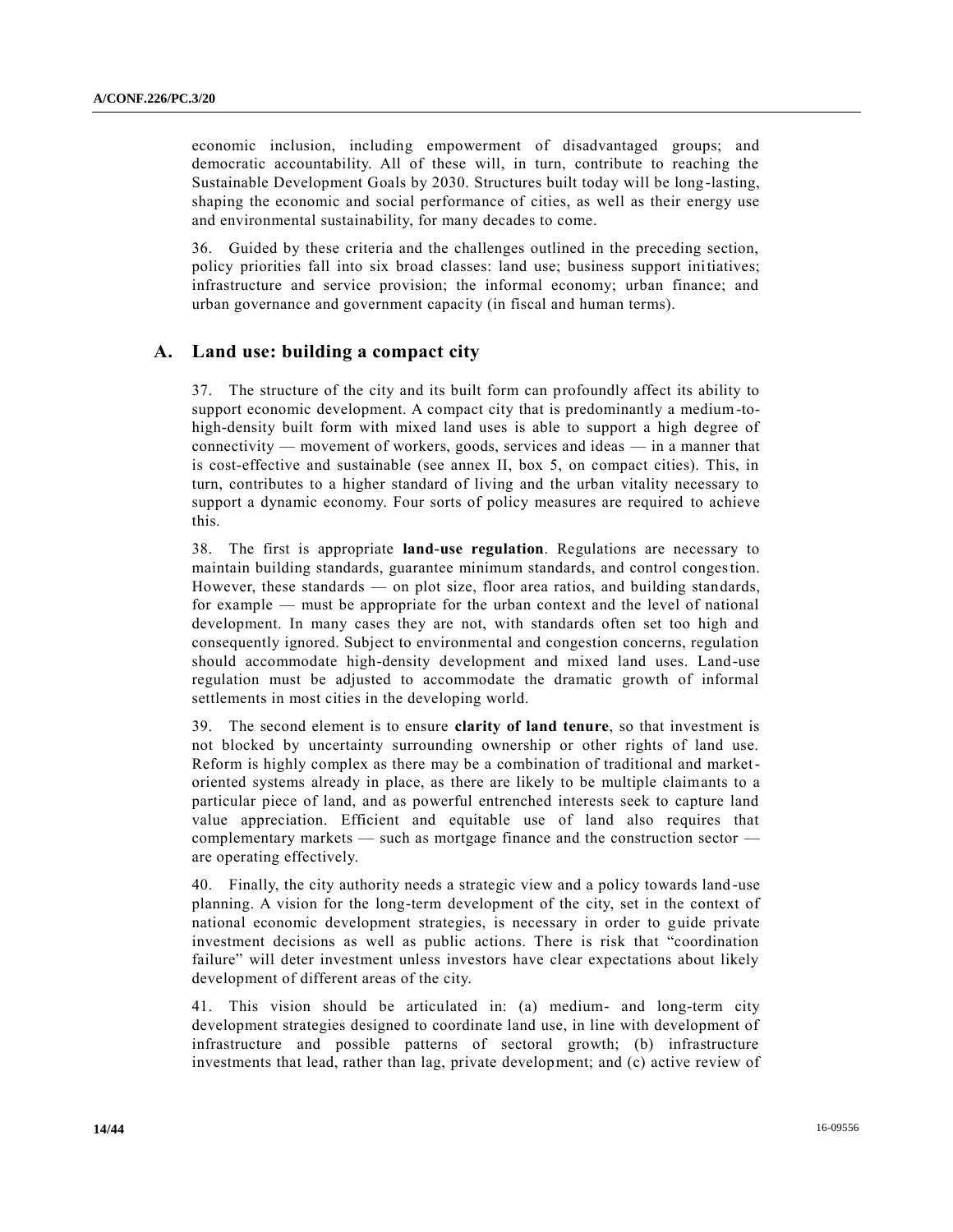building and land-use regulation with a view to encouraging an appropriate mix of density development and mixed land use, to allow all sizes and types of enterprises to flourish, and the transition towards a low-carbon economy and society.

42. Steps have to be taken to make such strategies and plans credible, including regular adjustments over time. The role of urban strategies and plans should be supportive, rather than directive, of private investment. They should recognize the risks attached to being overly rigid, with built-in flexibility.

## **B. Infrastructure and service provision**

43. A city is a large complex of integrated systems. The provision of infrastructure within the city is necessary to its efficient and equitable functioning. Power is required to increase productivity. Transport infrastructure in particular is essential to achieving the benefits of connectivity and avoiding the financial, environmental and public health costs of congestion. The demands of urban density and climate change mitigation place a priority on public transport (and walking/non-motorized transport such as cycling). Particular attention needs to be given to the transport needs of the working poor, as the benefits of transport to informal settlements can be dramatic. Business also needs connectivity to the rest of the region, nation and global markets, through transport networks, ports, airports and telecommunications.

44. The economic development policy agenda requires:

(a) Putting in place process for formulation of medium- and long-term infrastructure development plans, based on rigorous assessment of needs and appraisal of the cost-effectiveness of meeting these needs;

(b) Effective and transparent policy for implementing infrastructure projects and procuring infrastructure investment;

(c) Funding from both public and private sources. To close the infrastructural gap requires substantial increase in infrastructure investment, in which the contribution of private capital will be crucial.<sup>25</sup>

## **C. Business support**

**\_\_\_\_\_\_\_\_\_\_\_\_\_\_\_\_\_\_**

45. It is essential for urban governments to actively and purposefully support the economic development process. By engaging as a stakeholder in the local economy, local government acknowledges the symbiotic relationship between its economy, the success of its business community, the standard of living of its citizens and the services it provides to the community. By expressing leadership in economic development it establishes the possibility of adjusting local policies and public administration in a way that supports the development process. In many jurisdictions, the capacity of local government is limited. But even in these cities, the process of engaging as a champion for development, establishes, at the very least, an agenda for advocacy that otherwise would not exist. In cities with greater capacity, the impact of leadership in economic development can be the almost immediate adjustment of municipal services to support business. Over the longer

<sup>&</sup>lt;sup>25</sup> UNCTAD 2014, World Investment Report 2014: Investing in the Sustainable Development Goals: An Action Plan.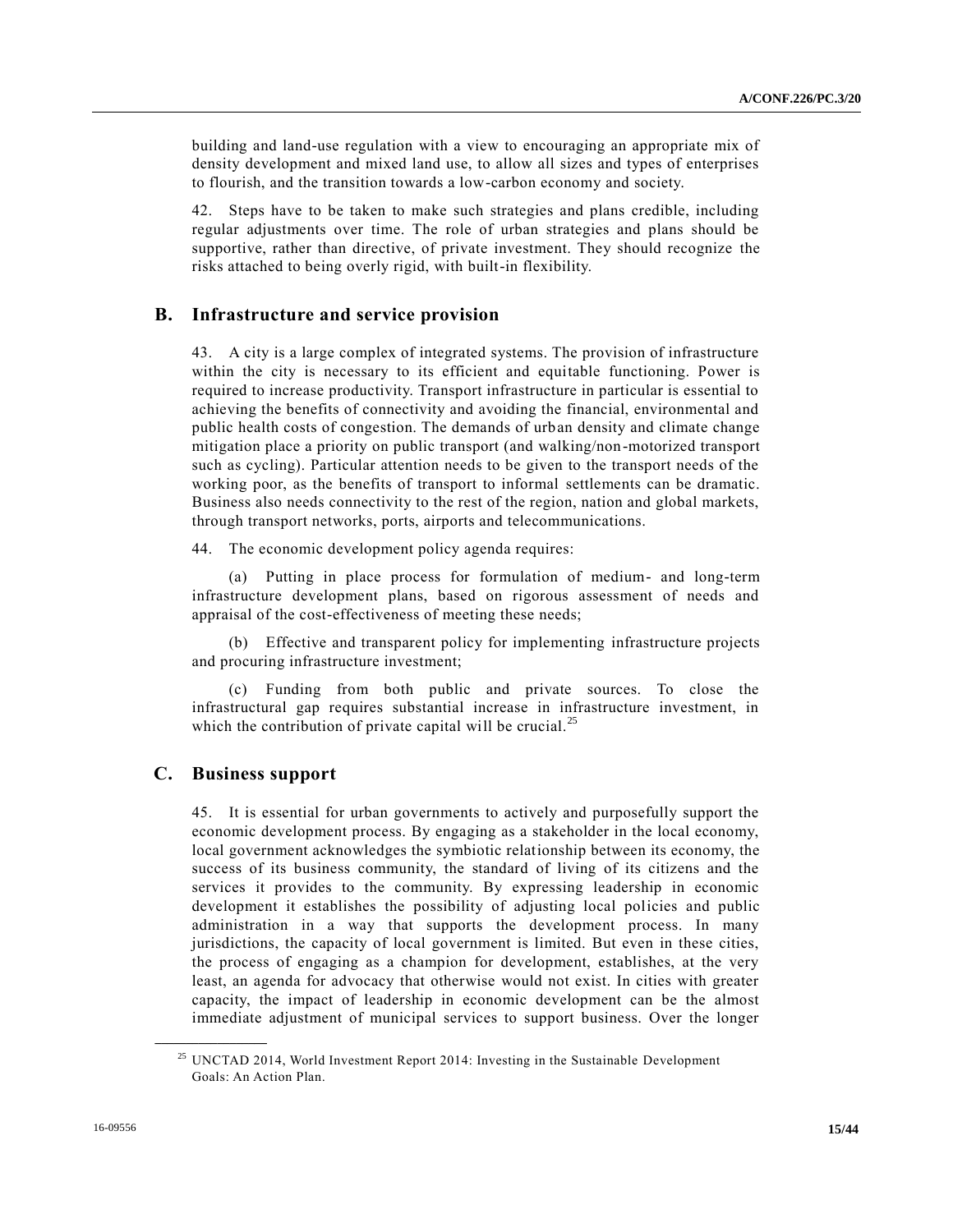term, these efforts combine with those of other stakeholders to transform the urban economy.<sup>26</sup>

46. At the most basic level, business development is a product of conversations with businesses of all sizes, investors of all types, including foreign direct investors, established local firms and aspiring entrepreneurs, to better understand their needs and aspirations. This applies equally to formal and informal businesses, as both struggle with a myriad of challenges that range from arbitrary regulation, communications within the industry, logistics, human resources, business management, and reaching local and external markets, among many others. It is important for local government officials to understand the challenges of the local business community and to address significant issues as they arise.

47. This conversation can also help position the urban government to collaborate more effectively with national-level inward investment agencies. A city that has developed an intrinsic competitive position, whether it is the skills of its labour market, the strength of its dominant clusters, good infrastructure or natural endowments, can attract significant foreign investment.

48. Business development can also include proactive programmes including support for industry associations, business service centres to support informal, small and medium-sized enterprises with training programmes, mentorship, peer-to-peer programmes, the provision of incubation and co-working space. Services can be tailored to the differing needs of different types of business, including the small and medium-sized enterprises and informal enterprises. Cluster development activities, in which stakeholders in a particular industry identify strategies that can advance their industry as a whole can be very effective (see annex II, box 6, on local economic development in Morogoro, United Republic of Tanzania). Cluster development activities should be targeted at both clusters of formal businesses and clusters of informal businesses in informal settlements. Business development services can help to address gaps in business financing by attracting partnerships with financial institutions. Business development services vary in complexity, and some require a high level of expertise to operate successfully, and can be expensive failures in the absence of such expertise. Prior consultation with potential beneficiaries and other stakeholders should improve the outcome. Capacity-building in this area needs to receive high priority.

49. In the developing world, it is critical to provide support to informal workers and their livelihood activities, as they often comprise the majority of workers and enterprises in the urban economy. The provision of cost-effective business support can help improve productivity and address significant business challenges. It also sets the stage to encourage them to incorporate their businesses as their success grows.

50. In an increasingly knowledge-intensive economy, the skills available in the labour force are a primary determinant of business investment and employment growth. The targeted development of a skilled labour force can be a significant competitive advantage of an urban economy. Economic development strategy can

<sup>26</sup> [http://cor.europa.eu/en/documentation/studies/Documents/lra](http://cor.europa.eu/en/documentation/studies/Documents/lra-innovation-economic-growth.pdf) -innovation-economic-growth.pdf. Building Community Prosperity Through Local Economic Development: An Introduction to LED Principles and Practices, George Edward Treller, Federation of Canadian Municipalities/ International Technical Assistance Project, 2014.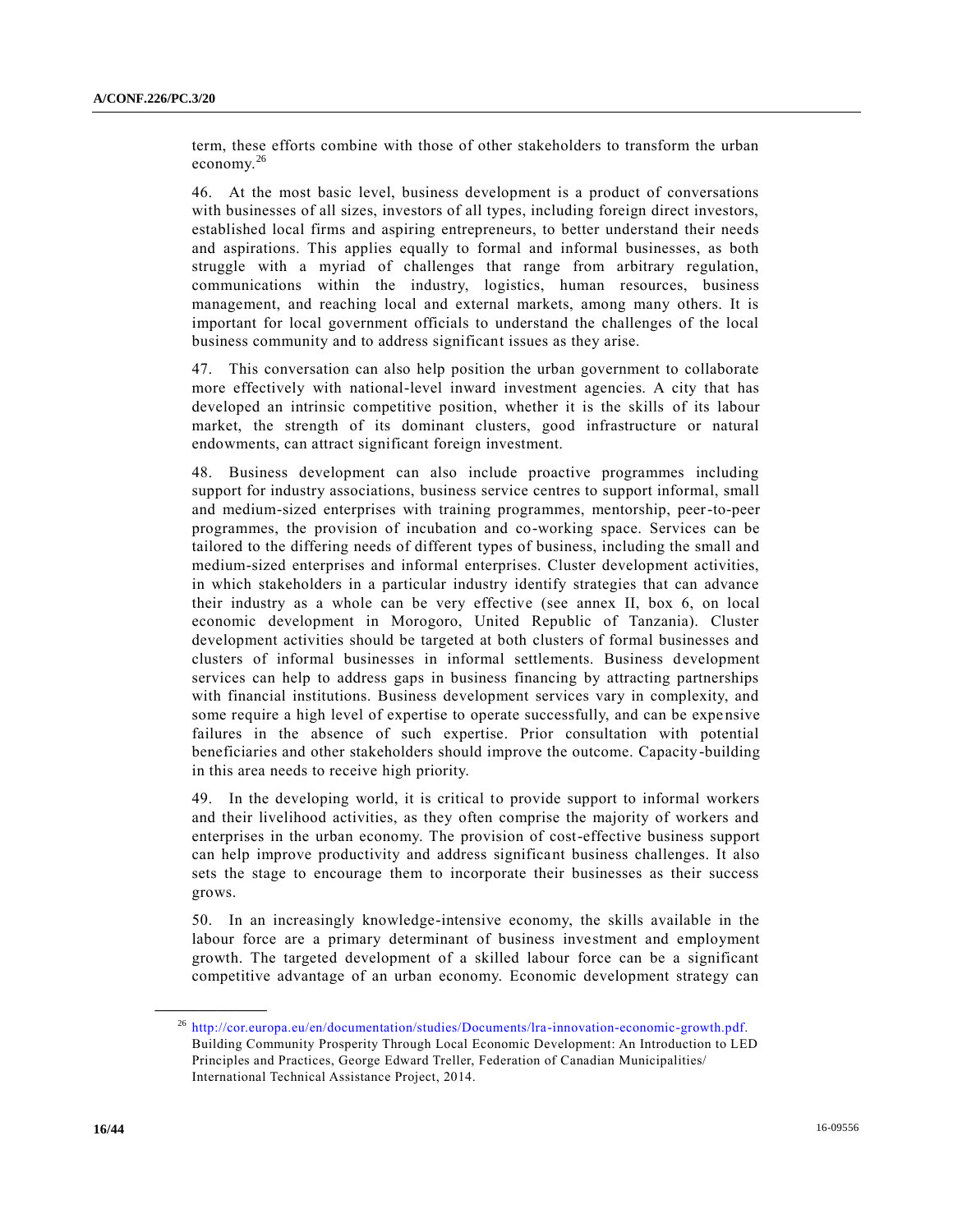identify skills requirements and help support efforts of educational institutions to address gaps. Educational institutions that are positioned to respond to the requirements of the urban economy can play a critical role in this process.  $27$ 

## **D. Support for the informal economy**

51. As noted earlier, the majority of the workforce in most developing countries is engaged in the informal workforce. Among the informal self-employed there are some who deal in illegal goods and services and some who evade or avoid registration and taxation. However, most are working poor trying to earn an honest living. They would welcome the benefits that come with regulation and taxation. However, for them, existing regulations are often irrelevant, inappropriate or punitive, and many taxes or tax thresholds do not apply. Cities need to adopt more appropriate and inclusive policies to support the working poor in the informal economy.

52. At the heart of the policy debates on the informal economy is the question of whether and how to formalize the informal economy. Historically, there have been two dominant notions of what formalization of the informal economy means or should mean. To some, it has meant shifting informal workers to formal wage jobs, but this requires creating sufficient formal wage jobs. To others, it has meant registering and taxing informal enterprises. But in recent years there has been increased recognition that the informal economy is expanding, not decreasing; that it is composed of both self-employed and wage-earning, most of whom are working poor persons trying to earn an honest living and many of whom pay taxes and fees of various kinds; and that government regulations and policies impact them directly, often negatively. With this recognition has come a different approach to formalization: as a gradual process that should preserve and enhance informal livelihoods while extending legal and social protections as well as support services to the informal workforce, particularly the working poor.

53. Reflecting this new perspective and approach, Recommendation No. 204 on the gradual transition from the informal to the formal sector, adopted by the tripartite partners at the 2015 annual conference of the International Labour Organization, recognizes and makes provisions for the following:

(a) Most informal workers are from poor households trying to earn a living against great odds and therefore need protection and promotion in return for regulation and taxation;

(b) Most informal economic units are single-person or family operations run by own-account workers who do not hire others;

(c) Informal livelihoods should not be destroyed in the process of formalization;

(d) Regulated use of public space is essential to livelihoods of informal workers, especially in cities;

<sup>&</sup>lt;sup>27</sup> Developing National Systems of Innovation: University-Industry Interactions in the Global South, Eduardo Albuquerque, Wilson Suzigan, Glenda Kruss and Keun Lee, Edward Elgar Publishing/IDRC, 2015.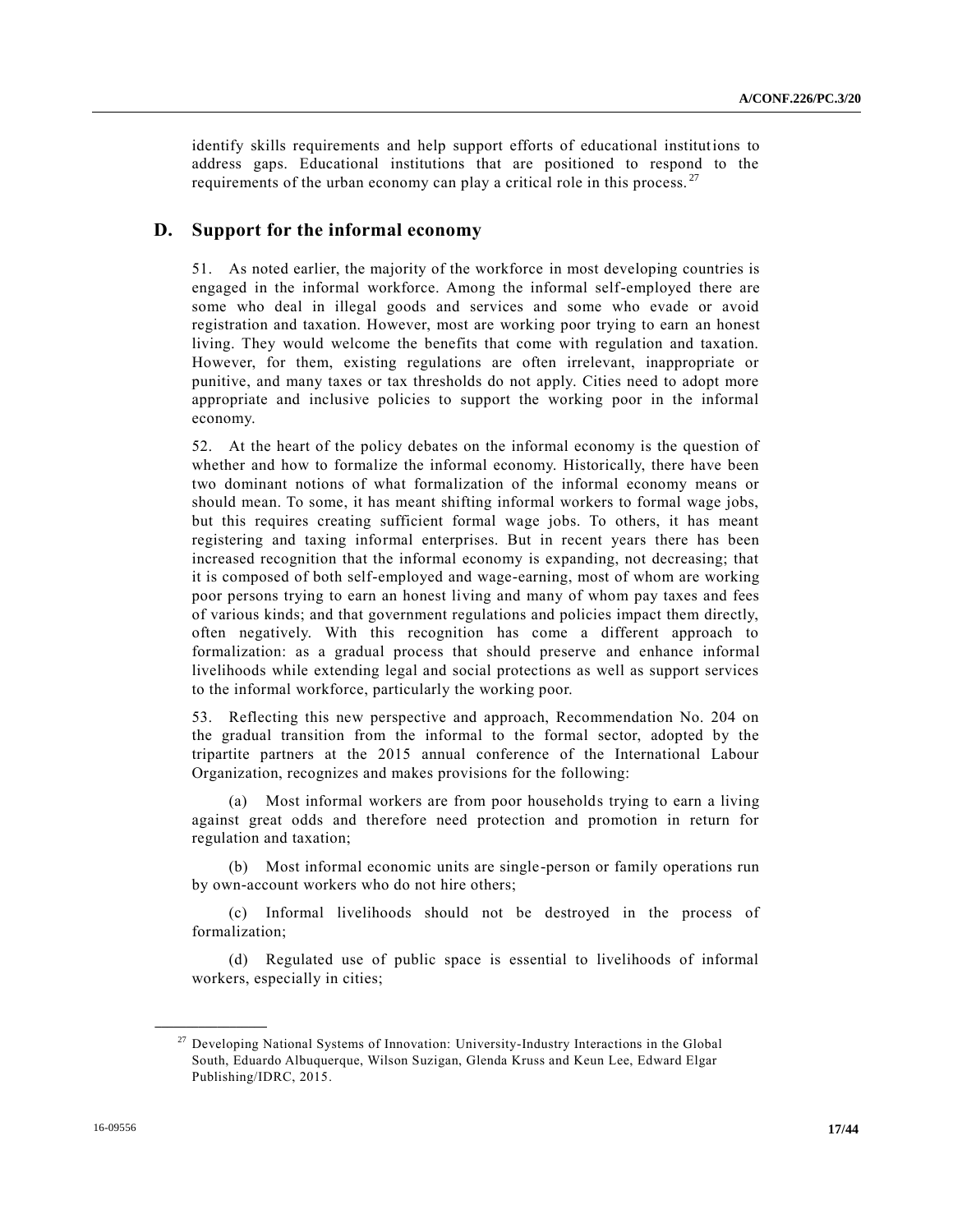(e) Regulated access to natural resources is also essential to the livelihoods of informal workers.

54. In the context of cities, this new approach to formalization requires a reappraisal of urban policies, plans and practices, which often work against, not for, informal workers and their livelihoods. The working poor in the informal economy tend to work in either public spaces such as streets, open areas, construction sites or in private homes, often in slum and squatter settlements. To make their livelihoods productive, the working poor need secure workplaces with basic infrastructure services. This requires regulated access to public space and de facto tenure and upgrading of slum and squatter settlements. City by-laws relating to street trade are often quite outdated and punitive. Rather than updating the by-laws, city governments tend to relocate street vendors from central business districts to the periphery of cities, only to have them return. City regulations relating to solid waste management do not recognize or integrate informal waste pickers who have cleaned cities for decades, know best how to recover recyclables from waste, and thereby help reduce both carbon emissions and the costs (to the city) of waste disposal.

55. To secure and enhance their livelihoods, the urban working poor need an enabling business environment as well as supportive services. They need the right to be free from harassment by the police and other local authorities, from confiscations of their goods and equipment, and from evictions or demolitions of their homes and workplaces. They need secure tenure of their homes and workplaces, access to basic infrastructure at their workplaces and to public transport between their homes and workplaces, suppliers and buyers. This will require that cities recognize that informal settlements and public space — the urban commons — are sites of informal activities; and that evicting the working poor from informal settlements and public spaces not only undermines their livelihoods but also, in so doing, undermines the urban economy. Considered another way, this will require that cities integrate informal workers and their livelihoods into local economic development plans.

56. In terms of urban governance, the working poor in the informal economy need the right to organization and representation. They need to be able to exercise collective voice, which comes through being organized into democratic memberbased organizations; and they need to exercise representative voice, which comes through such organizations being able to participate in relevant policymaking, rulesetting, collective bargaining, or negotiating processes. In order to do this, they need capacity-building support to enable their leadership to effectively engage with policymakers, as well as a solid evidence base with which to make their case (see annex II, box 7, on platforms for information sharing, dialogue and negotiating between informal workers and city authorities).

## **E. Urban finance**

57. A predictable, secure and substantial source of revenue is necessary for city government to support services and infrastructure at the level required for urban economic development.

58. Funds may come from central government or from local sources. Local sources play an important role as they connect citizens to local government, enabling them to hold local governments accountable for budgetary allocation and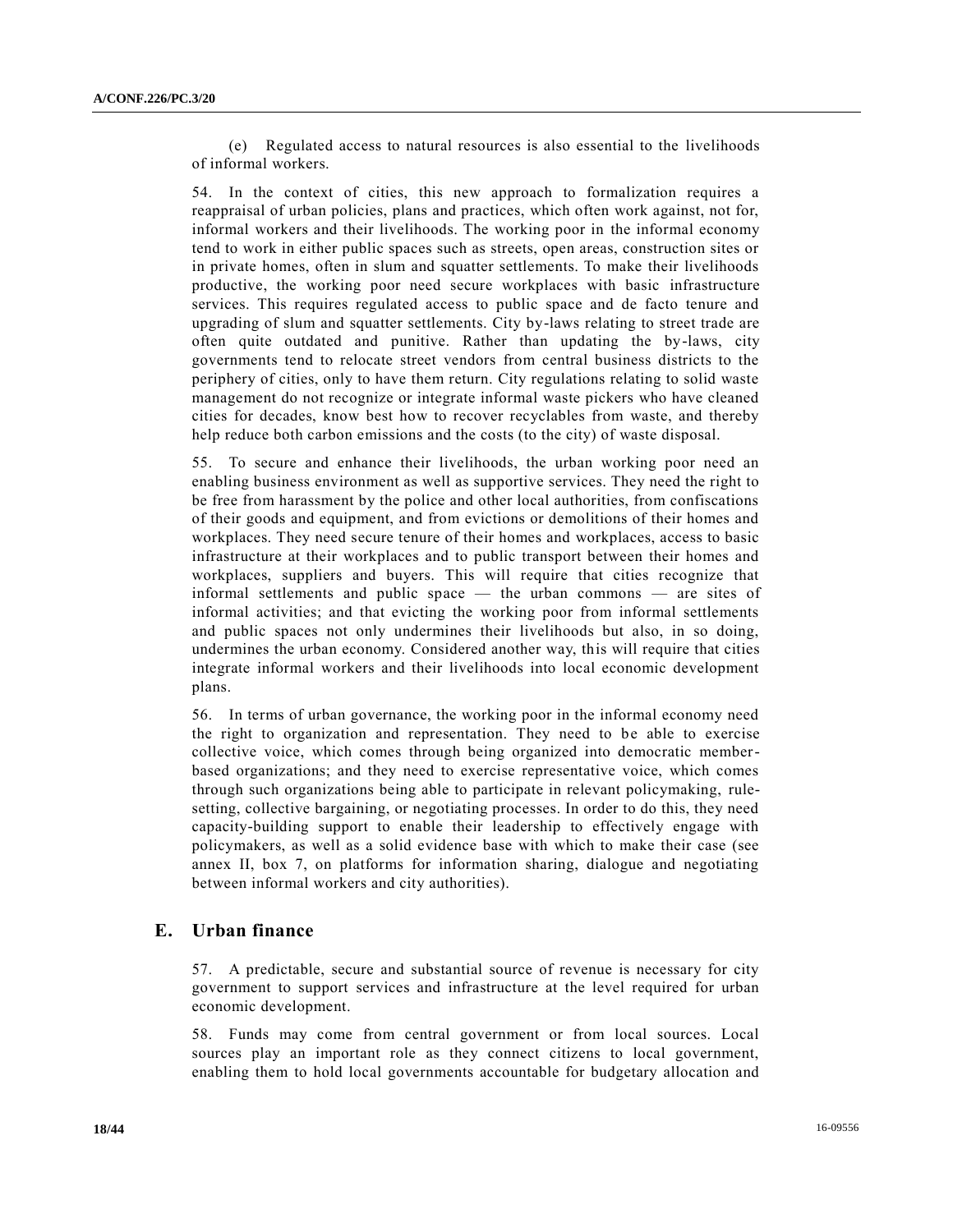their outcomes.<sup>28</sup> This can avoid a governance trap: with heavy dependency on central mandates and allocation, citizens become disinterested in what local governments do, which in turn weakens the incentives of local governments to do well in meeting public needs and the incentives of citizens to pay local taxes and fees and to monitor the performance of local governments.

59. Local autonomy needs to be balanced against the risk of tax competition between cities bidding local tax rates down to suboptimally low levels. This may involve central Government setting minimum local tax rates.

60. There is a strong case for implementing taxation of land values; ethically, since urban land derives its value from its location in the city and from public investments in the city as a whole, rather than from the actions of past or present owners of the particular piece of land; economically, since a land value tax is less likely to be damaging to productive activity than corporate taxes or business licensing fees; and administratively, since it can be based on a land cadastre (necessary also as part of ensuring clarity of ownership and tenancy rights). But the administrative challenge of building and maintaining a land cadastre is acknowledged.<sup>29</sup>

61. Where large-scale infrastructure development is required, qualified local governments should be allowed to raise additional resources. Three particular methods have shown great potential, including municipal borrowing (either through bank loans or municipal bonds), public-private partnerships, and land-based commercial activities.<sup>30</sup> Tripartite partnerships — between local government, the private sector, and communities of the urban poor — are another approach to explore. They have been effective in slum-upgrading schemes, with the urban poor contributing their labour. To enable local governments to make better use of these financial instruments, however, it is necessary to introduce auditing mechanisms and to strengthen the institutional capacity of local governments (see annex II, box 8, on an alternative approach to raising revenue in Sao Paolo, Brazil).

## **F. Urban governance**

62. Good governance is an essential condition for development. It provides services necessary for private sector investment such as water, sanitation, transportation and transit infrastructure, local markets and, in some jurisdictions, health and education services. It also sets, in much of the world, local tax and utility rates, as well as land-use planning regulations. It represents the community in the development process and can either facilitate or frustrate that process. Much of the infrastructure managed by local government is capital-intensive and takes years or decades to establish and has a life cycle of many decades. As a result, stable, effective, accountable and transparent local governance, including policy, planning, procurement, investment and taxation, can be a significant benefit to economic development stakeholders improving the climate for investment and risk-taking by private sector partners. It can also be an instrument for redressing deep -seated

<sup>28</sup> Devarajan et al. (2007) *Protecting the Vulnerable: the Tradeoff between Risk Reduction and Public Insurance*.

<sup>29</sup> [http://www.lincolninst.edu/.](http://www.lincolninst.edu/)

<sup>&</sup>lt;sup>30</sup> Farvacque-Vitkovic and Kopanyi (2014) Municipal Finances: A Handbook for Local Governments. World Bank.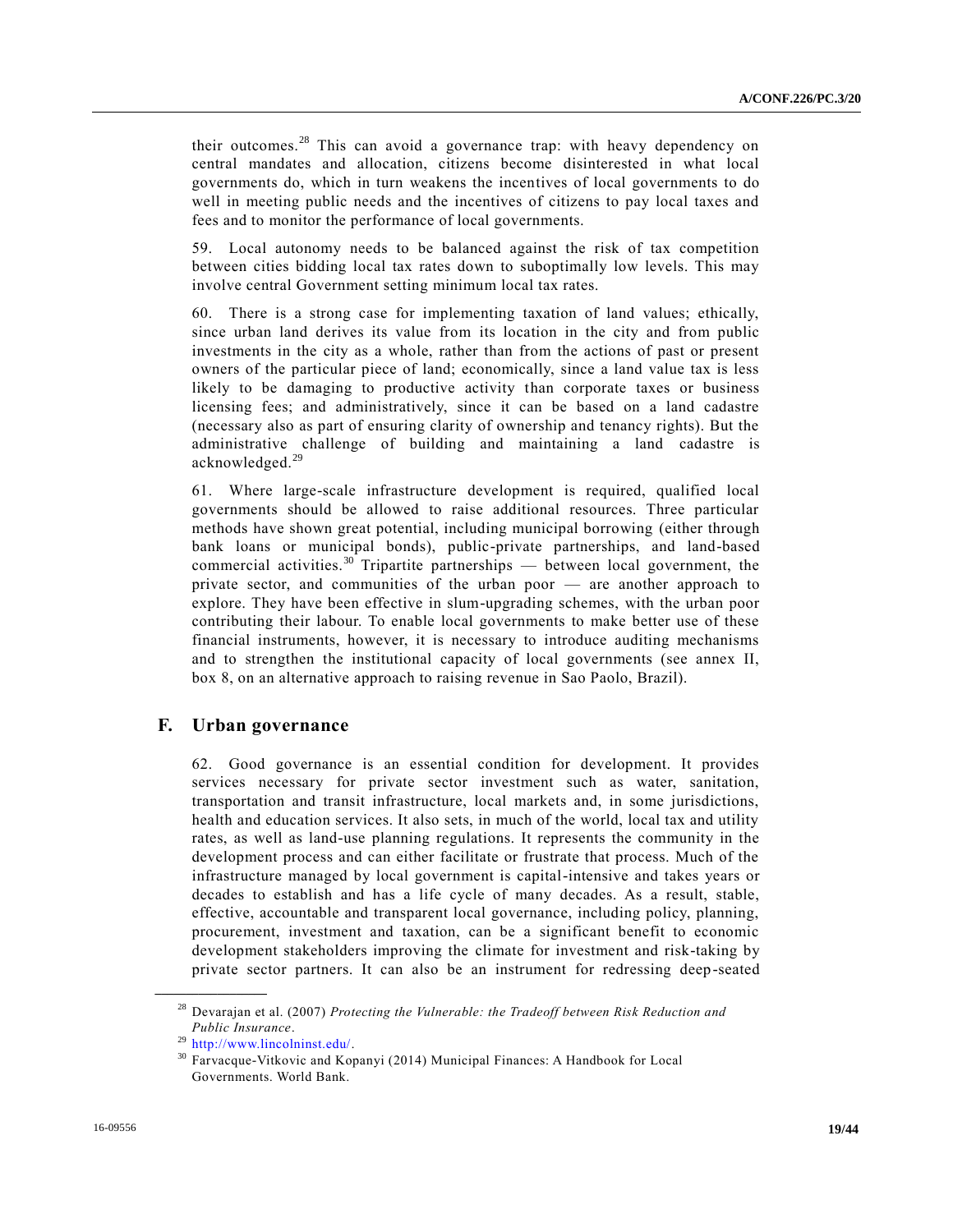socioeconomic imbalances, improving conditions among the working poor and generating employment, as the case of Medellin shows (see annex II, box 9).

63. A number of key principles are important to articulate as supporting effective local governance. Government should be accountable to the population of the city and voice should be given to different stakeholders (including the private sector, universities, the trade unions, the informal sector, etc.). There should be clarity of authority, with the division of responsibilities between levels of government made clear and each layer of government empowered to meet its responsibilities. The spatial span of control should be appropriate, with citywide policies and public goods managed by a citywide authority and local services provided at a more decentralized level. Capacity and expertise needs to be developed at all levels, including economic development functions in local government; strengthening of the monitoring and evaluation mechanisms of government programmes; and enhancing transparency through measures such as e-government. Economic development is a cross-cutting objective of local government and needs collaborative support from several functional areas discussed above. It is important for the structure of local government to reflect this challenge and align functions in support of economic development strategy as a top-level municipal priority. Ability to work with the private sector, education institutions and community development partners in formulating local economic development strategies requires a pro-business and pro-partnership culture.

64. Although the national policy context also has an impact, cities are where urban informal workers pursue their livelihoods and live their lives. Their livelihoods are bound up intimately with the processes, policies and procedures enacted by the city as it pursues its various — and often disconnected — agendas. Urban informal workers are vulnerable to municipal policies that discriminate against them and allow for harassment by local officials. To facilitate improved productivity and standards of living among informal workers, local regulatory framework and enforcement officials need to recognize the contribution they make to the local economy.

# **IV. Key actors for action: enabling institutions**

65. Although this policy paper focuses on urban economies, we recognize that these are complex and require actions of different actors at the global, regional and local levels. In this section, we outline the roles and functions of various key actors: governments, global multinational and international organizations, civil society, and the private and informal sectors. Our choice of actors was informed by their sphere of influence — from setting global norms and standards to influencing where stre et traders can or cannot trade — and the kind of influence they wield in the economy. Any urban economic policy framework has to take into account all economic actors. We argue that a good economic framework balances the needs of all actors in ways that strengthen economies, enhance livelihoods and create jobs.

## **A. Key actors and institutions**

66. Overall, national governments are critical in establishing the legislative and policy framework for economic development. Their role in managing the macroeconomic, fiscal environment, the regulatory framework, establishing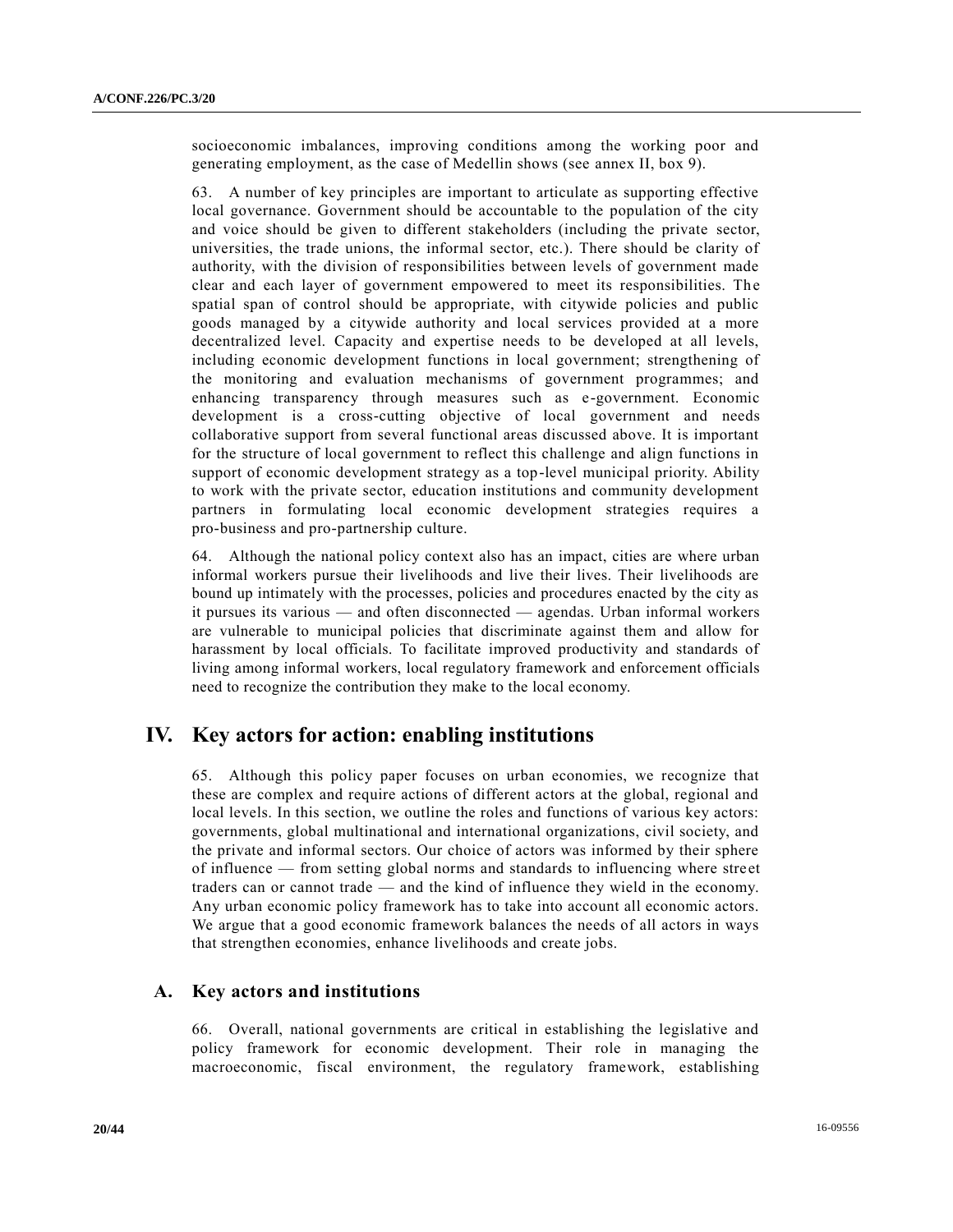intergovernmental and decentralization policies, as well as setting the policy framework for sectors, firms and industry make them both an important and powerful actor in urban economies. Well-designed and effectively implemented macroeconomic reforms can drastically alter the course and speed of urban economic development (see annex II, box 2). National Governments have a broad and strategic perspective at a distance from the minutiae of local concerns an d opportunities. Their interest can be in the whole, rather than the particular.

67. Local governments are the closest representative and accountable level of government. Unlike national Governments, their purview is local and their concern is to create a local environment in which enterprises can flourish. They are also responsible for regulating and licensing development and land use:

- Urban governments are responsible for physical infrastructure at the community level, which is necessary for business and labour markets to function
- Local governments are also the most appropriate agents to convene the stakeholders in the local economy: chambers of commerce, small and mediumsized enterprises, educational institutions, trade unions and industry-related organizations
- It is the environment in which people meet face-to-face to create partnerships, find synergies for mutual support, and devise strategies for their community
- Local governments make strategic decisions about land use and urban form, transportation, water and sanitation services, etc.

68. These decisions have a direct effect on the competitiveness of the local business environment. If a municipality is actively involved in economic development strategy with its stakeholders, it is better able to determine the implications of alternatives on the local economy. It is also able to shape the form of the city to reinforce economic development with infrastructure investment strategy and land-use regulation. For example, investments in higher-order transit services in advance of development will support a more compact, sustainable city better able to efficiently move its labour force and compete in the global economy. However, large infrastructure development projects, including transport systems, can destroy the sites of informal livelihoods and do not necessarily serve the interests of informal workers and their livelihoods. To operate effectively, local governments require clear legislated mandates with defined roles, budgetary powers and capac ity. To achieve effective decentralization of responsibility for economic development, upper-level governments must establish legal frameworks that provide local government with the clear mandate and resources to carry out their roles. And local governments must set up processes for involving all stakeholders in local policymaking and rule-setting processes.

69. No government has the capacity to achieve economic development objectives without the engagement of the private sector and institutional partners. Private sector partners harness creativity and innovation, capital and labour to create wealth, distributing it in the process. The construction of a shared vision, provision of infrastructure and an educated workforce can lead to job-creating investment decisions by the private sector. Without the mobilization of private capital and innovation, the potential impact of strategy is limited.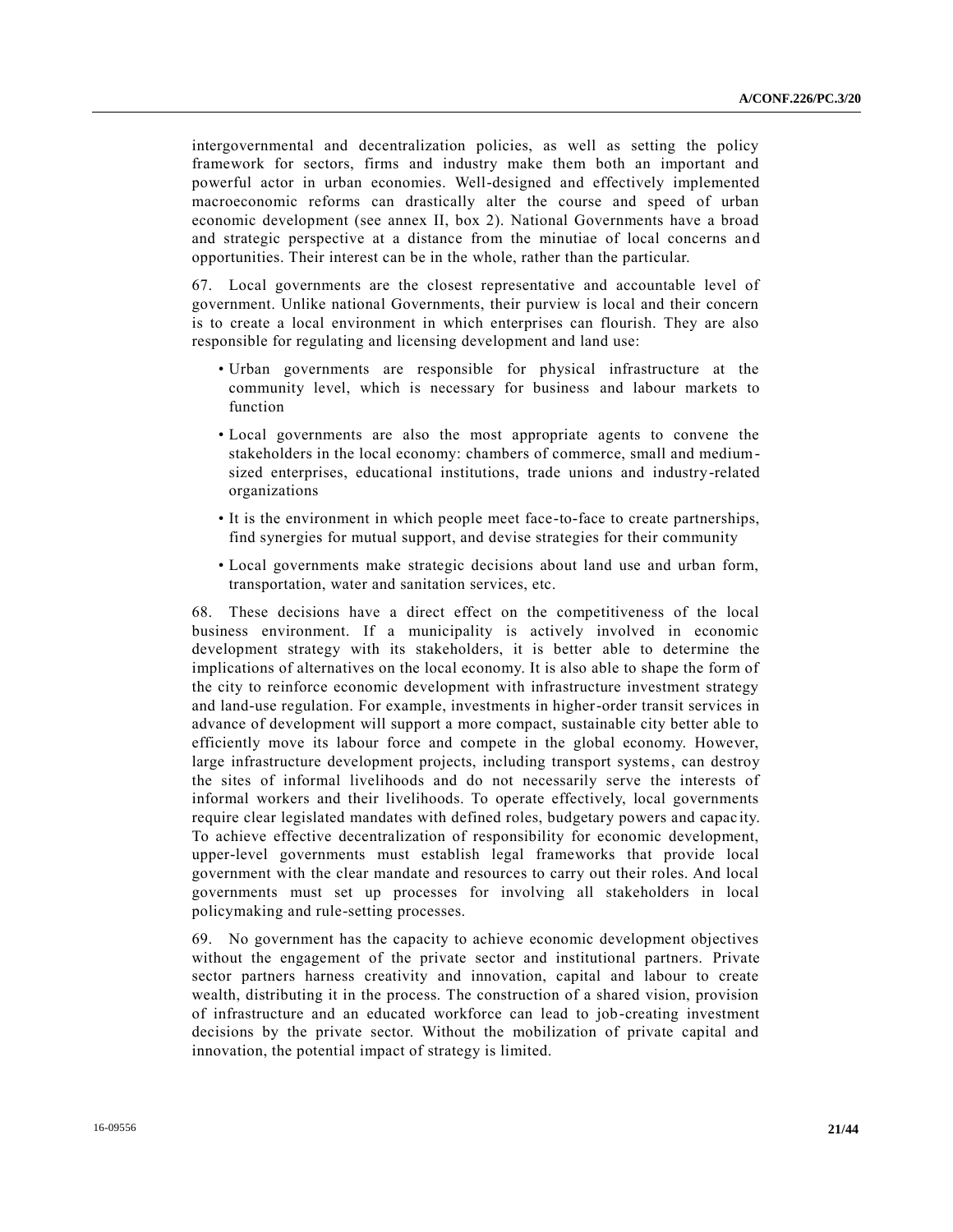- The real estate sector must also build the city, and will respond to a wellarticulated vision for the built form, creating employment and allowing open space for livelihoods.
- The private sector will invest where it can see potential returns on investment and a reasonable regulatory environment. As a corollary, private sector activities governed by ethical trade, labour and environmental sustainability principles and regulations create decent jobs and equitable economic development.

70. The informal economy represents a significant share of the private sector in many countries, often larger than the corporate private sector and, as such, poses both a significant opportunity and challenge for economic development stakeholders. Informal operators and workers often struggle to support their families, living and working in disadvantaged circumstances. However, when organized and supported over time, they have the potential to increase productivity and dramatically improve their standard of living. While some informal workers are joining the ranks of formal trade unions, more informal workers are organizing into their own trade unions, cooperatives and associations. These organizations of informal workers are also key stakeholders. Supporting and taking into account the informal workforce and their livelihoods in urban economic development is critical because they are important producers of goods and services and are becoming an important political voice in both global and local contexts.

71. Trade unions have played a significant role in the improvement of working conditions and compensation in many industries in many countries. But their influence is limited in the developing world, where half or more of the workforce is informal. Nevertheless, they represent an important stakeholder in economic development and can make a contribution to strategy development.

72. Education and training institutions: economies rely on the availability of labour, both skilled and unskilled. But the ability to increase productivity through innovation and technology requires skilled labour. Post-secondary education institutions generate the talent and research to support continuous innovation processes in mature and new firms. Research universities focused on supporting the entrepreneurial aspirations of their students can support the development of a highly innovative urban economy.<sup>31</sup> However, young people cannot take advantage of opportunities in higher education without basic primary and secondary schooling.

- Educational capacity should be a cornerstone of urban economic development strategy.
- Education institutions should see themselves as contributing and benefiting stakeholders in the local economic development process.

73. Non-governmental organizations (NGOs) are present across both the developing and developed world. They often have a particular expertise to contribute to economic development strategy and can be a source of investment capital and innovation in areas such as urban employment, poverty, environment and human rights.

<sup>31</sup> University of Waterloo Economic Impact Study, 2013, https://uwaterloo.ca/about/sites/ca.about/ files/uploads/files/c003711\_economic\_impact\_report\_lr\_v2.0\_final-s.pdf.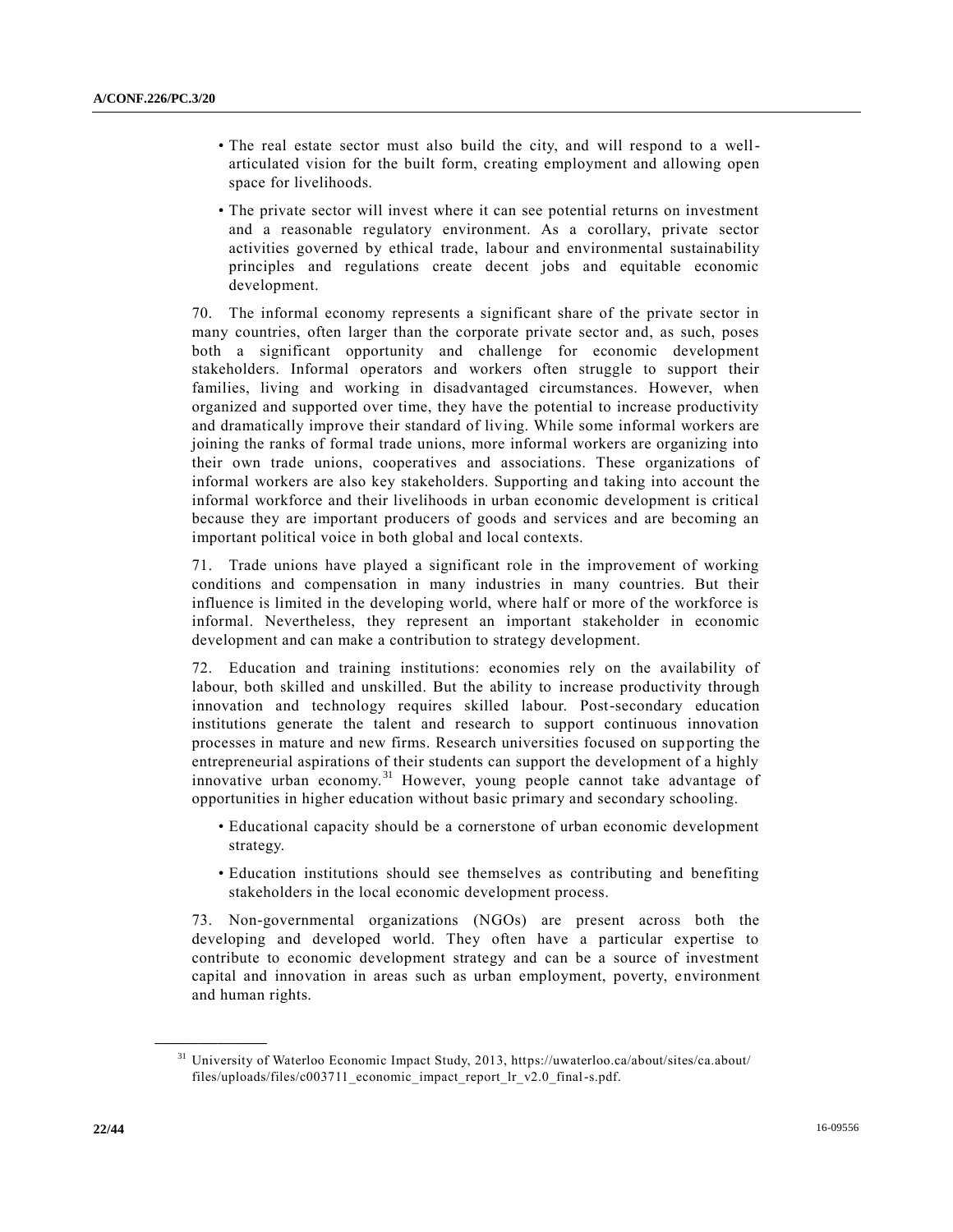- Challenges include a lack of coordination or integration into local economic development strategy and lost opportunity to leverage assets and investment or support strategy implementation.
- Recommendation: NGOs should support local strategy and efforts in local economic development.

74. The role of international organizations is much greater in the developing world than in the global North, where their interest is primarily of a monitoring and regulatory nature (i.e. trade agreements, climate change). In the global South, international organizations play a major role in national policy and finance, economic development programming and project investment decisions (e.g. Millennium Development Goals and Sustainable Development Goals, Habitat III, International Labour Organization standards).

- International processes that attempt to formulate consensus on global challenges can affect local economies through their success or failure, or the substance of international commitments.
- Localized impacts of international programmes can disrupt or support economic development efforts, investment, employment, incomes and quality of life.
- Recommendation: consideration should be given to the potential local impact of international processes and the need to help implement international norms but also mitigate potentially adverse outcomes.

75. Large multinational firms are the dominant enterprises in many jurisdictions, particularly resource-rich economies. They can have a disproportionate effect on a local economy by providing the primary source of formal employment, infrastructure, and income in smaller cities and rural communities. Governments that develop the competencies to manage business relations with large multinational corporations are better positioned to mitigate their impact on the communities and capitalize on the benefits.

- Large corporations have a responsibility to maximize the developmental benefits of their activities on the local economy.
- Supporting local supply chain development on fair terms can help strengthen the firm, the units and workers linked to the firm, and the local economy.
- By providing a global perspective and advanced market intelligence, large corporations can support local economic strategy to capture additional opportunities for the urban economy.

## **B. Urban economic actors**

76. Table 5 (in annex I) provides a map of key urban economic actors and institutions and the roles they play in different segments of the economic process. We identified six key areas — the legislative framework, business environment, trade logistics, infrastructure and services, access to finance and human capital which comprise the broad economic environment within which cities operate. The table shows the importance of national and local governments in all segments of the economic process. Multilateral and bilateral institutions also play an important role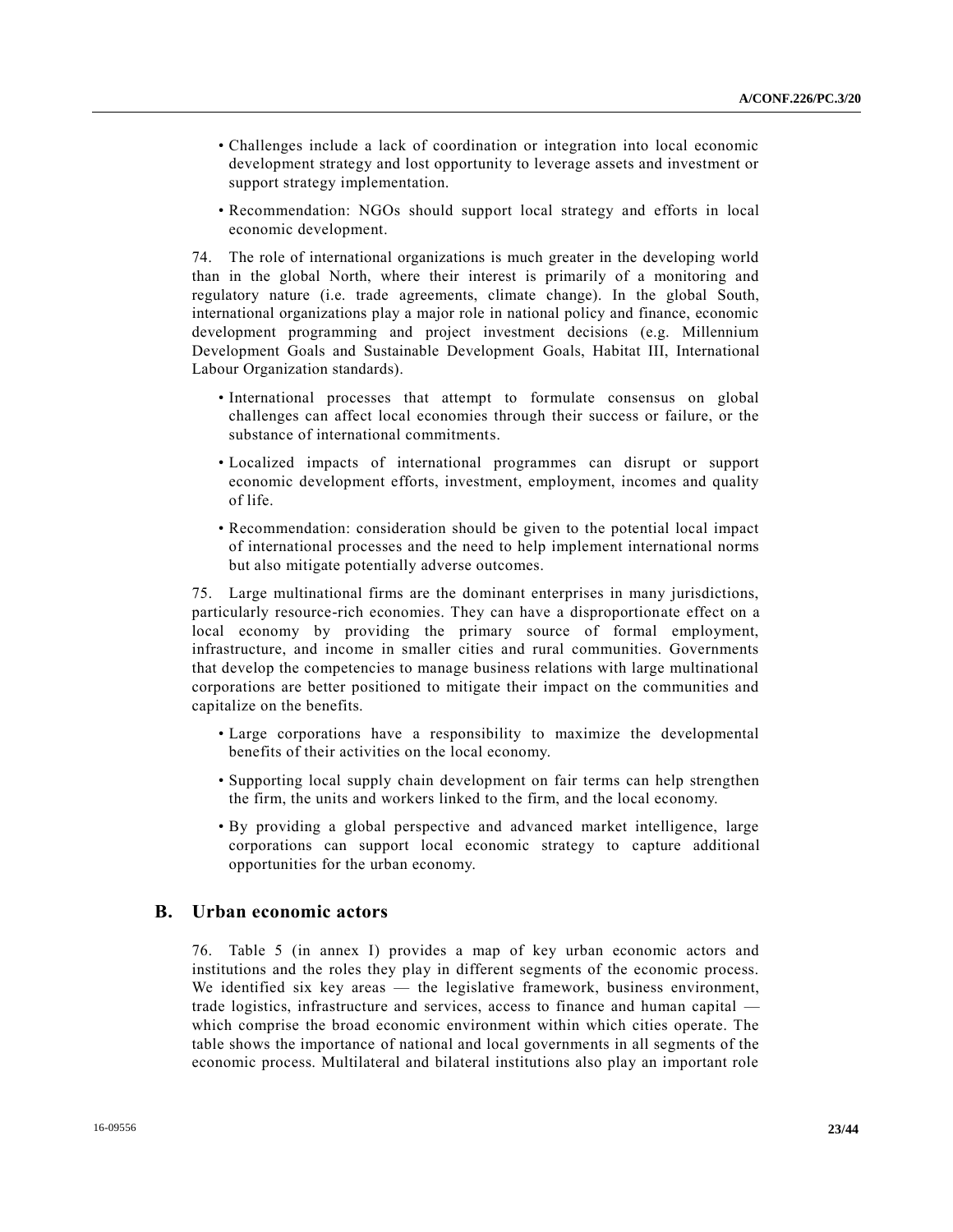in urban economies because they set trade and policy agreements that regulate international trade. Free trade agreements, for example, are important because they can give cities a competitive edge over suppliers. International actors are also important providers of skills and services across the economy, from the business environment to human capital development. Although the private sector is not a key player in setting the economic legislative framework, it maintains a powerful voice because of its role in all other aspects of the economy. Although weak politically, the informal economy plays an important role in providing valuable goods and services to the urban economy and community.

## **C. Enabling institutional processes**

77. A key task or challenge of local governments is to balance the competing interests of these different actors and institutions and facilitate a sustained participatory development process. In real everyday urban life, different actors compete for public space, public services, public contracts and other public resources. In reality, some actors and institutions are more powerful than others, and some local governments collude with dominant interest groups. These realities are reflected in the policy tensions or dilemmas faced by local government, including: whether to promote private interests versus the public good; incentivize versus regulate behaviour of different actors; cross-subsidize poor communities or pursue cost competitiveness; promote universal support programmes or selective targeted programmes; target areas in need or areas with potential. It is very important to recognize these policy tensions and who are the winners and losers of each policy decision.

78. It is very important, therefore, to promote a fair and inclusive system of urban governance. This requires engaging with all stakeholders and promoting inclusive policymaking and rule-setting process with representation from all relevant stakeholders. For the working poor to improve their livelihoods, organizations of the working poor need to be effectively engaged at all stages of the policy process: from identifying and calling for reforms to drafting specific laws, by-laws/regulations and policies, to monitoring the implementation of laws, by-laws/regulations and policies. However, the urban poor are often at a disadvantage in voicing their needs and demands and being heard by local government. In certain cities, including Accra, Bangkok and Lima, special platforms have been established for engagement and negotiations between organizations of the urban working poor and relevant local government authorities (see annex II, box 7). In other cities, there have been longerterm ongoing engagements between informal workers and the city, including be tween street vendors and the Durban municipality in South Africa and waste pickers and the Bogota municipality in Colombia (see annex II, boxes 10 and 11).

# **V. Policy design, implementation and monitoring**

79. This policy paper has presented a comprehensive and complex agenda for employment-led urban economic development, including a vision statement and a set of normative principles (sect. I); a range of urban economic development challenges (sect. II); a framework for prioritizing which challenges to address and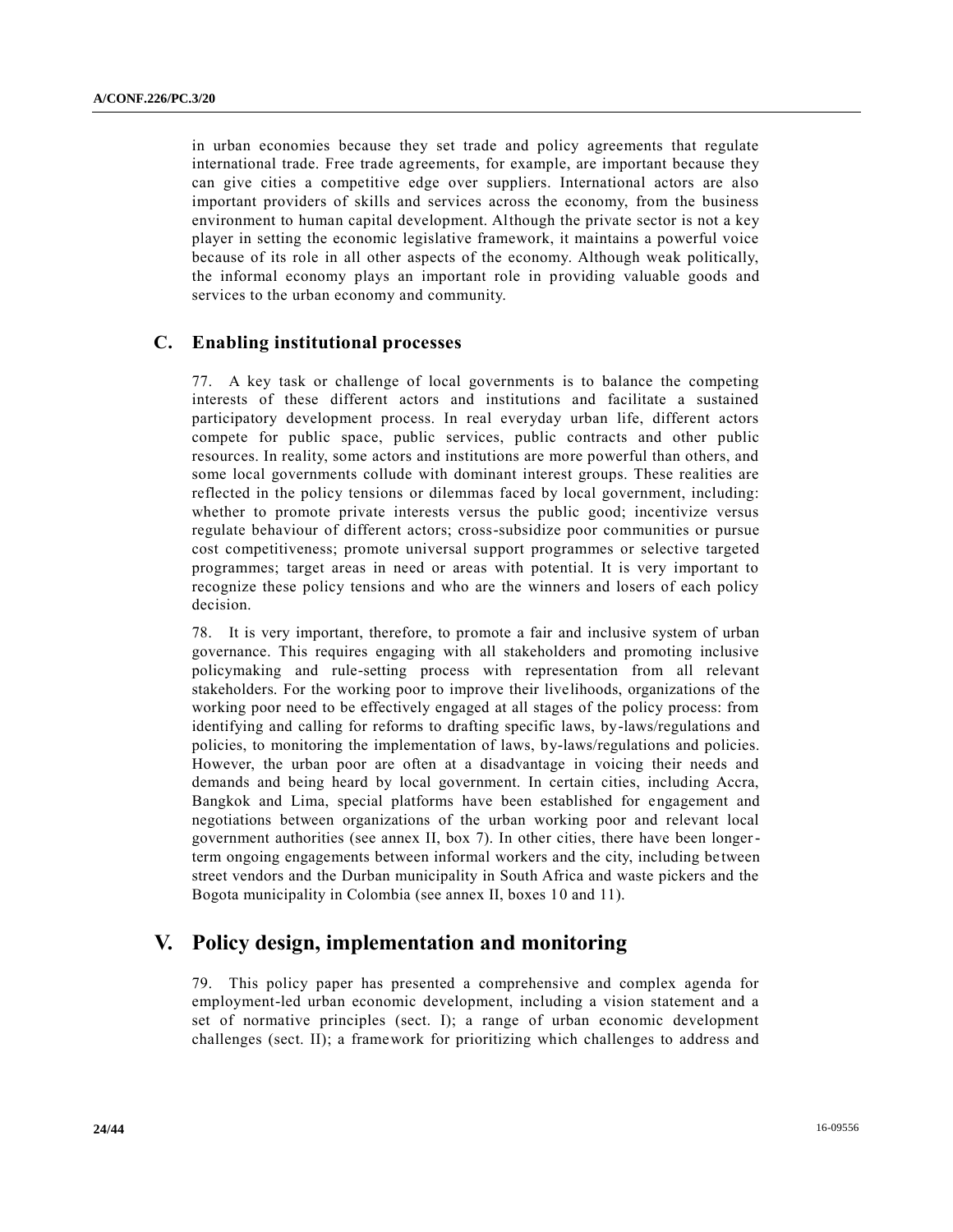how (sect. III); and the key actors and institutional processes that should be involved (sect. IV).

80. The policy objectives — and the policy challenges — are quite clear. This section lays out a policy design response to the challenges and priorities which cities and their stakeholders must grapple with to support urban economic development. The scale of the challenge is daunting, but numerous examples illustrate the potential for success (see boxes in annex II). The extreme diversity of cities, their economies and the challenges they face defies a strongly prescriptive solution. Rather, this paper suggests that a clear mandate for urban economic development must be given to urban stakeholders, especially democratically accountable local government. The following sections outline the process requirements for effective strategy development, implementation and monitoring.

## **A. Policy design process**

81. Cities, to succeed in urban economic development, must address two sets of conditions. The first is underlying conditions which support the city's physical capacity for economic development. These include the infrastructure necessary for economic development, the means to fund that infrastructure, and the spatial and land-use planning capacity to determine its structure and development sequence. The aspiration must be a compact, transit-supported city that is well serviced with reliable power, water, sanitation and telecommunications, efficient and transparent regulatory environments and market institutions, including land markets that function effectively for all. These underlying conditions are discussed at length in policy papers 5, 6 and 9 and therefore not elaborated further here, but their importance to urban economic development cannot be overstated.

82. The second are those underlying conditions enabling the development process. Economic development facilitation is the key enabling role for local government because it has the potential to galvanize support for sustainable economic development strategy. It requires government leadership from the mayor, the council and staff to engage their stakeholders (formal and informal businesses as well as civil society, including higher education institutions, trade unions and non-governmental organizations), in a conversation to shape a collective vision for the future of the city and its economy. This conversation provides invaluable intelligence for strategy development. Augmented with good economic research, local planners and decision makers come to understand their tradable sectors in regional and international markets and determine specific actions that can improve their competitiveness (university research, technology, advanced skills, local networking — among firms, external connections) and capture new opportunities in the global economy. It can determine the specific business support services that are required and the local initiatives that can help position a community to more effectively compete for both local and external investment and employment.

83. As indicated earlier, we do not favour a one-size-fits-all approach to employment-led urban economic development. We also do not favour a technocratic top-down policy design and planning process. Policy solutions need to be customized to fit the economic, social and institutional specificities of individual cities; driven by consultations with all relevant stakeholders; and informed by knowledge of ground-level realities. What we recommend, then, is a policy design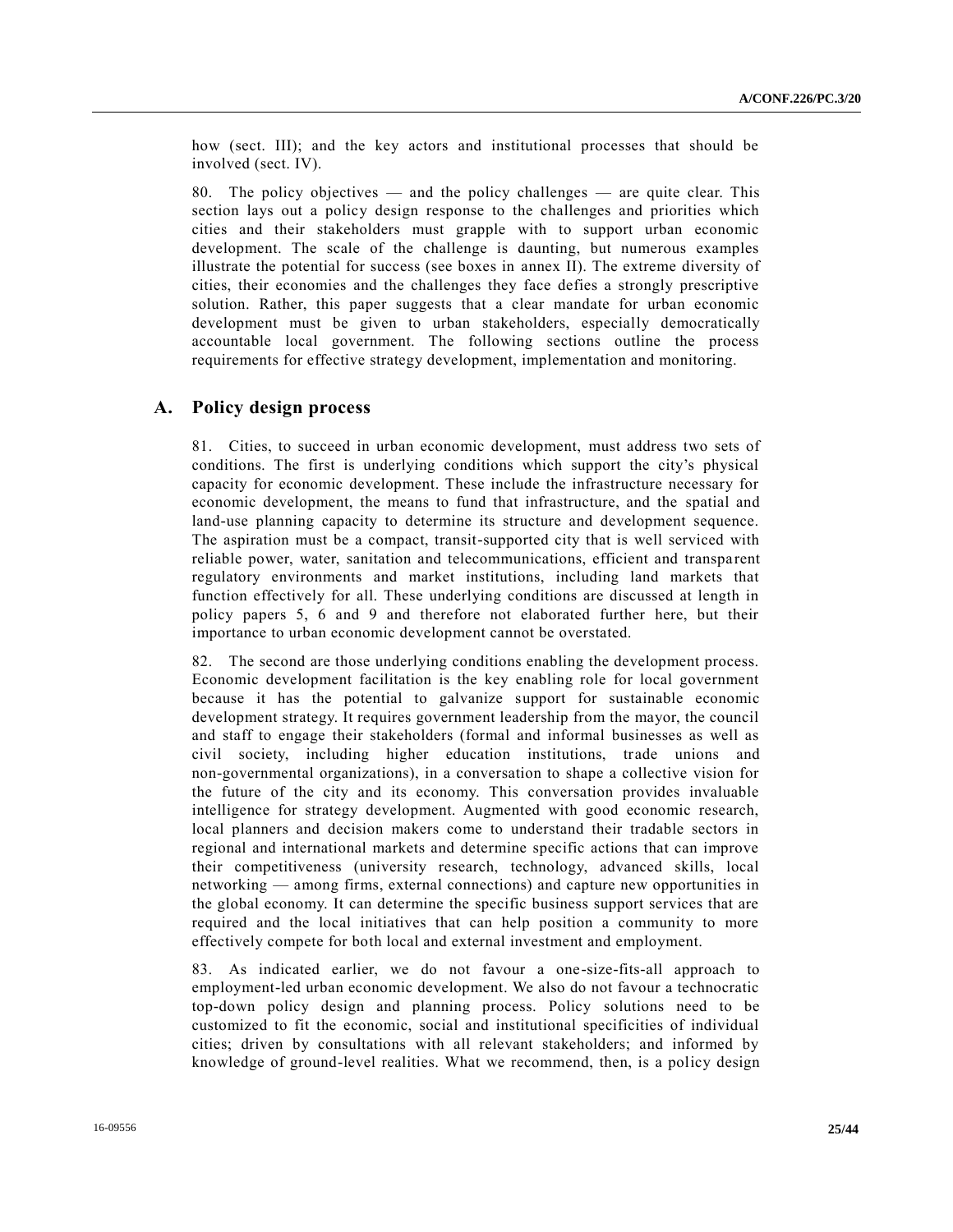process that involves: (a) intentional dialogue with key stakeholders to identify economic opportunities, including industries or subsectors with potential for growth and/or a concentration of the working poor, and to negotiate joint solutions to challenges, including dealing with competing interests; and (b) mapping of key industries or subsectors in the city to identify opportunities and constraints facing different sizes of enterprises — especially the medium-sized, small and informal enterprises — within each industry or subsector.

84. The intentional dialogue with key stakeholders for urban policymaking needs to include relevant stakeholders from each broad constituency: government, the corporate private sector, the informal economy, and civil society. The dialogues should be ongoing and should involve conversations to share information with a focus on economic opportunities and innovation; consultations to understand the different constraints and opportunities faced by different stakeholders; and negotiations to reach agreement about the appropriate policy solutions, including the allocation and use of public space, resources and services.

85. Another type of dialogue, to inform the others, should be to map key industries or subsectors to identify opportunities and bottlenecks (see annex II, box 12, on subsector mapping). The purpose of these intentional dialogues and the mapping of key industries or subsectors is to identify both opportunities and constraints to urban economic development; to develop understanding and consensus between different urban economic actors; and, in the process, to identify the most appropriate and acceptable policy solutions and actions.

## **B. Implementation framework**

86. Urban economic development is primarily a social process in which stakeholders within the economy shape a shared understanding of the current situation and an attainable vision based on their priorities and garner the incremental human, financial, and physical capital to gradually increase productivity and enhance livelihoods. No doubt, economic development in some contexts has very technical and capital-intensive requirements. But the process of determining what those are and how to mobilize the necessary resources is not technical. Whether the actors are in a city at the pinnacle of the innovation economy or focused on improvements to the standard of living of workers in a large informal settlement, the process of determining the next steps in the evolution of the local economy and the mechanisms to implement the strategy is the product of conversation and collaborative leadership.

87. What can be said about the framework for local economic development that has potential broad application, given the extreme diversity in the typology and context for cities? Several key features emerge out of both the literature<sup>32</sup> and promising cases (see boxes in annex II).

 $32$  Competitive Cities for Jobs and Growth: What, Who, and How. 2015, World Bank Group, [http://www.worldbank.org/en/topic/trade/publication/competitive-cities-a-local-solution-to-a](http://www.worldbank.org/en/topic/trade/publication/competitive-cities-a-local-solution-to-a-global-lack-of-growth-and-jobs)[global-lack-of-growth-and-jobs.](http://www.worldbank.org/en/topic/trade/publication/competitive-cities-a-local-solution-to-a-global-lack-of-growth-and-jobs)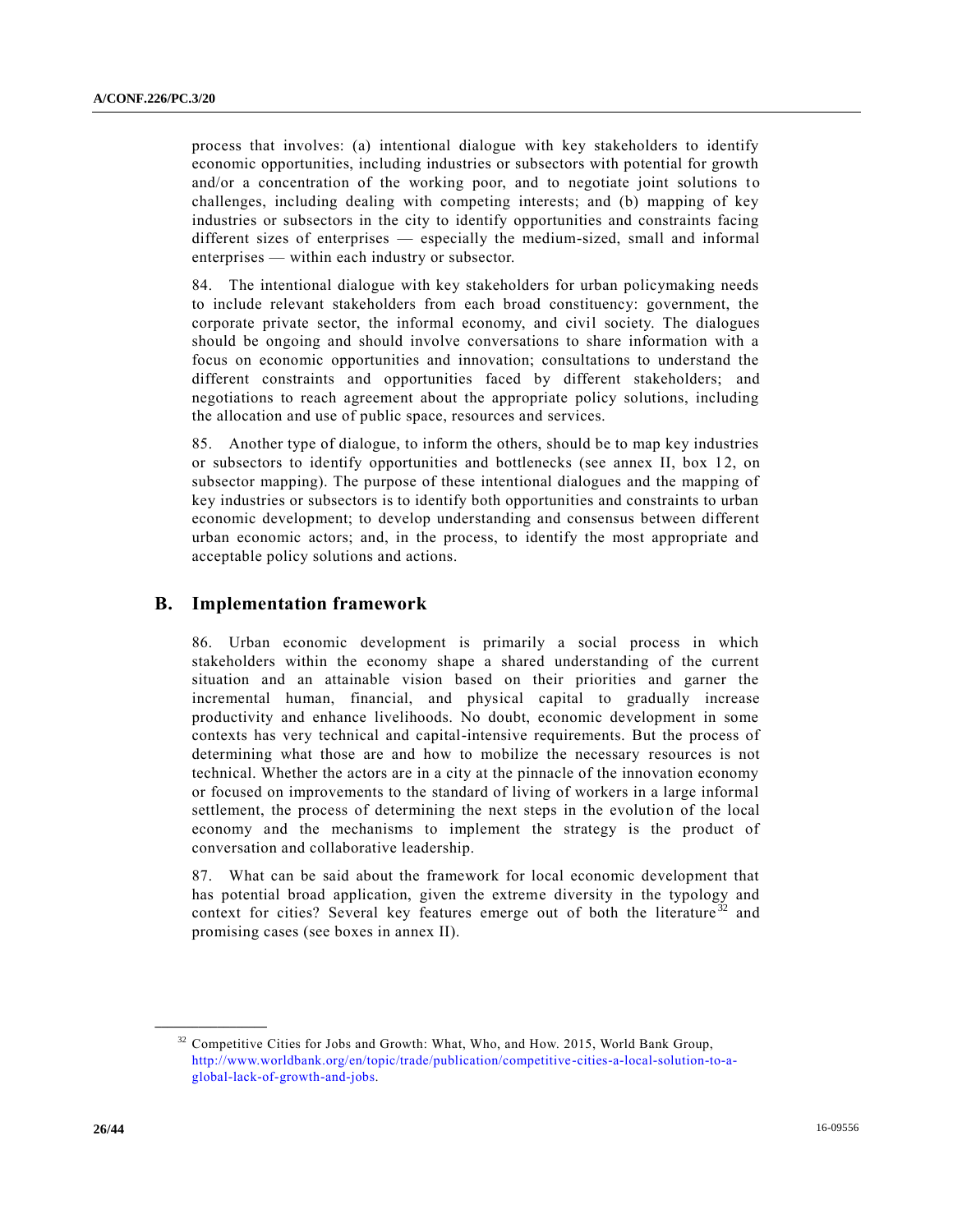## **Engage with urban economic development stakeholders to build strategy**

88. Meaningful engagement of economic stakeholders — private sector, educational institutions, community-based organizations, think tanks and trade unions — assists the municipality in gathering intelligence, ideas and aspirations to inform strategy. But more importantly, stakeholder engagement helps to craft clear and consistent strategy that can mobilize partners and channel investment of their time and resources in support of community objectives. Economic development strategy is a product of conversation and collaboration among stakeholders. Urban economic development strategy should also help position the city to capture emerging opportunities as they arise, developing relationships with external collaborators and investors and encouraging firms to develop external markets.

#### **Undertake research and analysis**

89. A city exists within a particular historic, geographic, environmental and economic context. It is important to understand the city, its context and the development processes that have shaped it. Data analysis and external research can inform strategy that is both aspirational and credible. Recognizing, however, that information is always imperfect, dialogue with stakeholders engaged across the community and its economy can assist in filling gaps and confirming conclusions. Sector-mapping processes as discussed above can help stakeholders identify gaps and opportunities and prioritize potential actions.

### **Focus human, financial and physical resources on urban economic development strategy**

90. Economic development is a cross-cutting activity requiring the engagement of the organization as a whole and alignment of both policy and organizational culture. Both organizational structure and culture must reflect the urgency with which the city considers economic development imperatives. An ambitious economic development strategy can be undermined by a contradictory, irrational or malicious regulatory environment. That is not to say that reasonable standards are not required. Judicious, consistent, fair, predictable and efficient application of policy and regulation to support environmental sustainability, health and safety, and other public policy objectives that reflect community expectations will support the implementation of sound economic development strategy. Building capacity in local government through development of a professional, capable public service can advance economic development. Establishing a formal economic development office within the municipal government reporting to the Chief Administrative Officer or Municipal Director can help organizational resources on urban economic development objectives.

## **Support and celebrate entrepreneurship in both the formal and informal economies**

91. Entrepreneurs are the risk-takers and innovators that help shape the future economy. Yet by definition, chance of failure is high. Business founders often do not have the knowledge or skills to grow their businesses beyond its formative stages. Access to mentorship, advisory services, peer-to-peer groups and support networks can dramatically improve success rates and assist in their growth. Explicit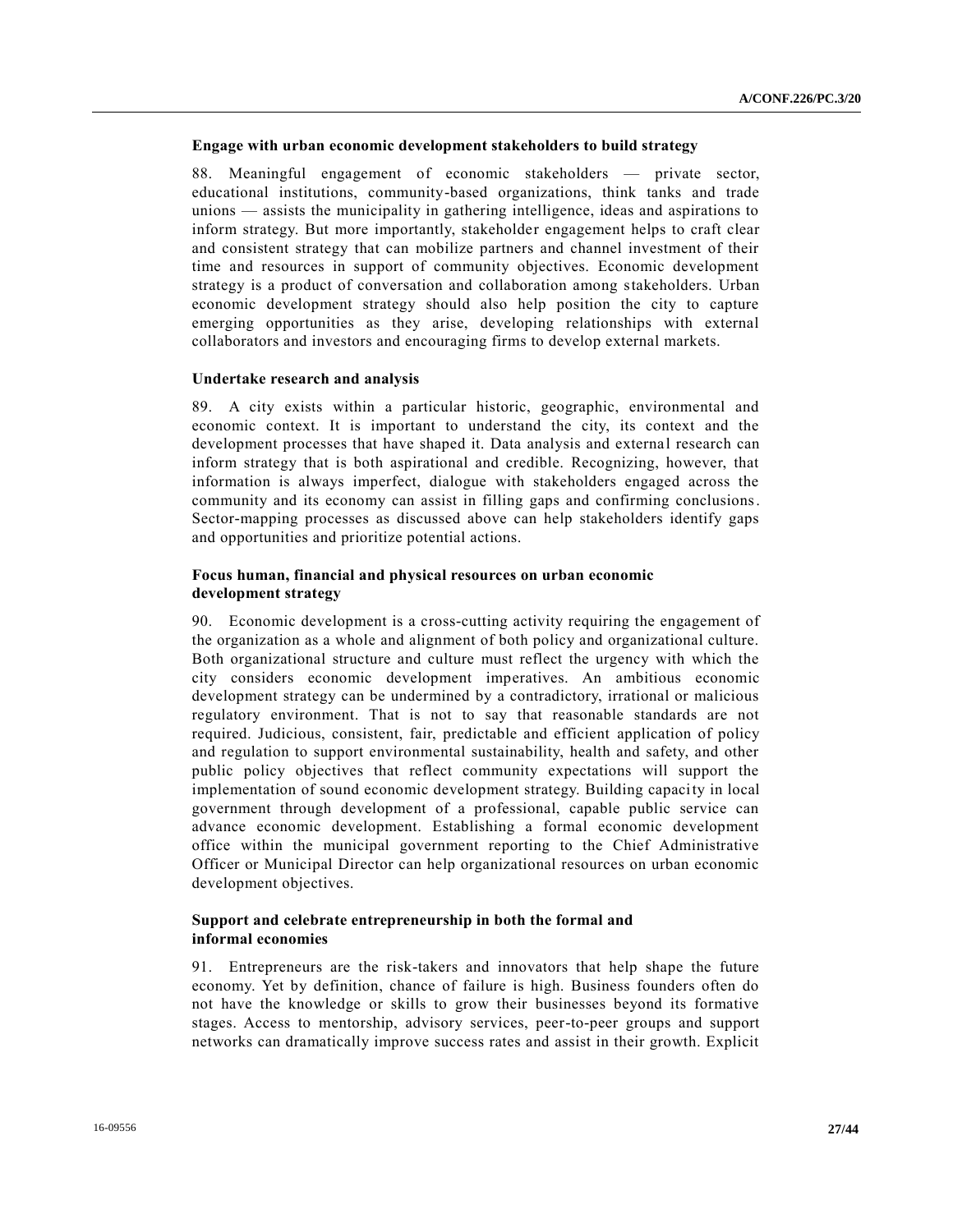municipal support for entrepreneurs in both the formal and informal economies can strengthen a community and help create jobs.

### **Build support from upper-tier governments and international organizations**

92. Upper-tier governments and international organizations have access to greater resources and networks that can support urban economic development. They are responsible for strategic regional infrastructure that is critical to connecting urban economies to network cities and markets. It is also important to engage these governments so that local strategy can inform national investment decisions.

### **Build human and social capital within the community**

93. Economic development is contingent on many things, but it is first a product of human ingenuity and determination. The ability of the community to support the education and development of its citizens is the prerequisite for the development process. Economic development strategy must mobilize education, innovation and entrepreneurial capacity across the spectrum from elementary to advanced levels.

## **C. Indicators of successful implementation, monitoring and evaluation**

94. Strategy implementation affects a broad range of social, economic and physical aspects of the city. Initially, it is a political and social process. Decisions around resource allocations and budgets are made through multiple stages over the course of considerable time. Teams are assembled and mobilized. Stakeholders are engaged. In this formative stage, little physical or statistical evidence is available to demonstrate that strategy implementation is under way. As projects move through the planning process, decisions are ultimately made to launch complex initiatives. In the case of large infrastructure projects, that planning stage can take between 5 and 10 years. In capital projects that characterize urban development, planning processes of 12 to 36 months are not uncommon. The construction of significant urban projects can be in the range of 24 to 48 months. As a result, the physical and statistical evidence of strategy implementation can lag five or more years.

95. Over time it is important to monitor three types of indicators: procedural, structural and socioeconomic. Procedural indicators include events, such as the formulation and publication of an urban economic development strategy or spatial development plan, reorganization of municipal divisions to support economic development, the publication of legislation or by-laws, or the launch of a programme to support a specific aspect of strategy. Structural indicators measure gradual change among industries and occupations. Socioeconomic outcomes are those measuring the well-being of citizens as a whole. Specific indicators can include education, personal income, housing status, and measures of household stability as well as qualitative indicators such as perspectives on personal and community well-being, and attitudes towards the future.<sup>33</sup>

<sup>33</sup> [http://www.worldbank.org/en/news/feature/2013/02/14/monitoring-and-evaluation-for-better](http://www.worldbank.org/en/news/feature/2013/02/14/monitoring-and-evaluation-for-better-development-results)[development-results.](http://www.worldbank.org/en/news/feature/2013/02/14/monitoring-and-evaluation-for-better-development-results)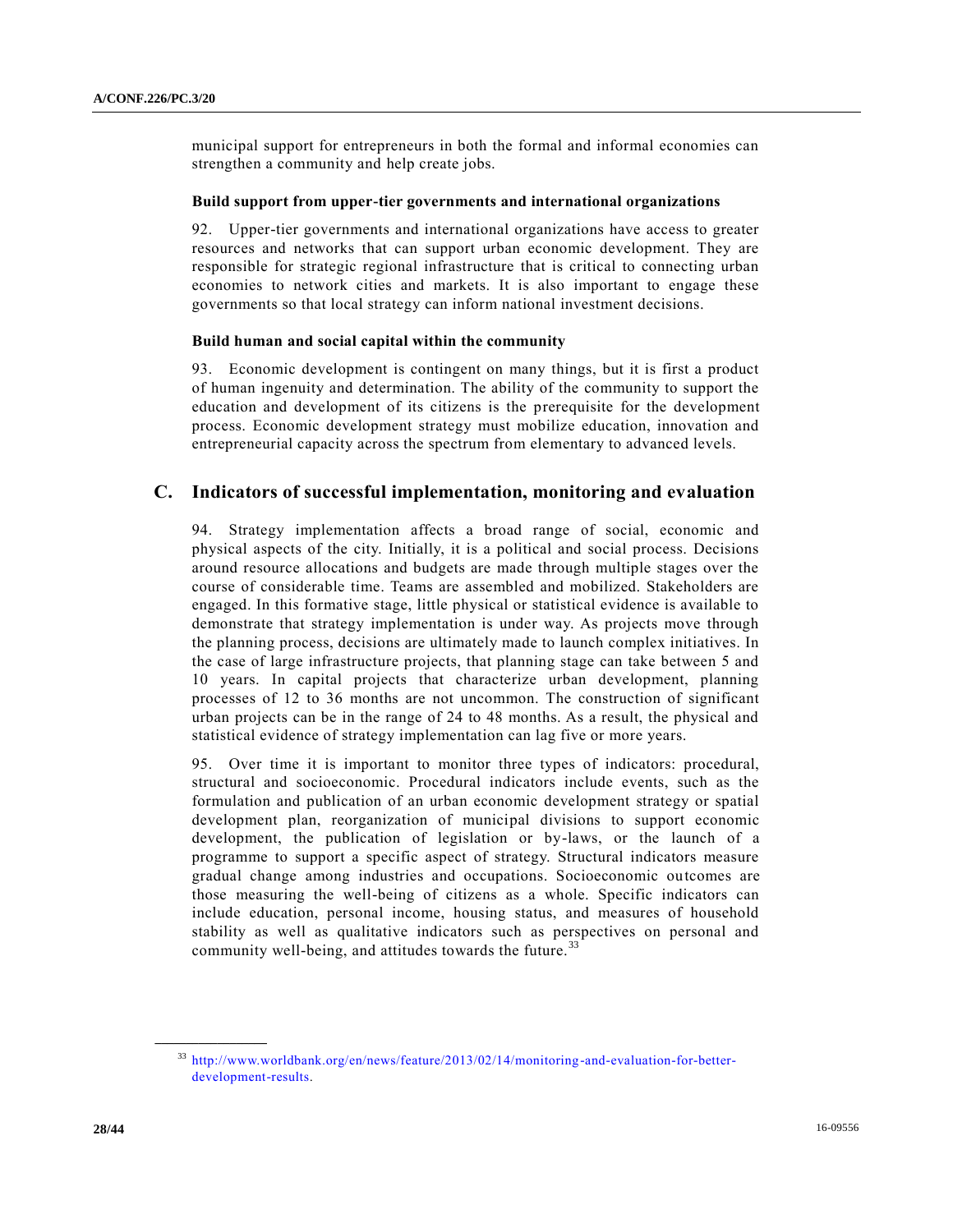## **VI. Conclusion**

96. In conclusion, Policy Unit 7 would like to advocate strongly for four key recommendations:

(a) First, urban economic development should be seen as an intrinsic responsibility of national and local governments. As we argue in the report, each level of government plays a different yet complementary role in achieving sustained and sustainable urban growth. It is important, therefore, for national Governments and international agencies to collaborate with and support local governments in their efforts to strengthen the local economy;

(b) Second, we would like to emphasize the need to recognize and support the working poor in the informal economy as legitimate actors in the economic development process;

(c) Third, it is critical to help cities address the underlying conditions for urban economic development. These include the infrastructure necessary for economic development, the means to fund that infrastructure, and the spatial and l anduse planning capacity to determine its structure and development sequence. The aspiration must be a compact, transit-supported city that is well serviced with reliable power, water, sanitation and telecommunications, efficient and transparent regulatory environments and market institutions, including land markets that function effectively for all. We would like to acknowledge the importance of achieving a compact, transitsupportive urban form in order to support economic development, sustainability and social cohesion. Cities that are not able to deliver the underlying conditions to support economic development will struggle to succeed;

(d) Fourth, the global community must also support the enabling conditions for employment-led urban economic development. We would highlight the need for support for the capacity of local governments to implement appropriate land value based tax regimes and other financing strategies in order to finance local infrastructure and services in support of economic development;

(e) Finally, in terms of the way forward, we would like to underscore the policy design and implementation process outlined in section V as follows:

Engage with key urban economic development stakeholders government, corporate private sector, the informal economy, educational institutions and civil society — in information-sharing, consultation and negotiating platforms, in order to craft economic development strategy that can mobilize stakeholder action;

(ii) Undertake research and analysis to inform the policy design process, including mapping of subsectors and industries to identify opportunities and bottlenecks;

(iii) Support and celebrate entrepreneurship in both the formal and informal economy;

(iv) Focus human, financial and physical resources on urban economic development strategy;

(v) Build support among upper-tier governments and international organizations;

(vi) Build human and social capital within the community.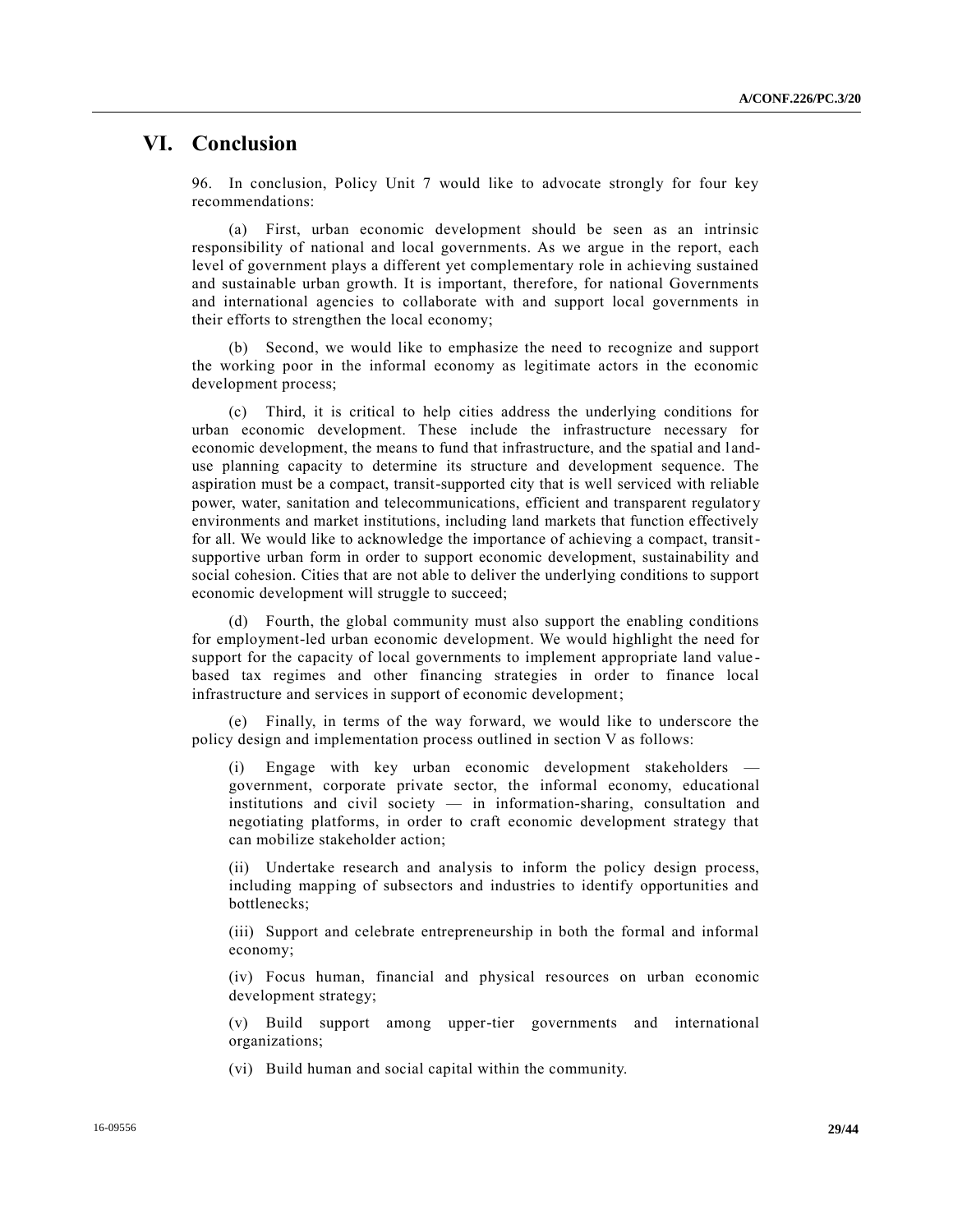# **Annex I**

**Tables** 

## Table 1 **Unemployment rates (2007-2018)**

|                                                                                                    | Rate (percentage) |      |      |      |      |      |      |      |      |      |      |      |
|----------------------------------------------------------------------------------------------------|-------------------|------|------|------|------|------|------|------|------|------|------|------|
| Region                                                                                             | 2007              | 2008 | 2009 | 2010 | 2011 | 2012 | 2013 | 2014 | 2015 | 2016 | 2017 | 2018 |
| World                                                                                              | 5.5               | 5.6  | 6.2  | 6.1  | 6.0  | 6.0  | 6.0  | 6.1  | 6.1  | 6.1  | 6.1  | 6.0  |
| Developed economies and the<br>European Union                                                      | 5.8               | 6.1  | 8.4  | 8.8  | 8.4  | 8.6  | 8.6  | 8.6  | 8.4  | 8.2  | 8.0  | 7.9  |
| Central and South-Eastern Europe<br>(non-European Union) and<br>Commonwealth of Independent States | 8.2               | 8.1  | 9.9  | 9.2  | 8.5  | 8.0  | 8.2  | 8.3  | 8.2  | 8.2  | 8.2  | 8.1  |
| East Asia                                                                                          | 3.8               | 4.3  | 4.4  | 4.2  | 4.3  | 4.4  | 4.5  | 4.7  | 4.8  | 4.9  | 4.9  | 5.0  |
| South-East Asia and the Pacific                                                                    | 5.5               | 5.2  | 5.1  | 4.7  | 4.4  | 4.1  | 4.2  | 4.3  | 4.3  | 4.3  | 4.3  | 4.4  |
| South Asia                                                                                         | 4.1               | 4.1  | 4.2  | 3.8  | 3.8  | 3.9  | 4.0  | 4.0  | 4.1  | 4.1  | 4.1  | 4.1  |
| Latin America and the Caribbean                                                                    | 6.9               | 6.5  | 7.5  | 7.3  | 6.7  | 6.6  | 6.5  | 6.5  | 6.5  | 6.5  | 6.4  | 6.4  |
| Middle East                                                                                        | 10.2              | 10.1 | 10.3 | 11.1 | 10.8 | 10.9 | 10.9 | 11   | 10.9 | 10.8 | 10.8 | 10.7 |
| North Africa                                                                                       | 11.1              | 10.5 | 10.6 | 10.4 | 11.8 | 12.1 | 12.2 | 12.2 | 12.1 | 12.1 | 12.1 | 12.0 |
| Sub-Saharan Africa                                                                                 | 7.5               | 7.7  | 7.7  | 7.6  | 7.6  | 7.6  | 7.6  | 7.6  | 7.5  | 7.5  | 7.5  | 7.5  |

*Note*: 2013 are preliminary estimates; 2014-2018 are projections; the upper and lower bounds of the confidence interval are shown in the figures in annex 3. Source: ILO, Trends Econometric Models, October 2013; see also source of table A2 and annex 5. *Source*: *2014 ILO Report on Global Employment Trends* (table, p. 1).

## Table 2 **Working poor (\$2 per day), developing world and regions (2000-2018)**

|                                                                                                              | Number of people (millions) |       |       |       |       |       | Share in total employment (percentage) |      |      |      |      |      |
|--------------------------------------------------------------------------------------------------------------|-----------------------------|-------|-------|-------|-------|-------|----------------------------------------|------|------|------|------|------|
| <b>Both sexes</b>                                                                                            | 2000                        | 2007  | 2011  | 2012  | 2013  | 2018  | 2000                                   | 2007 | 2011 | 2012 | 2013 | 2018 |
| World                                                                                                        | 1 199.2                     | 989.5 | 878.1 | 851.0 | 839.0 | 736.2 | 45.9                                   | 33.7 | 28.7 | 27.4 | 26.7 | 22.0 |
| Central and South-Eastern<br>Europe (non-European Union)<br>and Commonwealth of<br><b>Independent States</b> | 17.9                        | 8.1   | 6.7   | 6.4   | 6.0   | 4.7   | 12.3                                   | 5.1  | 4.1  | 3.9  | 3.6  | 2.8  |
| East Asia                                                                                                    | 412.9                       | 224.1 | 144.6 | 123.5 | 111.6 | 52.4  | 55.1                                   | 28.0 | 17.7 | 15.0 | 13.5 | 6.2  |
| South-East Asia and the Pacific                                                                              | 150.9                       | 114.8 | 98.9  | 94.8  | 93.9  | 75.9  | 62.3                                   | 41.9 | 33.3 | 31.3 | 30.5 | 23.0 |
| South Asia                                                                                                   | 399.4                       | 414.6 | 392.8 | 389.0 | 387.8 | 359.8 | 78.5                                   | 69.9 | 64.1 | 62.9 | 61.5 | 52.2 |
| Latin America and the Caribbean                                                                              | 33.4                        | 22.6  | 19.1  | 18.9  | 18.5  | 15.9  | 16.0                                   | 9.1  | 7.2  | 6.9  | 6.7  | 5.3  |
| Middle East                                                                                                  | 3.8                         | 4.9   | 4.9   | 5.0   | 5.0   | 4.9   | 9.3                                    | 8.7  | 7.6  | 7.5  | 7.4  | 6.4  |
| North Africa                                                                                                 | 10.6                        | 9.2   | 8.9   | 8.8   | 8.8   | 8.6   | 23.8                                   | 16.7 | 14.9 | 14.6 | 14.2 | 12.6 |
| Sub-Saharan Africa                                                                                           | 170.3                       | 191.1 | 202.2 | 204.6 | 207.4 | 214.0 | 75.4                                   | 68.9 | 65.0 | 63.8 | 62.8 | 55.6 |

*Note*: 2012-2018 are projections. Totals may differ due to rounding. Source: ILO, Trends Econometric Models, October 2013; see also source of table A2.

*Source*: 2014 ILO Report on Global Employment Trends (table A14b).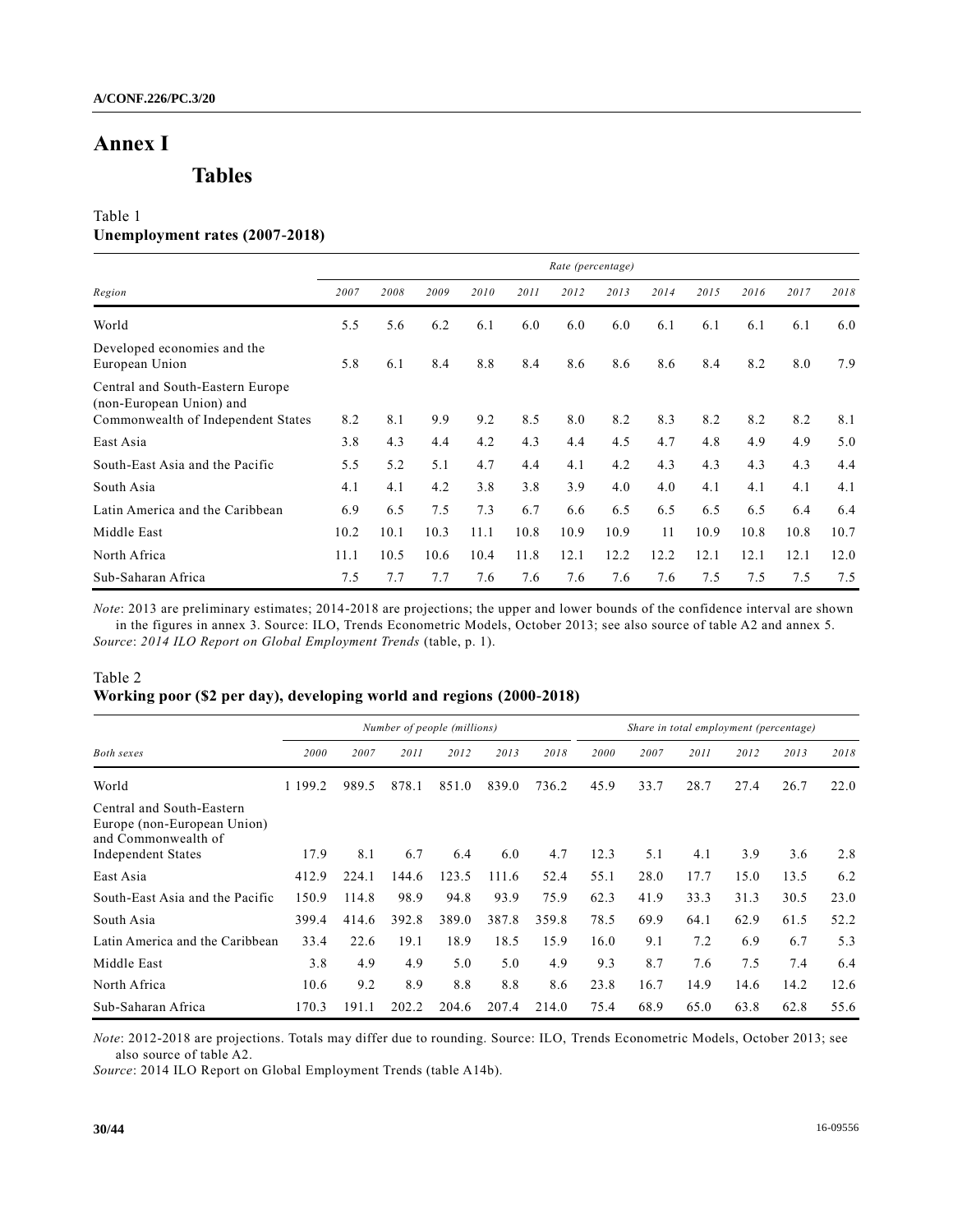### Table 3

**Informal employment as a percentage of non-agricultural employment (2004-2010)**

| South Asia: 82 per cent                   | Range: 62 per cent in Sri Lanka to 84 per cent in India                                 |
|-------------------------------------------|-----------------------------------------------------------------------------------------|
| Sub-Saharan Africa: 66 per cent           | Range: 33 per cent in South Africa to 52 per cent in<br>Zimbabwe to 82 per cent in Mali |
| East and South-East Asia: 65 per cent     | Range: 42 per cent in Thailand to 73 per cent in<br>Indonesia                           |
| Latin America: 51 per cent                | Range: 40 per cent in Uruguay to 75 per cent in<br>Plurinational State of Bolivia       |
| Middle East and North Africa: 45 per cent | Range: 31 per cent in Turkey to 57 per cent in West<br>Bank and Gaza                    |

*Source*: Vanek et al. 2014, also available at [http://wiego.org/informal-economy/statistical-picture.](http://wiego.org/informal-economy/statistical-picture)

## Table 4

## **Current investment, investment needs and gaps, and private sector participation in key Sustainable Development Goal sectors in developing countries (2015-2030)**

|                                  |                                                                                                                                          | Estimated<br>current<br>investment.<br>latest<br>available | Total<br>investment<br>required                          | Investment<br>gap   |                         | Average private sector<br>participation in<br>current investment<br>(percentage) |
|----------------------------------|------------------------------------------------------------------------------------------------------------------------------------------|------------------------------------------------------------|----------------------------------------------------------|---------------------|-------------------------|----------------------------------------------------------------------------------|
|                                  |                                                                                                                                          | vear<br>(billions of<br>US dollars)                        | Annualized billions of<br>US dollars (constant<br>price) |                     |                         |                                                                                  |
| Sector                           | Description                                                                                                                              | (a)                                                        |                                                          | (b) $(c) = (b)-(a)$ | Developing<br>countries | Developed<br>countries                                                           |
| Power                            | Investment in generation transmission and<br>distribution of electricity                                                                 | $\sim$ 260                                                 | 630-950                                                  | 370-690             | $40 - 50$               | 80-100                                                                           |
| Transport                        | Investment in roads, airports, ports and rail                                                                                            | $\sim$ 300                                                 | 350-770                                                  | 50-470              | $30 - 40$               | $60 - 80$                                                                        |
| Telecommunications               | Investment in infrastructure (fixed lines, mobile and<br>Internet)                                                                       | $\sim$ 160                                                 | 230-400                                                  | 70-240              | $40 - 80$               | 60-100                                                                           |
| Water and sanitation             | Provision of water and sanitation to industry and<br>households                                                                          | $\sim$ 150                                                 | $-410$                                                   | ~260                | $0 - 20$                | $20 - 80$                                                                        |
| Food security and<br>agriculture | Investment in agriculture, research, rural<br>development, safety nets, etc.                                                             | $\sim$ 220                                                 | ~1480                                                    | $\sim$ 260          | ~1                      | $\sim 90$                                                                        |
| Climate change<br>mitigation     | Investment in relevant infrastructure, renewable<br>energy generation, research and deployment of<br>climate-friendly technologies, etc. | 170                                                        | 550-850                                                  | 380-680             | $\sim$ 40               | $\sim 90$                                                                        |
| Climate change<br>adaptation     | Investment to cope with impact of climate change<br>in agriculture, infrastructure, water management,<br>coastal zones, etc.             | $\sim$ 20                                                  | 80-120                                                   | 60-100              | $0 - 20$                | $0 - 20$                                                                         |
| Ecosystems/<br>biodiversity      | Investment in conservation and safeguarding<br>ecosystems, marine resource management,<br>sustainable forestry, etc.                     |                                                            | $70 - 210$                                               |                     |                         |                                                                                  |
| Health                           | Infrastructural investment, e.g. new hospitals                                                                                           | ~10                                                        | $\sim$ 210                                               | $\sim$ 140          | $\sim$ 20               | $\sim$ 40                                                                        |
| Education                        | Infrastructural investment, e.g. new schools                                                                                             | $\sim 80$                                                  | $~10^{-330}$                                             | ~250                | $\sim$ 15               | $0 - 20$                                                                         |

*Source*: UNCTAD, table IV.2.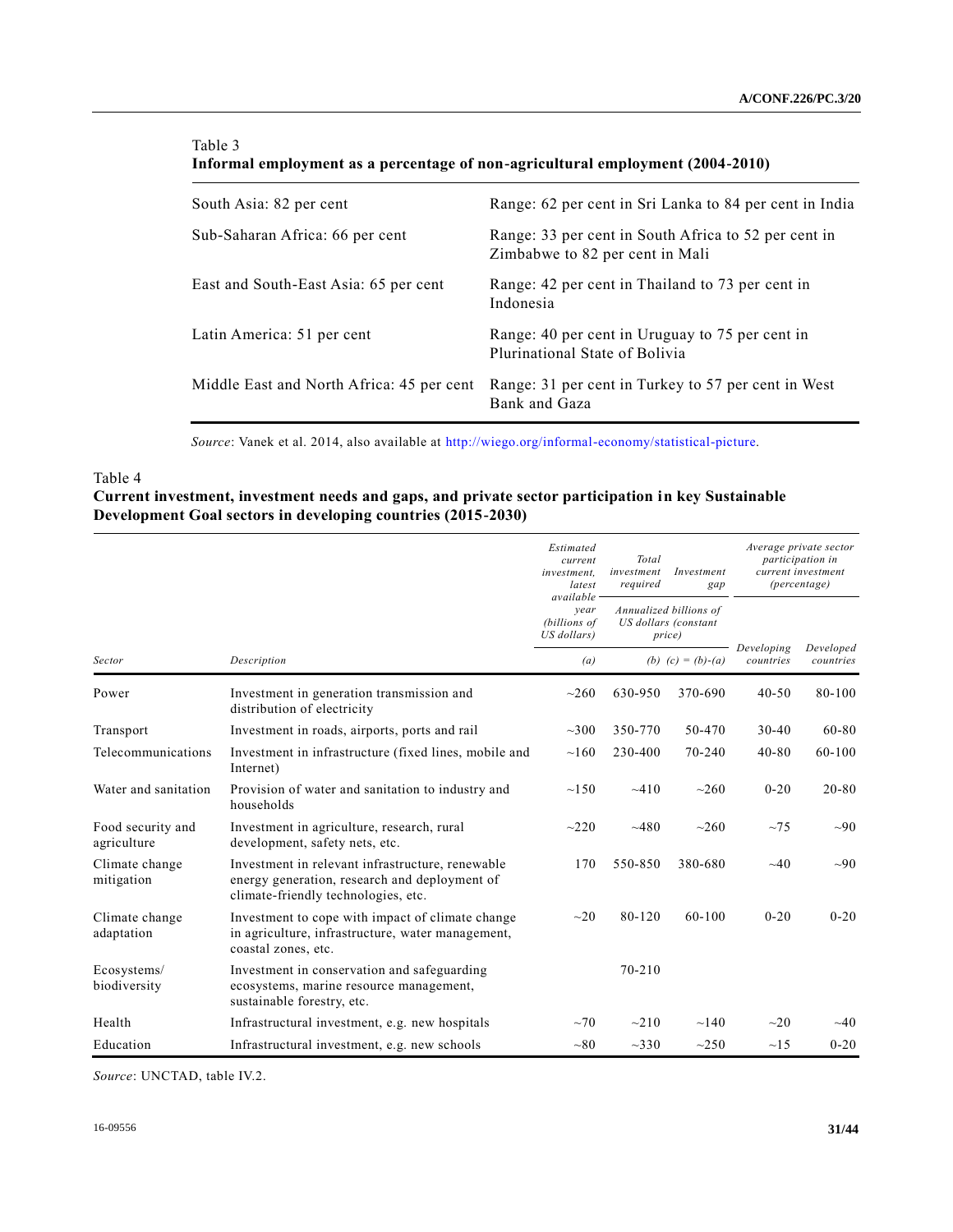### **A/CONF.226/PC.3/20**

## Table 5 **List of urban economic actors**

| <b>Functions</b>        | Legislative framework                                                                                                                                                                                                                                                                                                      | <b>Business</b><br>environment                                                                                                                                                                       | Trade logistics                                                                                                                                                                                                                             | Infrastructure and<br>services                                                                                                                    | Access to finance                                                                                                 | Human capital<br>development                                                                                                         |
|-------------------------|----------------------------------------------------------------------------------------------------------------------------------------------------------------------------------------------------------------------------------------------------------------------------------------------------------------------------|------------------------------------------------------------------------------------------------------------------------------------------------------------------------------------------------------|---------------------------------------------------------------------------------------------------------------------------------------------------------------------------------------------------------------------------------------------|---------------------------------------------------------------------------------------------------------------------------------------------------|-------------------------------------------------------------------------------------------------------------------|--------------------------------------------------------------------------------------------------------------------------------------|
| National<br>Governments | Department of<br>$Finance -$<br>Treasury<br>Department of<br>Trade and Industry<br>(trade and<br>industrial policy)<br>Department of<br>Land (land policy)<br>Department of<br>Environment<br>(environmental<br>policy)<br>Department of<br>Local government<br>(intergovernmental<br>relationships and<br>funding regime) | Department<br>of Justice<br><i>(enforcement</i> )<br>of rights and<br>mediating<br>conflict)<br>Department<br>of Land<br>(registering<br>land and<br>property)                                       | Department<br>of Transport<br>(transport<br>policy)<br>National<br>ports, airport,<br>railway and<br>roads<br>authorities<br>Department<br>of Planning<br>National<br>revenue<br>authorities<br>(port fees,<br>import export<br>fees, etc.) | Department of<br>infrastructure<br>and planning<br>(policy<br>framework)<br>Department of<br>Finance<br>(infrastructure)<br>finance<br>framework) | Department<br>of Trade and<br>Industry<br>(loans to<br>business/<br>small and<br>medium-<br>sized<br>enterprises) | Department<br>of Education<br>and Training<br>and<br>Manpower<br>Department<br>of Health                                             |
| Urban<br>governments    | Department of<br>planning and<br>development<br>(regulation of<br>municipal trading<br>and land-use by-<br>laws)                                                                                                                                                                                                           | Departments<br>of<br>development<br>and planning/<br>regulation<br>(licensing,<br>permits),<br>economic<br>development<br>(services,<br>incentives,<br>business<br>zones,<br>incubators,<br>$etc.$ ) | Department<br>of transport<br>-local road<br>networks.<br>ports<br>authority                                                                                                                                                                | Municipal<br>water,<br>electricity and<br>infrastructure<br>companies                                                                             | Department<br>of Economic<br>Development<br>(partnerships)<br>with lending<br>societies)                          | Department<br>Education<br>Training and<br>Manpower<br>Department<br>of Health<br>(primary<br>health local<br>clinics,<br>hospitals) |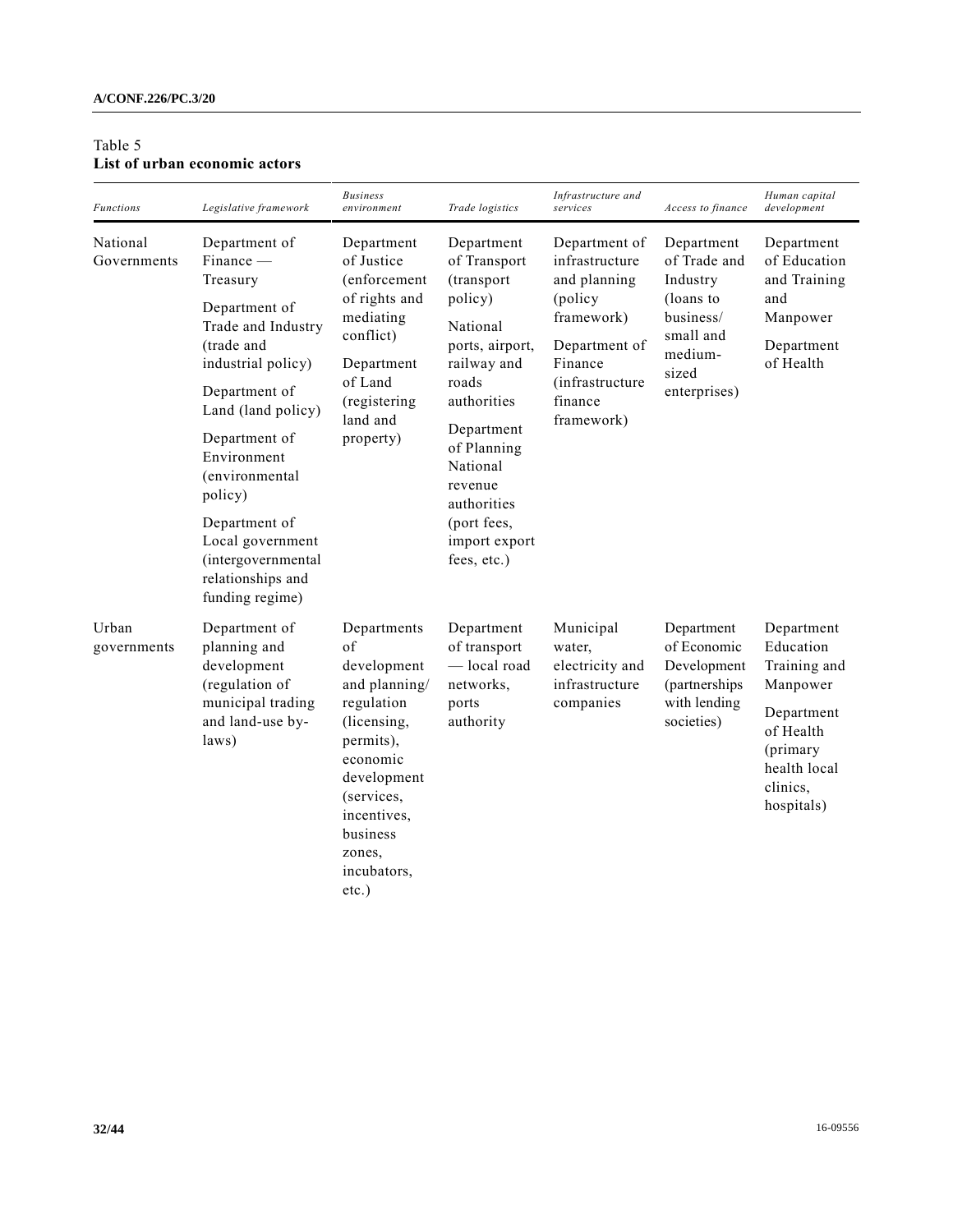| <b>Functions</b>                | Legislative framework                                                                                           | <b>Business</b><br>environment         | Trade logistics                                                    | Infrastructure and<br>services             | Access to finance                                           | Human capital<br>development                                                           |  |
|---------------------------------|-----------------------------------------------------------------------------------------------------------------|----------------------------------------|--------------------------------------------------------------------|--------------------------------------------|-------------------------------------------------------------|----------------------------------------------------------------------------------------|--|
| International/<br>global actors | Multinational and<br>bilateral<br>institutions<br>(international and<br>regional trade<br>agreements)           |                                        |                                                                    | World Bank                                 | Multinational                                               | Multinational<br>and bilateral<br>donors in the<br>health and<br>livelihood<br>sectors |  |
|                                 |                                                                                                                 |                                        |                                                                    | Regional<br>banking<br>institutions        | and bilateral<br>organizations<br>focused on<br>livelihoods |                                                                                        |  |
|                                 |                                                                                                                 |                                        |                                                                    | Multinational<br>and bilateral             |                                                             |                                                                                        |  |
|                                 | <b>United Nations</b><br>(environmental<br>policies and<br>declarations)<br>UNCTAD,<br>UNIDO, WTO,<br>ILO, etc. |                                        |                                                                    | donors                                     |                                                             |                                                                                        |  |
| Private sector                  |                                                                                                                 | <b>Business</b><br>associations        | Firms and<br>service                                               | Privatized                                 | Banks —<br>(traditional)<br>Cooperatives                    | Hospitals                                                                              |  |
|                                 |                                                                                                                 | Individual<br>firms and<br>industry    | providers<br>(clearing and<br>forwarding<br>companies,<br>$etc.$ ) | municipal<br>service<br>companies          |                                                             | Training and<br>educational<br>institutions                                            |  |
|                                 |                                                                                                                 |                                        | Import-export<br>companies                                         |                                            |                                                             |                                                                                        |  |
|                                 |                                                                                                                 |                                        | Suppliers/<br>producers                                            |                                            |                                                             |                                                                                        |  |
| Civil society                   |                                                                                                                 | Non-profit<br>business<br>associations |                                                                    | <b>NGOs</b><br>providing<br>urban services | <b>NGOs</b><br>working in<br>the                            | NGOs<br>working in<br>the health and                                                   |  |
|                                 |                                                                                                                 | Lobby groups                           |                                                                    |                                            | livelihood<br>and business                                  | education<br>sectors                                                                   |  |
|                                 |                                                                                                                 |                                        |                                                                    |                                            | development<br>sector                                       | Trade unions                                                                           |  |
| Informal<br>sector and          |                                                                                                                 | International,<br>regional             |                                                                    | Local service<br>providers                 | Rotating<br>credit and                                      |                                                                                        |  |
| workers                         |                                                                                                                 | associations,                          |                                                                    | (water, garbage<br>collection,<br>sewer)   | savings                                                     |                                                                                        |  |
|                                 |                                                                                                                 | Local trade<br>and business            |                                                                    |                                            | associations                                                |                                                                                        |  |
|                                 |                                                                                                                 | associations,                          |                                                                    |                                            |                                                             |                                                                                        |  |
|                                 |                                                                                                                 | trade unions,<br>cooperatives          |                                                                    |                                            |                                                             |                                                                                        |  |
|                                 |                                                                                                                 | and firms                              |                                                                    |                                            |                                                             |                                                                                        |  |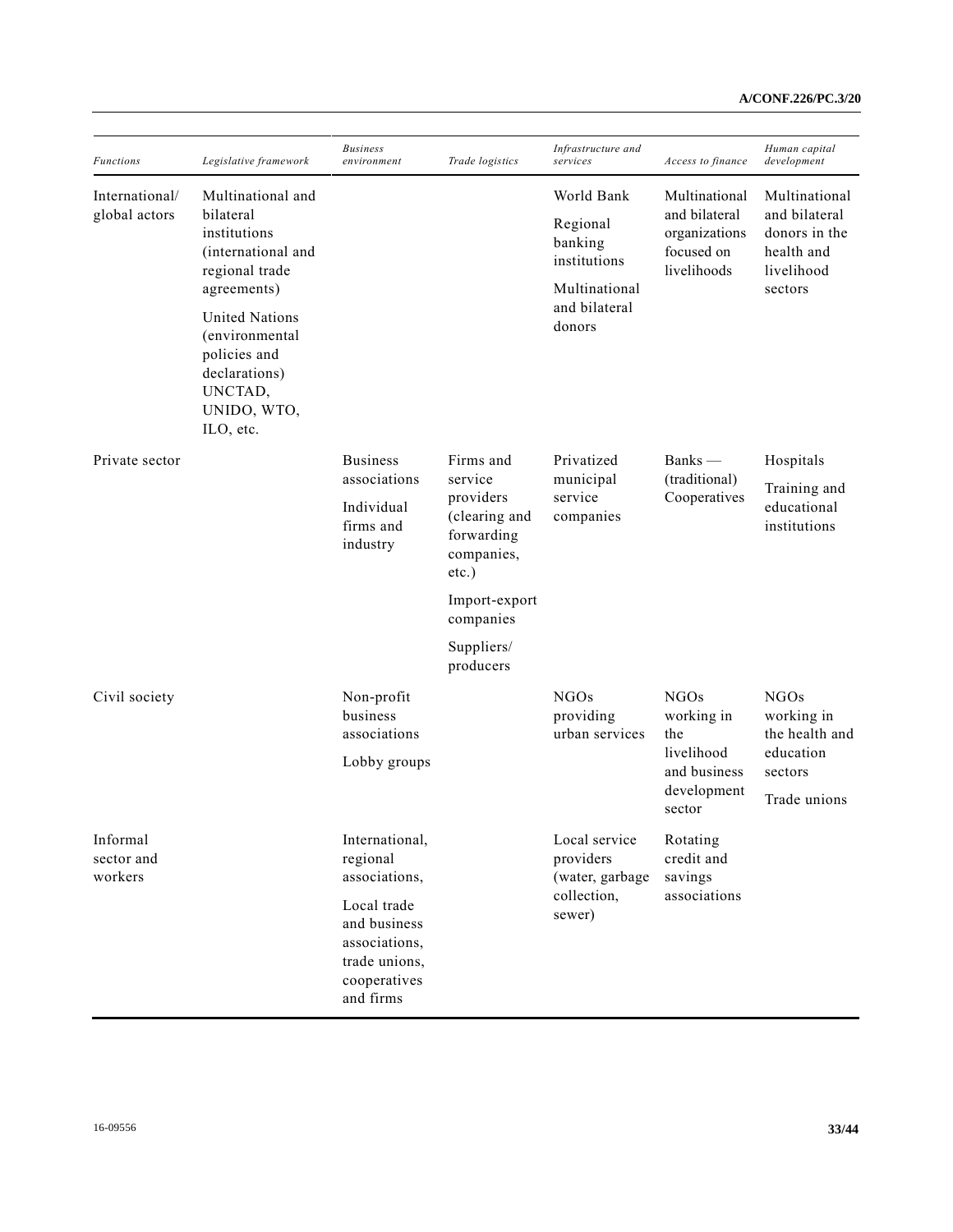# **Annex II**

## **Boxes**

## Box 1 **Start-up cities**

The late twentieth and early twenty-first centuries have seen the rapid emergence of a number of leading cities and urban regions, such as Boston and Silicon Valley, that specialize in building start-up companies that disrupt traditional markets and create new ones.<sup>*a*</sup> The success of these cities has resulted in intense concentration of innovation, wealth and high-value employment in the past 20 years.*<sup>b</sup>* Today, however, technology entrepreneurship is occurring around the world. Most start-up cities are communities inside large conurbations such as London, Berlin and Tel Aviv. But mid-size cities such as Austin and the Waterloo region in Canada are also successful. Importantly, this is not just a phenomenon of the developed world. Cities such as Bangalore, Sao Paulo and Santiago, and Nairobi *<sup>c</sup>* demonstrate that start-up cities can emerge in developing countries where the right environmental conditions exist.

What are those conditions? The key factors include the concentration of creative, highly motivated and entrepreneurial knowledge workers (engineering, design and business talent), mentorship from serial entrepreneurs, and access to venture capital. But the engine that drives a start-up ecosystem are the creative minds that build new companies. Their aspiration to live in dynamic, compact cities has created a shift in venture capital and technology start-ups to transit-supported, diverse urban centres.*<sup>d</sup>* As a result, start-up cities are also cities that are reinforcing international Sustainable Development Goals.

Start-up cities are not without challenges. As high-productivity, high-wage cities, their housing markets can be inflated and inaccessible to the working poor. But as generators of nationally and internationally significant innovation and high levels of productivity, they play an important part in the development of a competitive national economy.

- <sup>*b*</sup> Florida R., King K. Rise of the Global Start-up City: The Geography of Venture Capital Investment in Cities and Metros across the Globe, Martin Prosperity Institute, 2016.
- *<sup>c</sup>* Greg Scruggs, How Nairobi built a thriving tech community, Citiscope, April 2015.
- *d* Florida R., Start-up City: The Urban Shift in Venture Capital and High Technology. Martin Prosperity Institute, 2014.

#### Box 2

#### **Macroeconomic reforms and economic development in urban China**

China is the biggest success story in the history of contemporary poverty reduction. It was the fifth poorest economy in the world in 1981 in terms of incidence of extreme poverty (Ravalion, 2009). However, between 1981 and 2011, China managed to lift 753.75 million people out of extreme poverty, contributing 79.6 per cent of global poverty reduction over the same period ([http://iresearch.worldbank.org/](http://iresearch.worldbank.org/PovcalNetPPP2005) [PovcalNetPPP2005](http://iresearch.worldbank.org/PovcalNetPPP2005)). This was the result of sustained productivity growth. Between

*<sup>a</sup>* Compass, The Global Start-up Ecosystem Ranking 2015.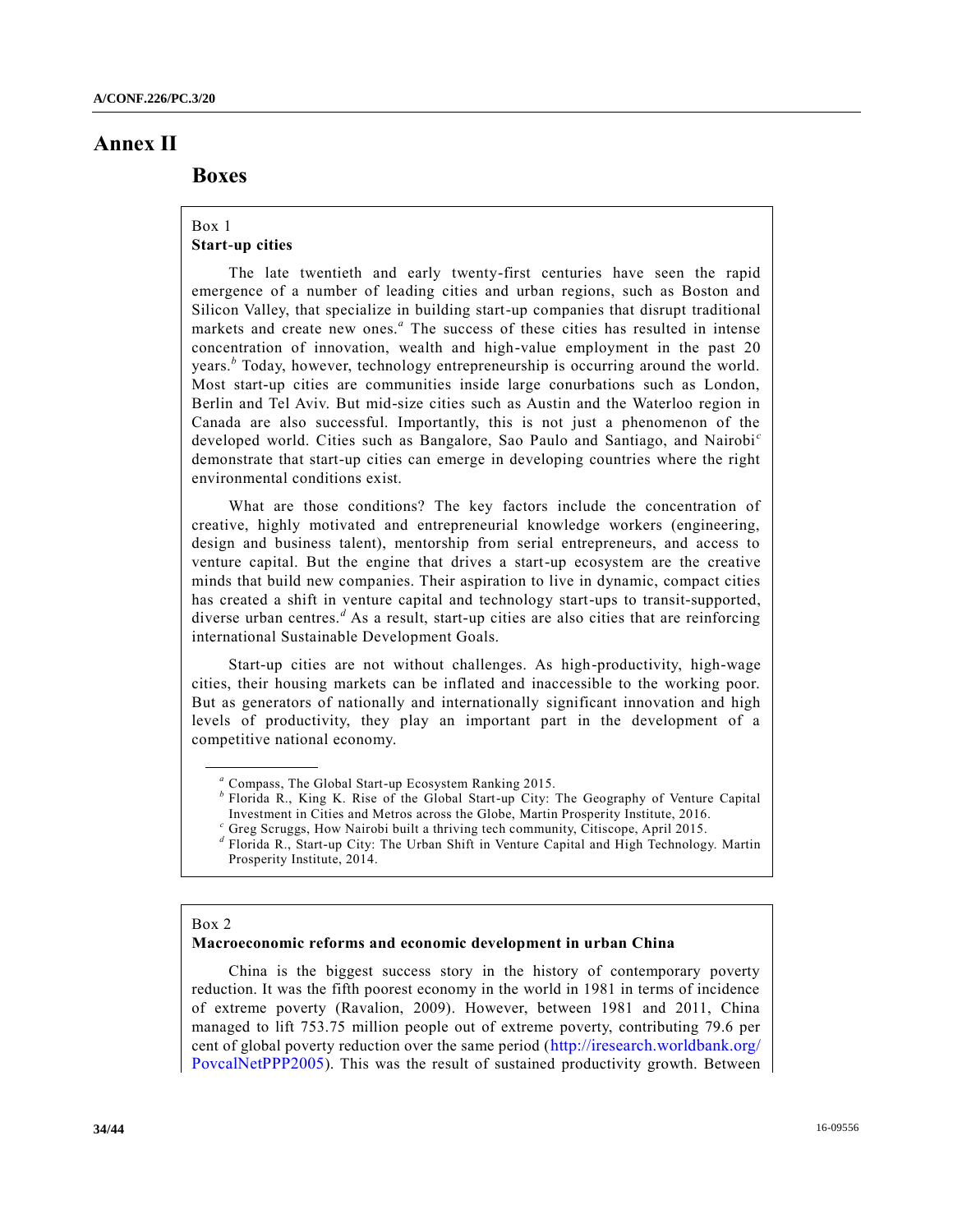1981 and 2005, its GDP per capita grew by 8.8 per cent per annum and its poverty headcount index fell from 84 per cent to 17 per cent (Ravalion, 2009). Its human development index rose from 0.501 in 1990 to 0.724 in 2014.

So what does explain this tremendous success? While the answer is debated, there is relative consensus that China benefited from two major structural transformations under its post-1978 macroeconomic reforms (including open-door policy): relocations of labour from agriculture to non-agriculture and from the State sector to the non-State sector. Between 1978 and 2004, agriculture's share of total employment fell from 69 per cent to 32 per cent, while the State sector's share of non-agricultural employment fell from 52 per cent to 13 per cent. These translated into a ninefold employment growth in the non-State sector, from 48.9 million in 1978 to 446 million in 2004, and 3.6-fold employment growth outside agriculture, from 144 million to 513 million (Brandt et al., 2008). Four factors, namely productivity growth in agriculture, relocation of labour from low-productivity agriculture to higher-productivity non-agriculture, the reductions in barriers to labour reallocation, and total factor productivity growth in the non-State sector, contributed to the aggregate labour productivity growth, with the fourth factor making the biggest contribution (40 per cent) (ibid.). In fact, these four factors were mutually reinforcing. Agricultural productivity growth benefited from both institutional changes (especially the introduction of the Household Responsibility System in the late 1970s), increased application of fertilizers and the absorption of labour by township and village enterprises that mushroomed to meet growing domestic and international demand for labour-intensive industrial products. The development of these rural industries in turn led to increased demand for capital goods, thus boosting industrialization and urbanization in China (Zhang, 2015).

Opening up played an important role in enabling the Chinese manufacturing firms to engage in a manufactured exports-oriented growth model. While inward FDI stock in China grew from \$20.7 billion in 1990 to \$832.9 billion in 2012 according to UNCTAD, Chinese exports value rose from \$18 billion in 1980 to \$2,209 billion in 2013. According to Chinese official statistics, the value of manufactured exports rose from \$9 billion to \$2,102 billion from 1980 to 2013, contributing 95.5 per cent of China's total exports growth during this period. Furthermore, the success of manufacturing has spurred a booming construction industry: from 2003 to 2013, the number of employed persons in urban units in manufacturing increased from 29.8 million to 52.6 million, compared with an increase from 8.3 million to 29.2 million in construction.

The recent success of China demonstrates the potential of macroeconomic reforms for creating productive employment, reducing poverty and enhancing welfare on a large scale.

*References*: Brandt, L., Hsieh, C.-T. and Zhu, X., 2008. Growth and Structural Transformation in China, in L. Brandt and I. G. Rawski, eds. 2008. *China's Great Economic Transformation*. Cambridge: Cambridge University Press. pp. 683-728. Ravalion, M., 2009. *A Comparative Perspective on Poverty Reduction in Brazil, China and India*. Policy Research Working Paper 5080. Washington, D.C.: World Bank. Zhang, L.-Y., 2015. *Managing the City Economies: Challenges and Strategies in Developing Countries*. London: Routledge.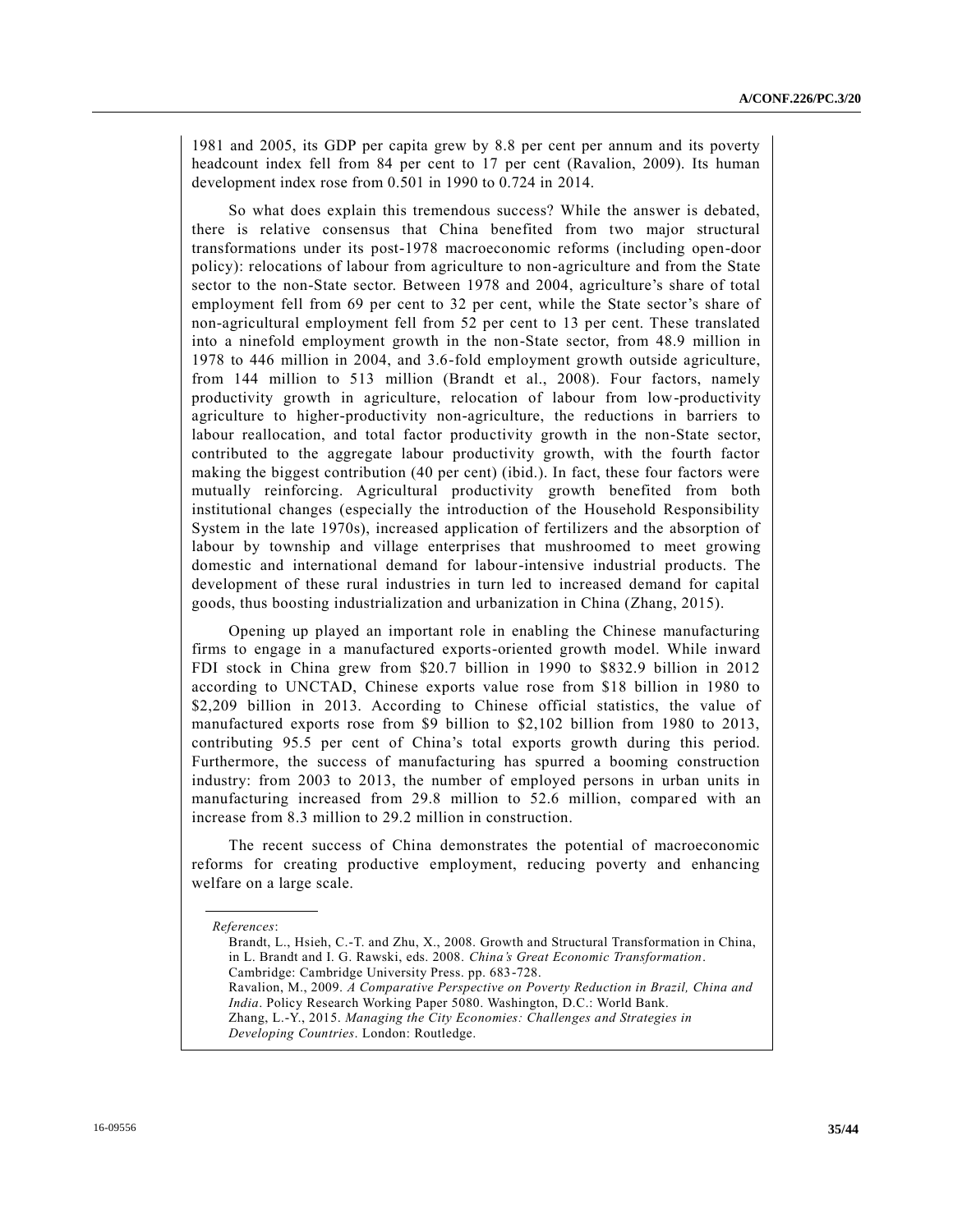## Box 3 **Support for informal settlements in Senegal**

### **Problem**

Located in the western part of Africa, Senegal, with an area of  $196,722 \text{ km}^2$ , is inhabited by 13,508,715 people with a population growth rate of 2.7 per cent. In 1976, 34 per cent of the population lived in cities, increasing to 45.2 per cent in 2013. This urbanization led to the development of large informal settlements, representing 30-45 per cent of the total urban areas of the cities. These settlements generally have no infrastructure such as roads, water conveyance, electricity and sewage systems. They have no or not enough social facilities such as schools, sports grounds or any community infrastructure. A number of these settlements are located on floodplains and are periodically flooded, creating severe environmental problems. Residents of these settlements do not have legal tenure for their housing plots and they are often shifted from place to place and relocated elsewhere, far from the place of employment and schools.

#### **Solution**

Since 1989-1990, the Government has changed its policy towards these informal settlements and the people living there. Instead of shifting them from their site, the Government has decided to leave them and to improve the settlement by creating facilities and infrastructure and legalizing the land tenure of local residents. The plots are free of charge. People participate only in the financing of the infrastructure. The programme is based on a legal framework instituted by decree No. 91-784 of 29 July 1991.

### **Actions**

Creation of a public agency operator named the Right to the City Foundation in 2000. It is officially recognized as beneficial to the public at large and has led to the creation of the housing improvement programme and a supporting fund for the programme (instituted by decree No. 96-386 of 15 May 1995), new planning of the site details, layout and size of the housing plots with the people, creation of facilities and infrastructure, and legalization of land tenure. The beneficiaries participate financially by giving a small amount of money. If the land of the informal settlement is privately owned, the Government may purchase it in order to secure clear title for the residents.

The programme includes economic support for women and full participation of citizens throughout the process (they decide how to divide the land, what the facilities are and what kind of infrastructure is to be built). The Right to the City Foundation works for the local bodies or for the Government in some cases.

### **Stakeholders**

The Ministry in charge of city planning; the Departments of City Planning and Architecture, the Right to the City Foundation, the Ministry of Finance, the local bodies; beneficiaries; civil society; the Senegalese Housing Bank; the development partners: the German Agency for International Cooperation (GIZ), the European Union, UN-Habitat and the private sector.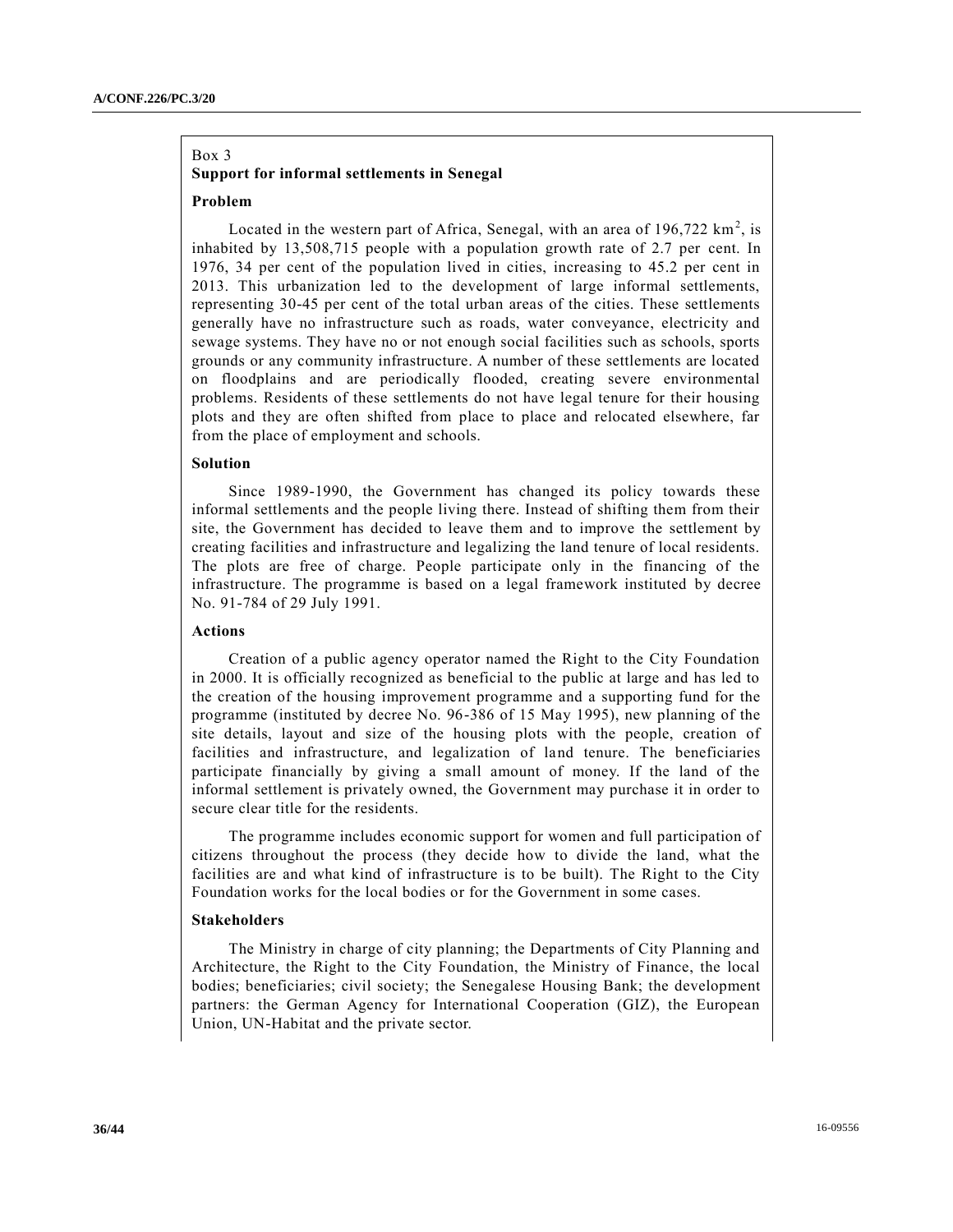### **Outcomes**

The people living in the informal settlements can now have legal land tenure; 3,031 beneficiaries received their own private property (landed real estate); they can now borrow money from the Senegalese Housing Bank or other financial institutions by mortgaging the legal paper of their plot; the site is equipped with social facilities and adequate infrastructure; the environment is improved, the sanitary conditions well ameliorated. New property owners under the programme can obtain a building permit and build the house they want. Some jobs are created in the informal sector as a result of construction of the facilities and infrastructure.

### Box 4

### **Participatory decision-making in a mid-size city of Turkey: Çanakkale**

Çanakkale is a mid-size city located in north-western Turkey on the Asian coast of Dardanelles Strait. The population of the city is around 160,000. The city is listed in the second rank of the six groups established for the socioeconomic development index (SEGE 2011). The education level of the inhabitants is above the country average. Residents consist of retirees, civil servants and students.

Following Habitat II, Çanakkale was selected as one of the pilot cities for the implementation of Local Agenda 21. A local-civic initiative, which had already been organized in order to oppose the construction of the Dardanelles Strait bridge, extended support to the bottom-up decision-making model for the city. The Çanakkale City Council was established in 2004 and the action plan of the city was prepared in 2006-2008 by extensive participation of the inhabitants. Furthermore, the Municipality of Çanakkale initiated a participatory budgeting programme. The Fevzipaşa neighbourhood, located at the historical centre where the poorest Romani people live, was identified as a pilot site. The City Council carried out research in 2011, then established a neighbourhood council to discuss the possible means for the disadvantaged Romani people to participate in the local economy. This approach helped the unorganized Romani dwellers to participate in the decision-making processes involving their neighbourhood. The priorities of the local people for the participatory budget were improvement of the Zafer public space and development of social and cultural activities. Later this process was repeated in other neighbourhoods of Çanakkale, but the Fevzipaşa neighbourhood remained as the one with the highest number of participants.

The immediate result of these efforts was the establishment of the community social centre which was realized with the financial support of the Çanakkale Municipality. The Neighbourhood Council and the City Council carried out the coordination. Women and children constitute the target groups. Music, dance and photography courses for children and sewing courses for women are held with the help of volunteers and artists. The goal of the forthcoming projects is poverty alleviation through training and capacity-building of the poor for the service sector in the city.

Aksakoğlu, E., Participatory Policies in Local Development: Çanakkale Case Study, Unpublished MS Thesis, Istanbul Technical University, 2007. Başaran Uysal, A., Determination of Improvement Strategy for Historical Centre by Participatory Scenario Techniques, METU JFA 2013/2, (30:2), pp.137-162. SEGE 2011 Socioeconomic Development Ranking of Cities and Regions, Ministry of Development, Ankara, 2013.

*References*: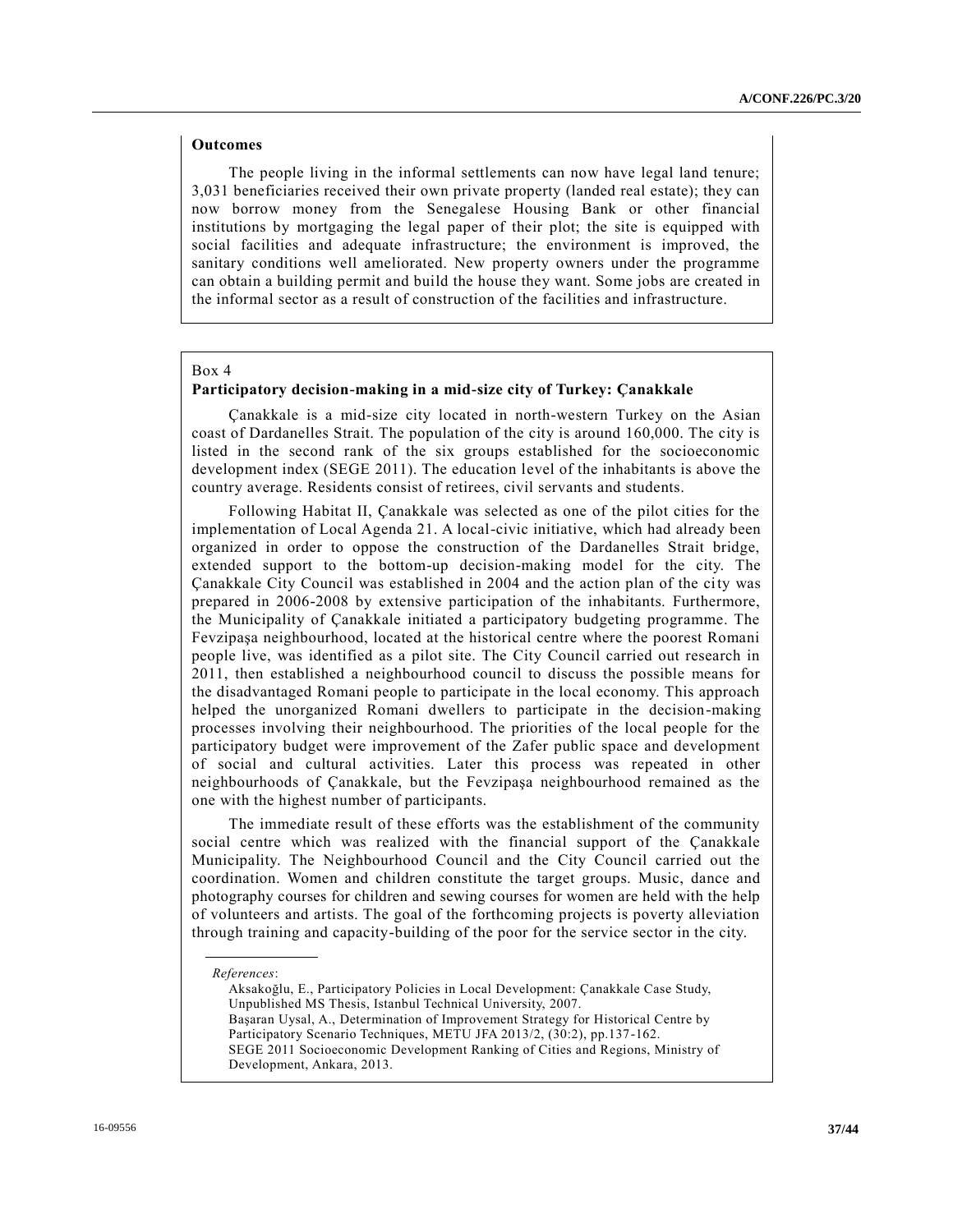### Box 5 **Compact cities**

Cities in different stages of development have, in general, very different conditions with respect to infrastructure and location of residents and jobs. These conditions can only be changed over time, but they can have a huge impact on urban economic development. Hence, urban economic strategies should be linked and embedded in the long-term strategic city plans and take into account and consider the benefits in city efficiency that may come from an upgraded infrastructure and the proximity between residents and jobs.

In this context, the concept of the compact city emerges in opposition to the sprawling city. Compact cities are, in general, linked to higher population densities and to a constrained city area. Functioning markets for land help to promote compact cities, as high land values encourage economizing on land use by, for example, building tall.

The benefits of a compact city are many, such as energy efficiency, shorter trips, more people interactions, a more physically active population, vibrant and safer neighbourhoods, greater economic activity and more employment opportunities. Compact cities also bring advantages to the city administration as the infrastructure and public facilities are utilized more intensively, city maintenance is facilitated, and fewer trips to collect garbage are required, among other benefits. Density enables and requires compatible public transportation systems, and when associated with mixed use and mixed income may lead to vibrant, healthier, safer and more diversified neighbourhoods with more walking and non-motorized trips. Quality and green public spaces are also essential ingredients of these denser neighbourhoods and there should be compatibility between both the planned infrastructures and higher densities.

#### Box 6

### **Local economic development in Morogoro, United Republic of Tanzania**

In 2011, the City Council of Morogoro, United Republic of Tanzania, initiated a local economic development programme with the support of the Association of Local Authorities of Tanzania, the Federation of Canadian Municipalities and the City of Kitchener. Morogoro is a regional service centre, a secondary city at a crossroads in the national highway network. Its hinterland includes a significant agricultural area as well as one of the largest protected areas in Africa. The city is an education centre with several nationally important universities. The primary agricultural export is sisal, though numerous agricultural products are exported from the region, and a tourism industry is under development.

Morogoro's project began with a strategic planning process which included participants from a cross section of the local economy. Stakeholders identified cluster development opportunities as a key focus for future investment. The Morogoro Municipal Council has professional staff in areas related to economic development, including trade, community development, agricultural development, land-use planning and development, and the administration of a robust central market. However, there was no centralized economic development function in the municipal structure.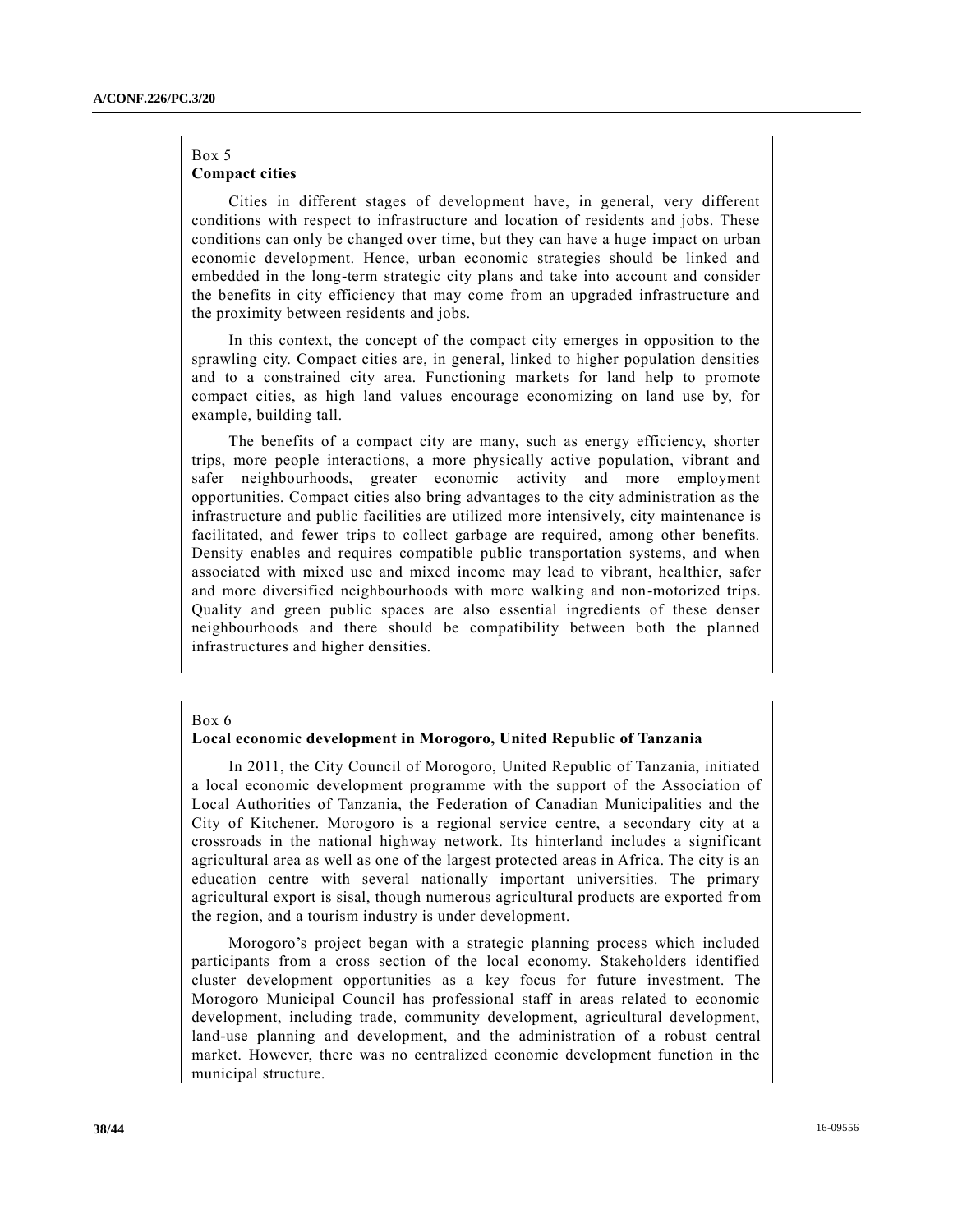As a result of the programme, the Municipal Council began working with the local Chamber of Commerce to establish a small business centre. It had staff trained in local economic development and economic clusters. The city helped to launch six new cluster initiatives in diverse microindustries and small-scale industries such as milling, clothing, gemstone cutting and polishing, and furniture manufacturing. By 2015, 850 individuals, primarily entrepreneurs, were involved in cluster development initiatives to enhance their competitiveness and expand their businesses. Many of the entrepreneurs had previously been engaged strictly in the informal economy.

*Reference*:

[https://www.fcm.ca/Documents/case-studies/International/2015/PARTNERSHIP\\_](https://www.fcm.ca/Documents/case-studies/International/2015/PARTNERSHIP_BETWEEN_THE_MOROGORO_MUNICIPAL_COUNCIL_AND_THE_CITY_OF_KITCHENER_E.pdf) BETWEEN THE MOROGORO\_MUNICIPAL\_COUNCIL\_AND\_THE\_CITY\_OF [KITCHENER\\_E.pdf.](https://www.fcm.ca/Documents/case-studies/International/2015/PARTNERSHIP_BETWEEN_THE_MOROGORO_MUNICIPAL_COUNCIL_AND_THE_CITY_OF_KITCHENER_E.pdf)

#### Box 7

### **Information, dialogue and negotiating platforms**

The WIEGO network and its partners have seen significant advances in cities where the city's elected officials and administration engage positively with informal workers to explore mutual solutions. In these cities, including Accra, Bangkok and Lima, several types of platforms have been successfully developed as a mechanism for ensuring productive dialogue between cities and urban informal workers. Specific platform types or approaches include the following:

- Information-sharing platforms space for information sharing and discussion of common interests at regular frequency between urban informal workers, government authorities, and NGOs/researchers/academics.
- Dialogue platforms purpose-driven, non-confrontational, facilitated dialogues between workers and government officials for building awareness/ understanding but not necessarily for agreement or specific results.
- Negotiating platforms as a space for dialogue and negotiation between urban informal workers and government authorities moving towards agreement(s) on specific issues with authority to make agreements.

These platforms are supported by capacity-building activities to help strengthen the membership-based organizations of urban informal workers as they engage in the platforms, as well as research and documentation to provide information necessary to support informed decision-making at the city level.

#### Box 8

### **São Paulo Urban Operation Law**

São Paulo introduced an urban intervention mechanism called "Urban Operation" which was later adopted as law for cities in Brazil (city statute). This instrument is directed to areas that need structural transformations, social uplift and environmental improvements. It has a value capture instrument that minimizes the public investment required to cover the costs of its implementation such as infrastructure and social housing.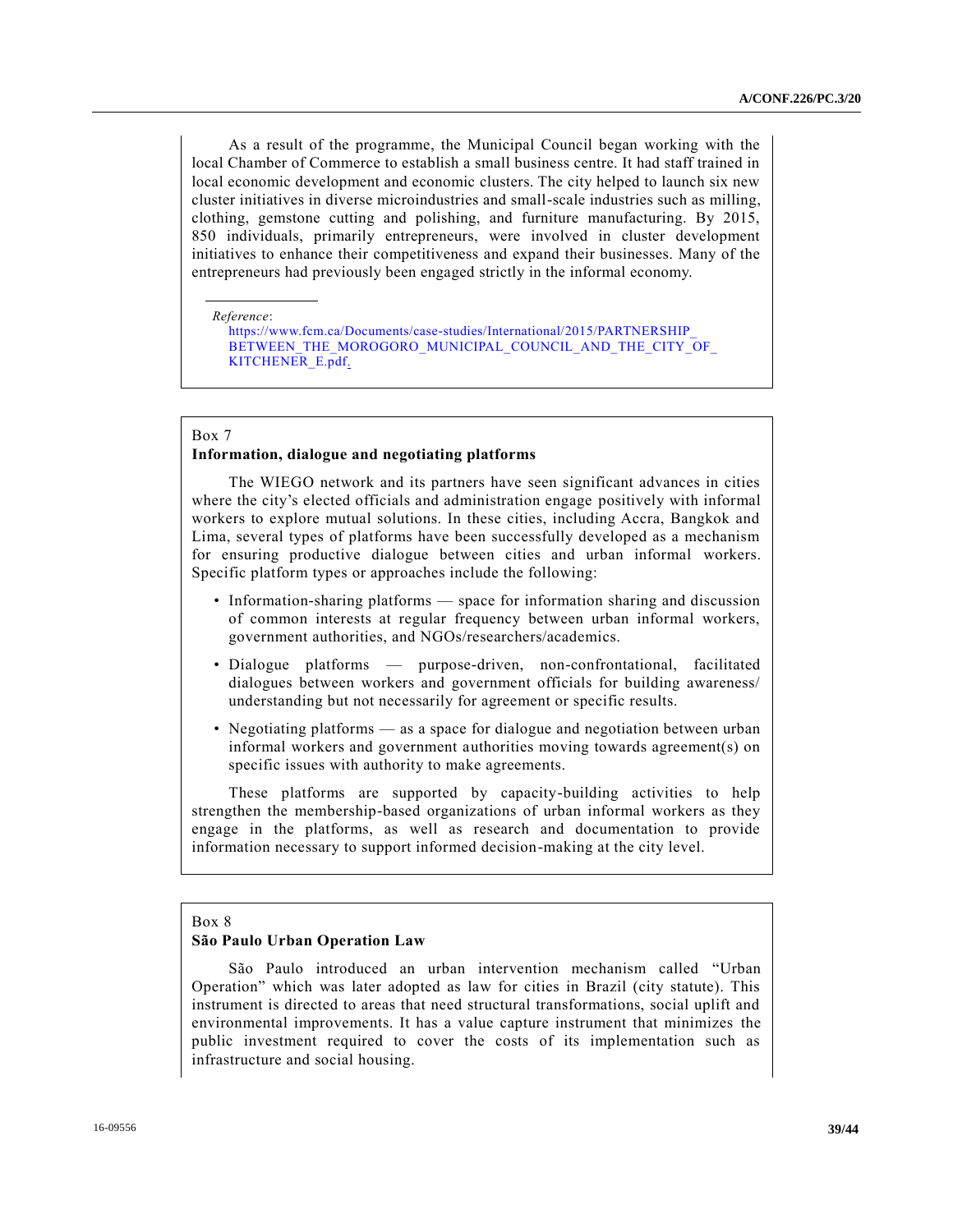In a given area, an Urban Operation law defines the perimeter, goals, urban master plan and new infrastructure required. Funding may be obtained by auctioning certificates (CEPACs) that can be converted by the developer into additional building rights above the basic floor area ratio up to that defined by the law. In effect, developers are buying an option to densify in specific areas of the city. CEPACs are auctioned at the stock exchange and supervised by a regulatory agency (CVM), providing credibility and transparency to the process. The system also builds in community participation by including civil society from the planning process to the implementation phase.

From an economic development perspective it is a powerful instrument since, in addition to capturing value and allowing key investments that the city's budget might not otherwise support, it can induce the transformation of areas according to the city's long-term vision. For example, the Urban Operation "Água Espraiada" is providing funds for a transit corridor and for transforming precarious settlements into high-quality and well-located social housing, at the same time that it is helping to configure the third business district of the city. Urban Operation "Água Branca" should induce the transformation of low-density industrial areas into inclusive mixedincome, mixed-use and dense neighbourhoods supported by transit infrastructure.

### Box 9

### **Local government, transport investment and equity: the case of Medellin, Colombia**

Decisions around transport infrastructure lie at the core of what many city governments do. Such decisions often benefit some groups over others, by for example contributing to land price increases in wealthier neighbourhoods or providing faster access to cars in suburban locations. They have the potential to help guide future urban growth but equally crucially they can be powerful tools for a more equitable distribution of the benefits of economic growth or, alternatively, for further marginalizing already marginalized populations and individuals.

Medellin, Colombia's second largest city, offers a remarkable case of socially progressive investment in transport infrastructure and physical upgrading of lowincome areas that has helped compensate for growing income inequalities and deeply entrenched violence and social dislocation. At the centre of this are three cable-car lines that connect an overground rapid transit system with hitherto partially isolated dense and hilly neighbourhoods marked by high levels of unemployment and violence. Launched in the early 2000s, this was the first time this fast, low-emission mode of transport adapted from ski lifts was used to help reduce the high levels of spatial segregation so pervasive in many Latin American cities. In financial terms, public investment in creating or upgrading public spaces and small parks, roads, education and leisure facilities, and building capacity for the local population, dwarfed investments in the cable-car lines. Crucial to these interventions in this city of 3.5 million inhabitants was a stable revenue base, an updated cadastral system, and a sophisticated betterment tax system. Also important was a decision to employ local inhabitants in all public works done in the neighbourhoods.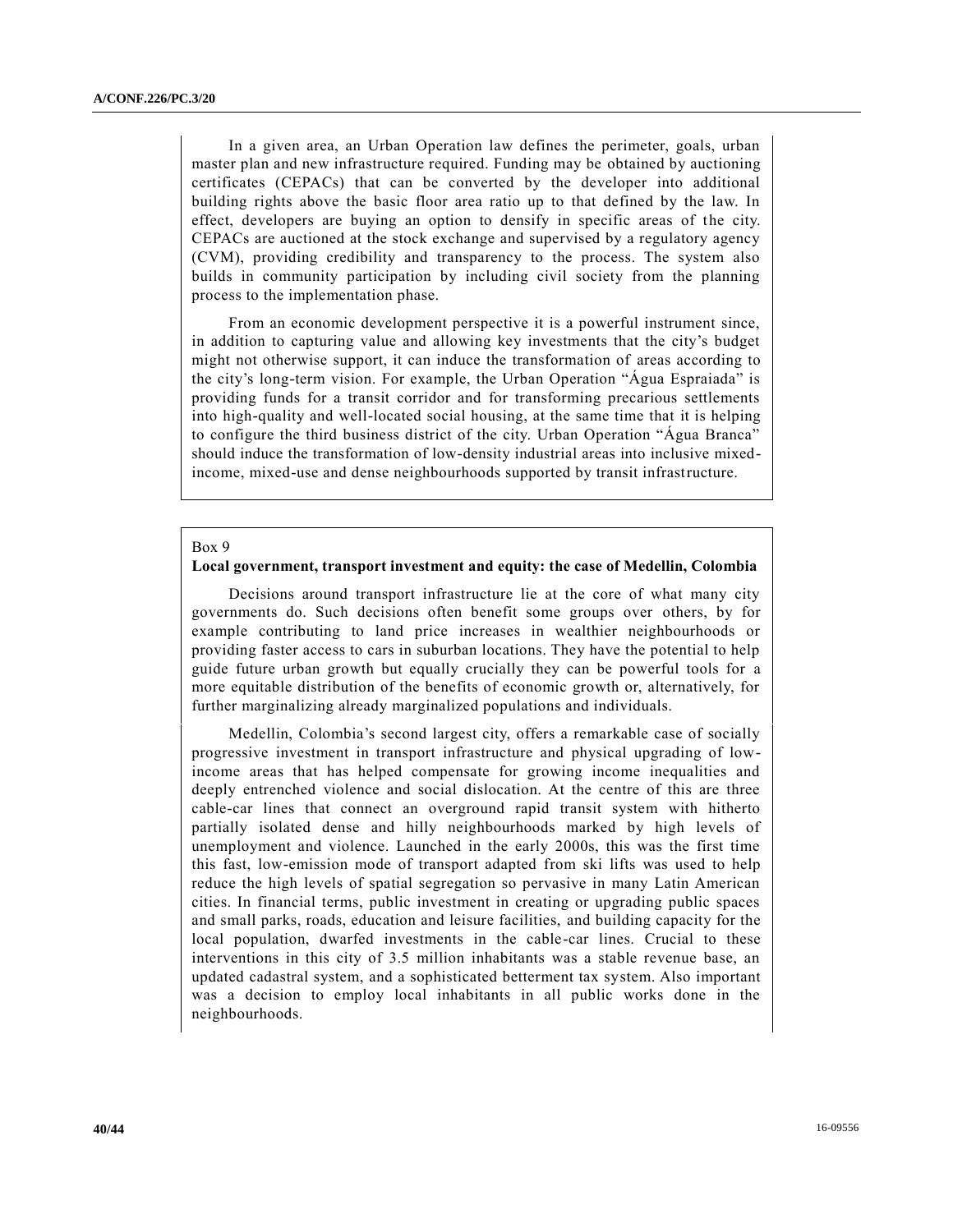Investments were made possible by the coordinated action of strong, highly respected publicly owned local institutions, including the utilities company, Empresas Públicas de Medellin (EPM). EPM is in effect a multinational public company with assets in excess of \$10 billion that between 2010 and 2012 transferred close to \$1.4 billion in surplus to the municipal government, providing much-needed cash for projects, particularly for the city's troubled low-income settlements.

#### *Reference*:

Dávila, Julio D. (ed.), 2013, *Urban Mobility and Poverty: Lessons from Medellín and Soacha, Colombia*, DPU-UCL and Universidad Nacional de Colombia (freely downloadable and also available in Spanish).

#### Box 10

#### **Street vendors in South Africa**

In South Africa, one third of all economically active persons are engaged in the informal economy, and, in urban areas, nearly 30 per cent of all informal workers are involved in trade. Despite the predominance of informal trade in South Africa and elsewhere, there are very few good examples of inclusive urban planning for street traders. For many years, Warwick Junction, a precinct in the inner city of Durban that houses, on a busy day, up to 8,000 street and market traders, was looked to as best practice of street vendor management and support, characterized by high levels of consultation with and support to the street vendors, including the building of shelter, the provision of infrastructure services, and the design of equipment.

But in February 2009, to the surprise of many, the Durban/eThekwini Municipality announced its plans to grant a 50-year lease of public land to a private developer to build a shopping mall in Warwick Junction, at the site of the Early Morning Market, a fresh produce market in the centre of the Junction that was to celebrate its centenary in 2010. These plans entailed a redesign of the whole district ensuring that the foot traffic, estimated at 460,000 commuters a day, would be directed past the mall rather than the informal traders, threatening the viability of all street and market traders in the Junction.

There was a groundswell of opposition to the proposal and a major civil society campaign opposing the development ensued. There has been a long history of street trader organizing in Durban in general and in the Warwick Junction in particular. Street trader organizations were supported by the Congress of South African Trade Unions and the South African Communist Party in the KwaZulu-Natal province who publicly opposed the proposals. Durban is also the headquarters of the international alliance of street trader organizations or StreetNet. Civil society groups meet weekly under StreetNet's campaign World Class Cities for All. Urban practitioners and academics also joined the campaign — writing letters to the press, arranging public debates and giving technical assistance. Central to this campaign was a series of legal cases pursued by a public interest, non-profit law firm — the Legal Resources Centre (LRC).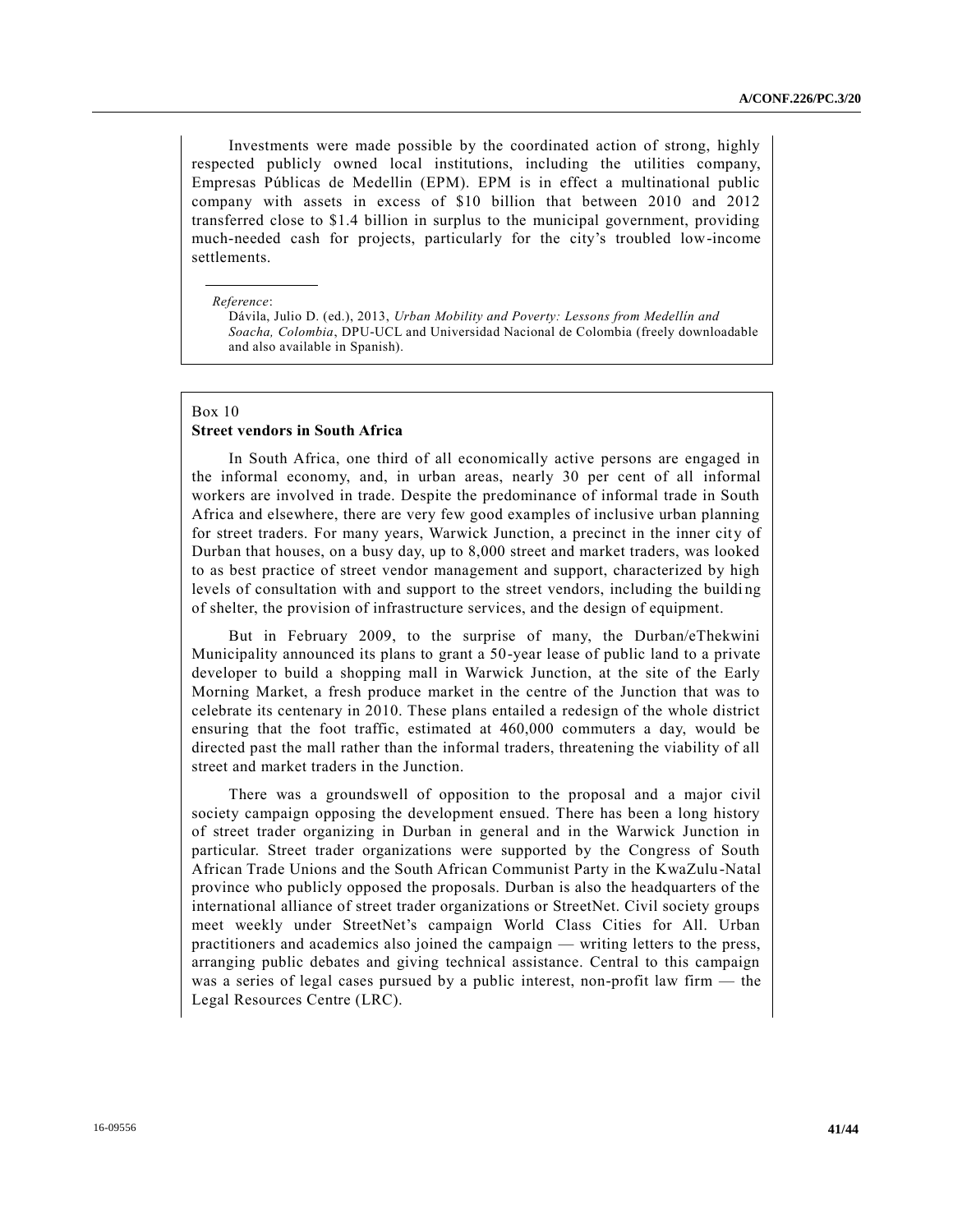The essence of the case was challenging the process by which the city awarded the contract to a private real estate developer, thus drawing on administrative law. This entailed close scrutiny of a vast number of council documents the City was forced to furnish the legal team. It is unlikely that the case would have been won with reference to socioeconomic rights alone. With respect to the process, on the one hand the legal case was a key component of a major civil society campaign, while on the other hand civil society support and input were critical to the success of the legal case. Asiye eTafuleni, a local non-governmental organization that provides technical support to the informal economy active in the area facilitated access to appropriate claimants for LRC and monitored daily developments in the market, so alerting LRC to day-to-day harassment of traders by the city. These traders were supported by a strong network of trader organizations that have been operating in the area for years and the broader civil society group that rallied around this issue. Finally a group of urban practitioners identified with this issue and gave professional expertise — advice on environmental impact assessment processes, heritage legislation, urban design and architectural inputs all of which informed the court papers.

By April 2011 the City Council finally rescinded its 2009 decision to lease the market land for the mall development noting that there was "little prospect of the legal challenges relating to the current proposal being resolved". This was a major victory for the street vendors of Warwick Junction. In 2014, the Legal Resources Centre with support of many of the same allies won another legal case which ruled against the confiscation of street vendor goods as illegal, unconstitutional and immoral.

## Box 11 **Waste pickers in Colombia**

For decades, if not centuries, *recicladores* (waste pickers) in Colombia's capital, Bogotá, have earned a living by recycling metal, cardboard, paper, plastic, and glass and selling the recycled material through intermediaries. Today there are an estimated 12,000 *recicladores* in Bogotá. Waste picking is a difficult job, and workers are subject to arbitrary pricing by middlemen and to harassment and discrimination on the streets.

The privatization of public services, including waste collection, threatened the livelihoods of the *recicladores*. Municipal governments have been allowed to give exclusive contracts to private companies for the collection, transport, and disposal of waste and recyclables. Over the past 10 years, *recicladores* have struggled to continue waste picking and have filed legal claims to preserve their occupation. Organizations such as the Asociación de Recicladores de Bogotá (ARB), an umbrella association of cooperatives representing over 2,500 waste pickers in Bogotá, played a key role in aggregating claims and taking the legal ca ses forward.

The *recicladores* achieved a landmark victory in 2003 when the Constitutional Court ruled that the municipal government's tendering process for sanitation services had violated the basic rights of the waste-picking community. In making its case, the association and its pro bono lawyers appealed to the Constitution's provision of the right to equality, arguing that waste pickers should be allowed preferential treatment and judicial affirmative action in the tendering and bidding process for government contracts to manage waste.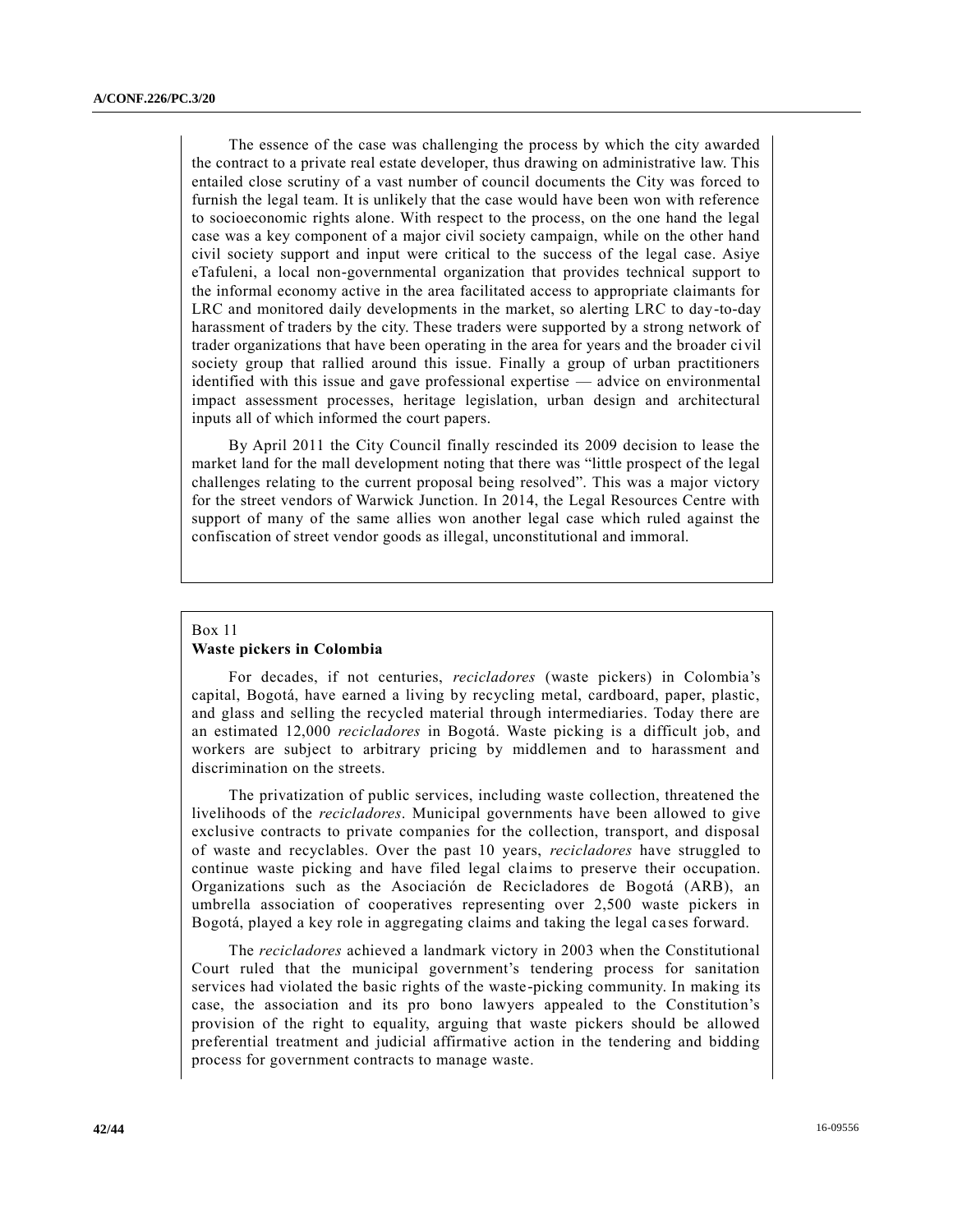Subsequent cases have appealed to constitutional provisions, including the right to survival as an expression of the right to life (art. 11 of the Constitution), which was used to argue the right to pursue waste picking as a livelihood, and the right to pursue business and trade (art. 333), which was used to argue that cooperatives of waste pickers — and not only corporations — can compete in waste recycling markets. The most recent ruling, in December 2011, halted a scheme to award \$1.7 billion worth of contracts over 10 years to private companies for the collection and removal of waste in Bogotá City. The court mandated that the cooperatives of waste pickers had a right to compete for the city tenders and gave ARB until 31 March 2012 to present the municipality with a concrete proposal for solid waste management inclusive of the waste-picking community. With the help of allies, ARB prepared such a proposal, elements of which were adopted into the official proposal made by the district agency in charge of the city's public service. In March 2013, the city began to pay waste pickers for their waste collection and transport services. However, since then, the political fortunes of the Bogota model of waste picker integration into solid waste management have gone up and down and remain uncertain: the mayor of Bogota who implemented the 2011 constitutional ruling in favour of the waste pickers was forced to resign but a national decree mandated that the Bogota model should be replicated in other cities of the country.

### Box 12 **Subsector mapping**

A subsector is the network of actors and enterprises involved in the production and distribution of a given good or service. Some subsectors are delineated by a specific end product (e.g. garment); others are delineated by a specific raw material (e.g. recycled waste material) or commodity (e.g. onion); still others are delineated by a specific type of service (e.g. waste collection and disposal).

Subsector mapping refers to the identification and analysis of the principal functions, participants and channels or flows in a subsector. Mapping of subsectors will help city planners and policymakers identify the bottlenecks and opportunities facing different sizes of enterprises — especially the medium-sized, small and informal enterprises — within key subsectors in the local economy. This should be done in consultation with the participants in each key subsector with a view to helping them address bottlenecks and seize opportunities and, thus, increasing their productivity and enhancing the local economy.

The subsector mapping should involve the following steps:

(a) The key functions, tasks or operations in the subsector should be specified: from input supply to production, assembly or processing to marketing;

(b) The key participants in the subsector should be identified according to what function they perform and also where they are located: input supplier; producer, assembler or processor; wholesale, retail or informal marketer;